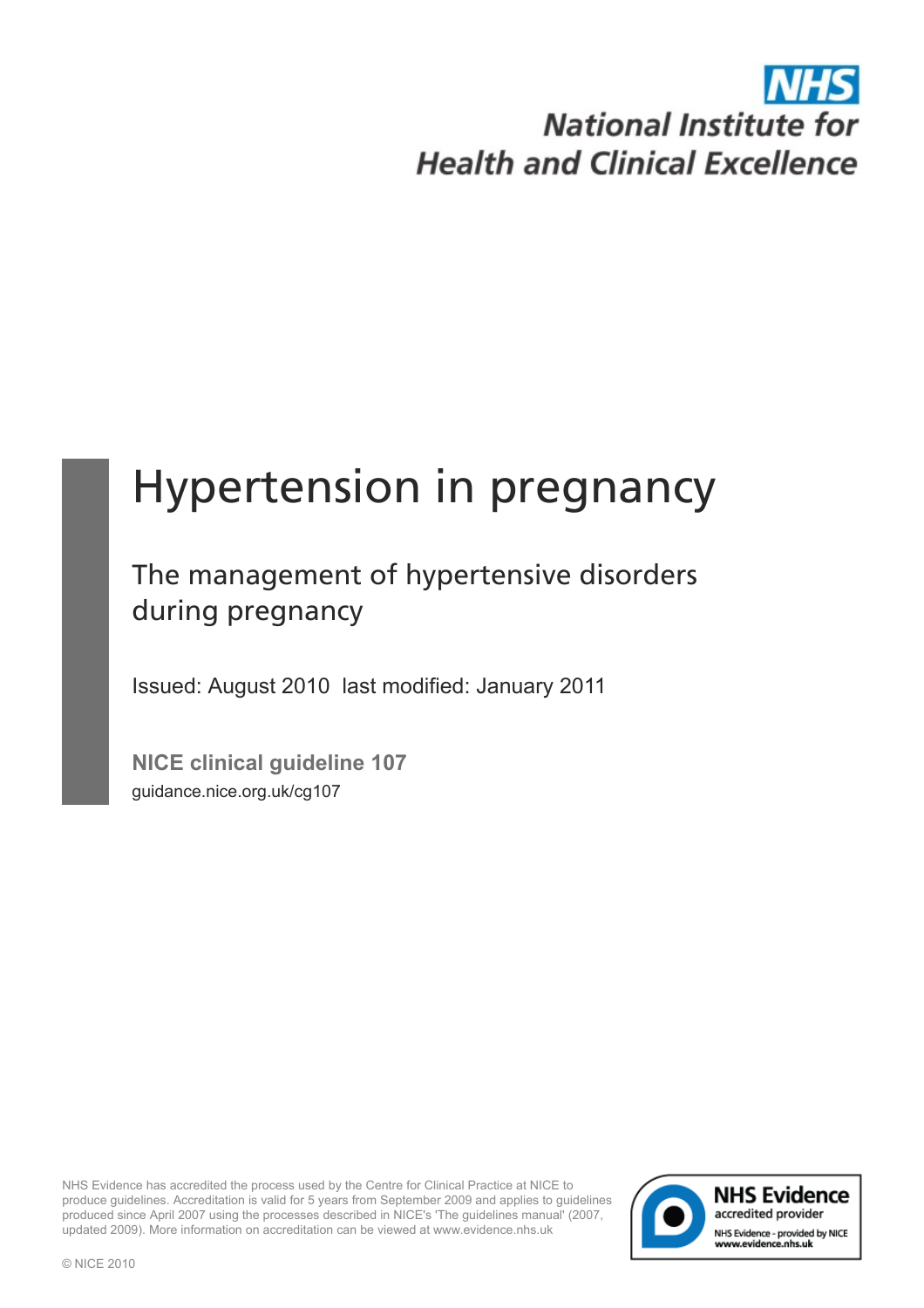m.

# **Contents**

| 1.8 Medical management of severe hypertension or severe pre-eclampsia in a critical care setting  28 |  |
|------------------------------------------------------------------------------------------------------|--|
|                                                                                                      |  |
|                                                                                                      |  |
|                                                                                                      |  |
|                                                                                                      |  |
|                                                                                                      |  |
|                                                                                                      |  |
|                                                                                                      |  |
| 4.3 Haematological and biochemical monitoring in women with gestational hypertension  38             |  |
|                                                                                                      |  |
|                                                                                                      |  |
|                                                                                                      |  |
|                                                                                                      |  |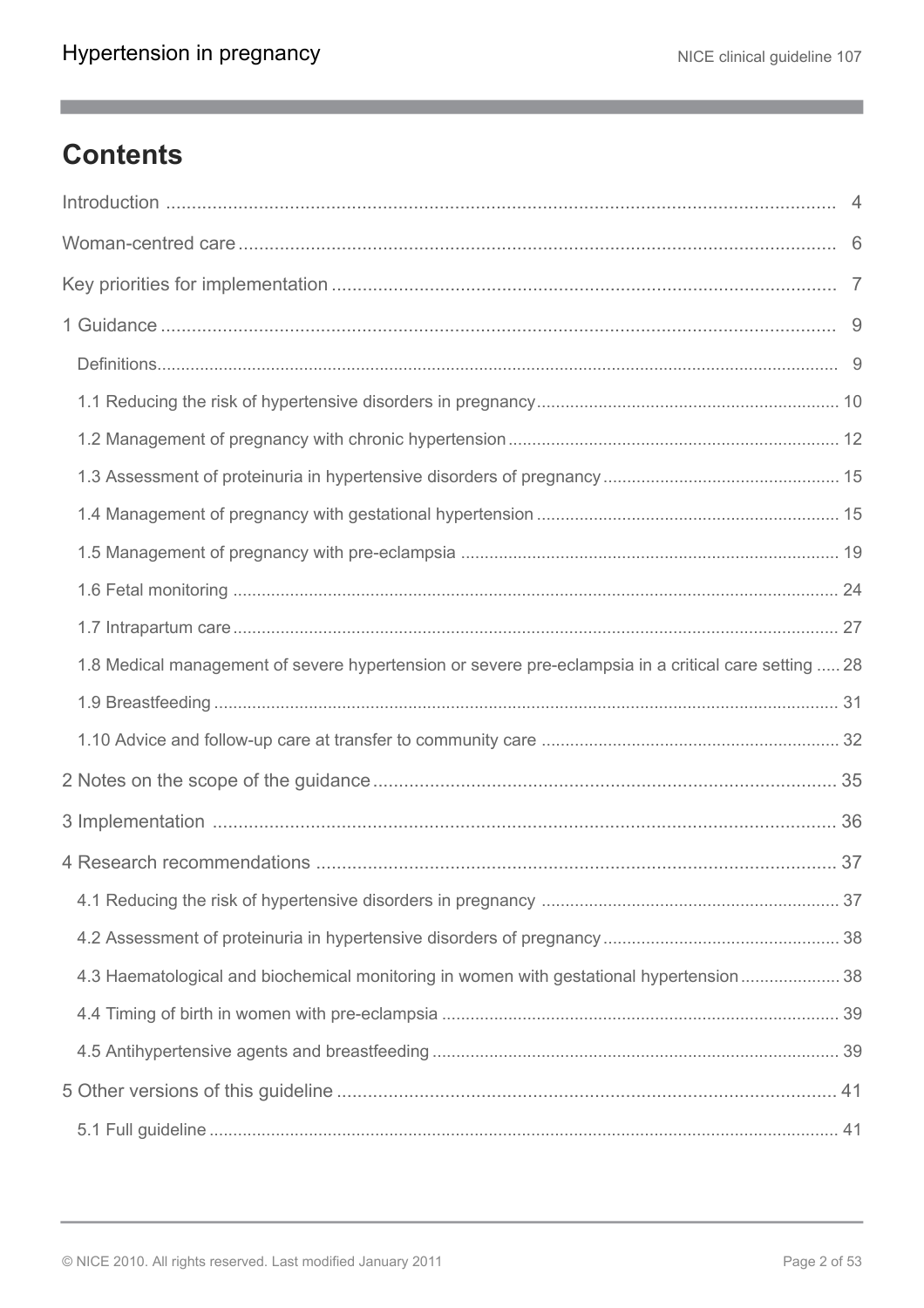$\mathbb{R}^n$ 

| Appendix A: The Guideline Development Group and NICE project team  44 |  |
|-----------------------------------------------------------------------|--|
|                                                                       |  |
|                                                                       |  |
|                                                                       |  |
|                                                                       |  |
|                                                                       |  |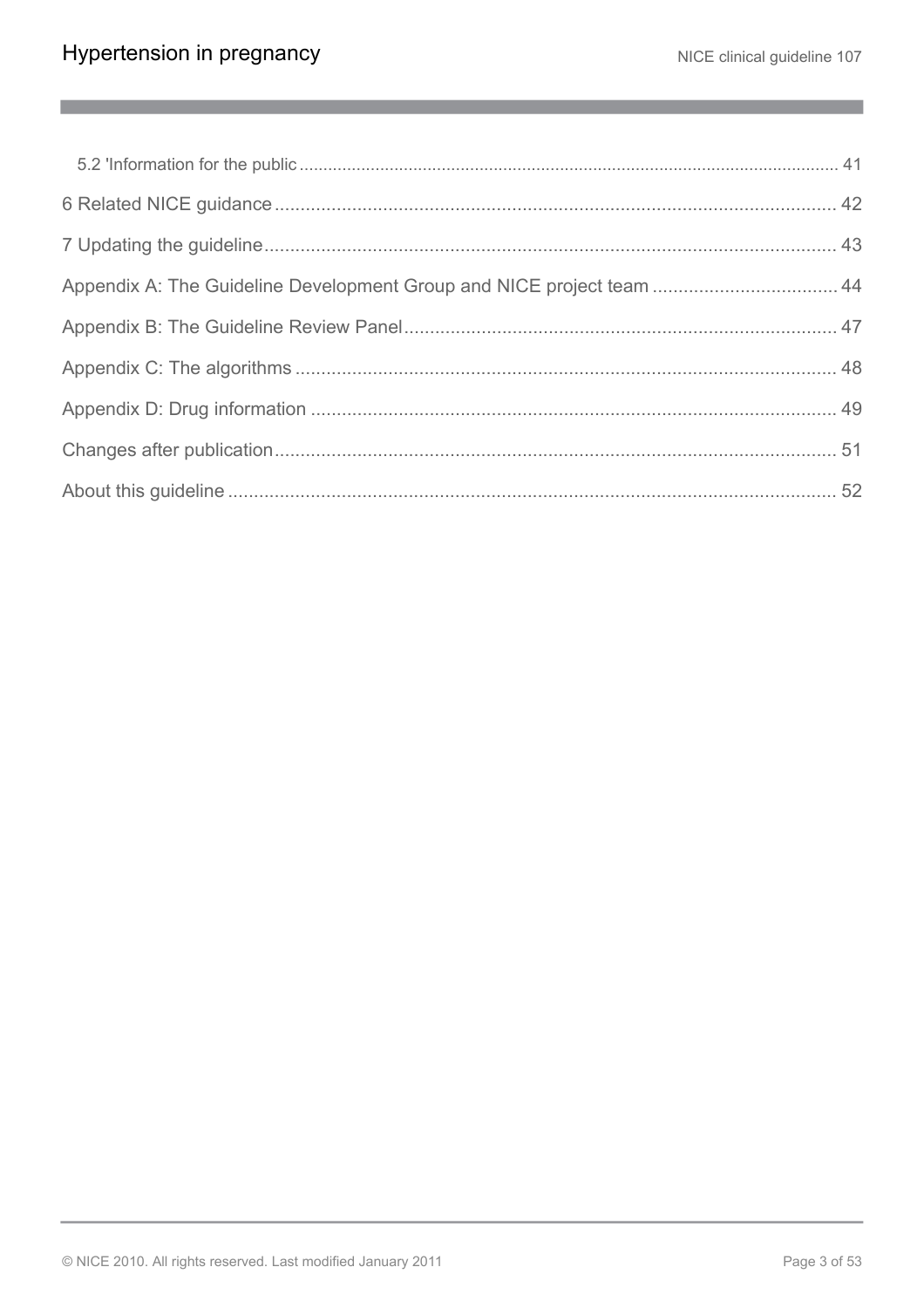### <span id="page-3-0"></span>**Introduction**

Hypertensive disorders during pregnancy occur in women with pre-existing primary or secondary chronic hypertension, and in women who develop new-onset hypertension in the second half of pregnancy.

Hypertensive disorders during pregnancy carry risks for the woman and the baby. Although the rate of eclampsia in the United Kingdom (UK) appears to have fallen, hypertension in pregnancy remains one of the leading causes of maternal death in the UK. Hypertensive disorders during pregnancy may also result in substantial maternal morbidity. A UK study reported that one-third of severe maternal morbidity was a consequence of hypertensive conditions. A study from one region of the UK reported that 1 in 20 (5%) women with severe pre-eclampsia or eclampsia were admitted to intensive care. More recently, the long-term consequences for women with a diagnosis of hypertension during pregnancy have become clear, in particular chronic hypertension and an increase in lifetime cardiovascular risk.

Hypertensive disorders also carry a risk for the baby. In the most recent UK perinatal mortality report, 1 in 20 (5%) stillbirths in infants without congenital abnormality occurred in women with pre-eclampsia. The contribution of pre-eclampsia to the overall preterm birth rate is substantial; 1 in 250 (0.4%) women in their first pregnancy will give birth before 34 weeks as a consequence of pre-eclampsia and 8–10% of all preterm births result from hypertensive disorders. Half of women with severe pre-eclampsia give birth preterm.

Small-for-gestational-age babies (mainly because of fetal growth restriction arising from placental disease) are common, with 20–25% of preterm births and 14–19% of term births in women with pre-eclampsia being less than the tenth centile of birth weight for gestation.

<span id="page-3-1"></span>There is national guidance on the care of women with severe pre-eclampsia or eclampsia and on screening for hypertensive disorders during pregnancy<sup>[[1](#page-4-0)]</sup>. However, there has been no guidance on the assessment and care of women and their babies after a diagnosis of hypertension (including the use of antihypertensive treatment) or on maternity care for women with chronic hypertension.

This clinical guideline contains recommendations for the diagnosis and management of hypertensive disorders during pregnancy in the antenatal, intrapartum and postnatal periods. It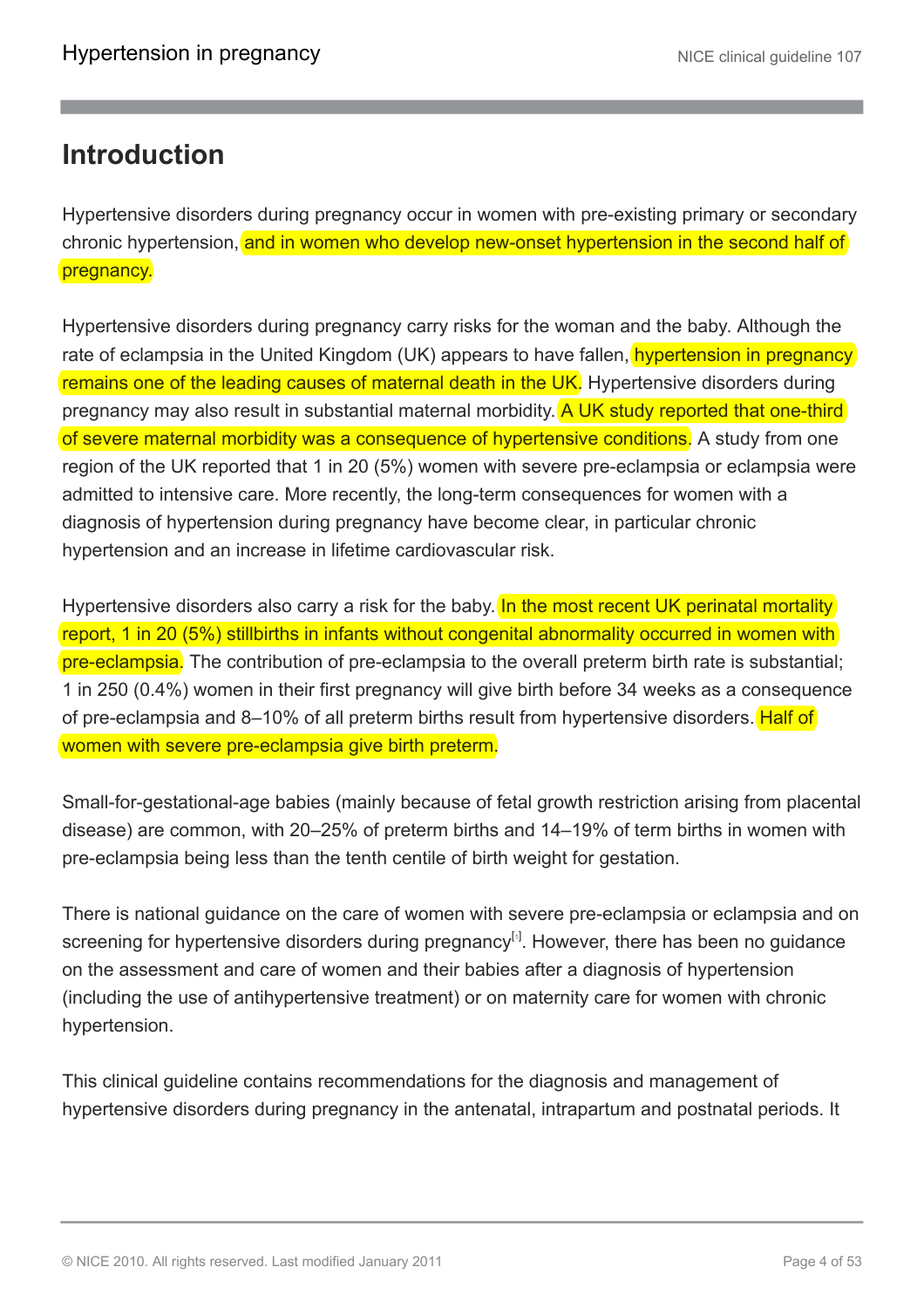includes recommendations for women with chronic hypertension who wish to conceive and recommendations for advice to women after a pregnancy complicated by hypertension.

This clinical guideline contains recommendations for the diagnosis and management of hypertensive disorders during pregnancy in the antenatal, intrapartum and postnatal periods. It includes recommendations for women with chronic hypertension who wish to conceive and recommendations for advice to women after a pregnancy complicated by hypertension.

This guideline assumes that prescribers will use a drug's summary of product characteristics (SPC) to inform decisions made with individual patients*.* Drugs for which particular attention should be paid to the contraindications and special warnings during pregnancy and lactation are marked with  $<sup>†</sup>$  and detailed in appendix D.</sup>

This guideline recommends some drugs for indications for which they do not have a UK marketing authorisation at the date of publication, if there is good evidence to support that use. Many drugs do not have a license for use specifically in pregnant women, reflecting the fact that this group is often excluded from studies. Unlicensed drugs are marked with an asterisk.

In this guideline, drug names are marked with an asterisk (\*) if they do not have UK marketing authorisation for the indication in question at the time of publication (August 2010). Informed consent should be obtained and documented.

<span id="page-4-0"></span>[[1](#page-3-1)] Roval College of Obstetricians and Gynaecologists (2006) The management of severe pre-eclampsia/eclampsia; National Institute for Health and Clinical Excellence (2008) Antenatal care. [NICE clinical guideline 62](http://www.nice.org.uk/guidance/CG62). London: National Institute for Health and Clinical Excellence.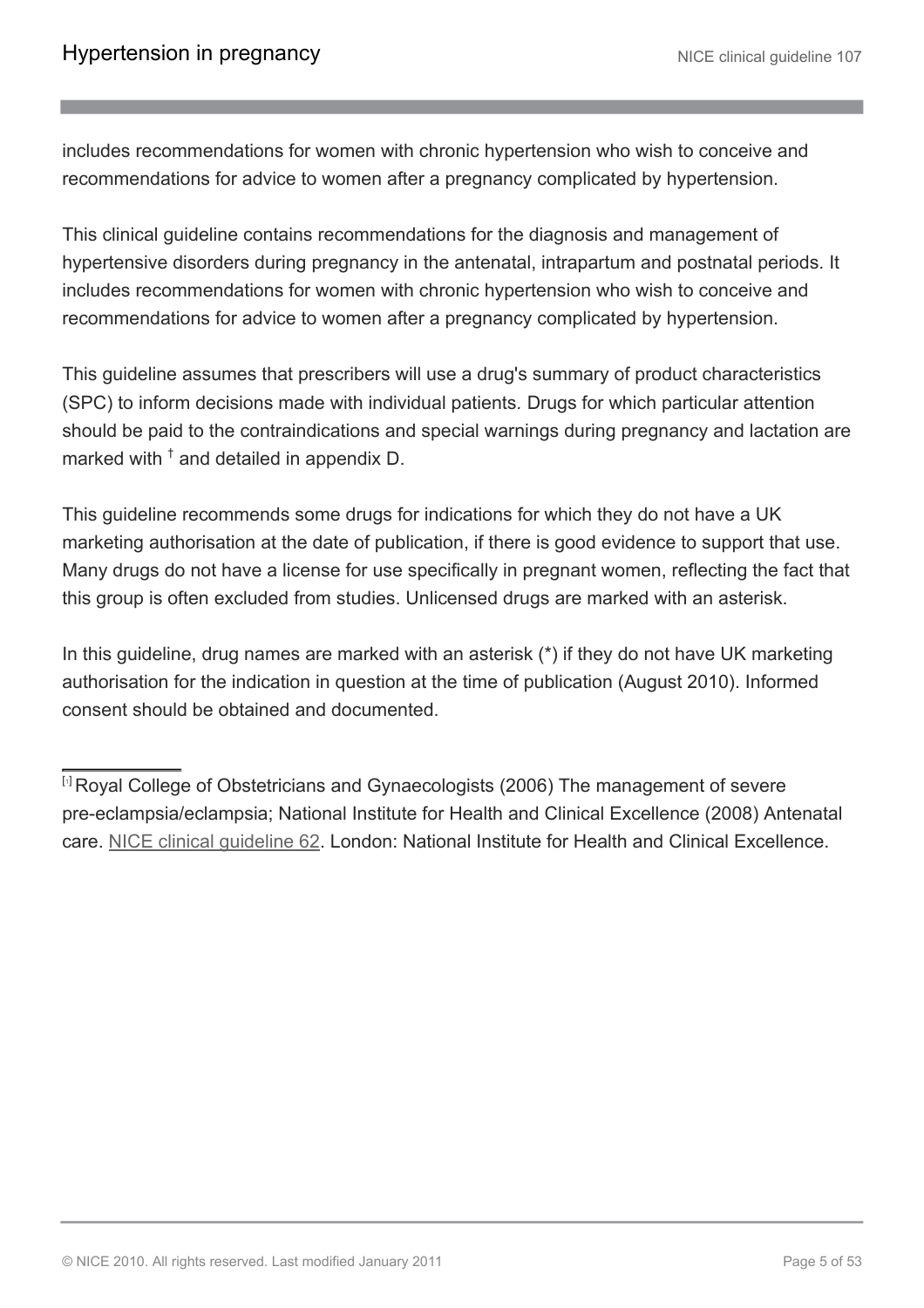### <span id="page-5-0"></span>**Woman-centred care**

This guideline offers best practice advice on the care of women with hypertensive disorders in pregnancy.

Treatment and care should take into account women's needs and preferences. Women with hypertensive disorders in pregnancy should have the opportunity to make informed decisions about their care and treatment, in partnership with their healthcare professionals. If women do not have the capacity to make decisions, healthcare professionals should follow the [Department](http://www.dh.gov.uk/en/DH_103643) [of Health's advice on consent](http://www.dh.gov.uk/en/DH_103643) and the [code of practice that accompanies the Mental Capacity](http://www.dh.gov.uk/en/SocialCare/Deliveringsocialcare/MentalCapacity) [Act](http://www.dh.gov.uk/en/SocialCare/Deliveringsocialcare/MentalCapacity).

Good communication between healthcare professionals and women is essential. It should be supported by evidence-based written information tailored to women's needs. Treatment and care, and the information women are given about it, should be culturally appropriate. It should also be accessible to people with additional needs such as physical, sensory or learning disabilities, and to people who do not speak or read English.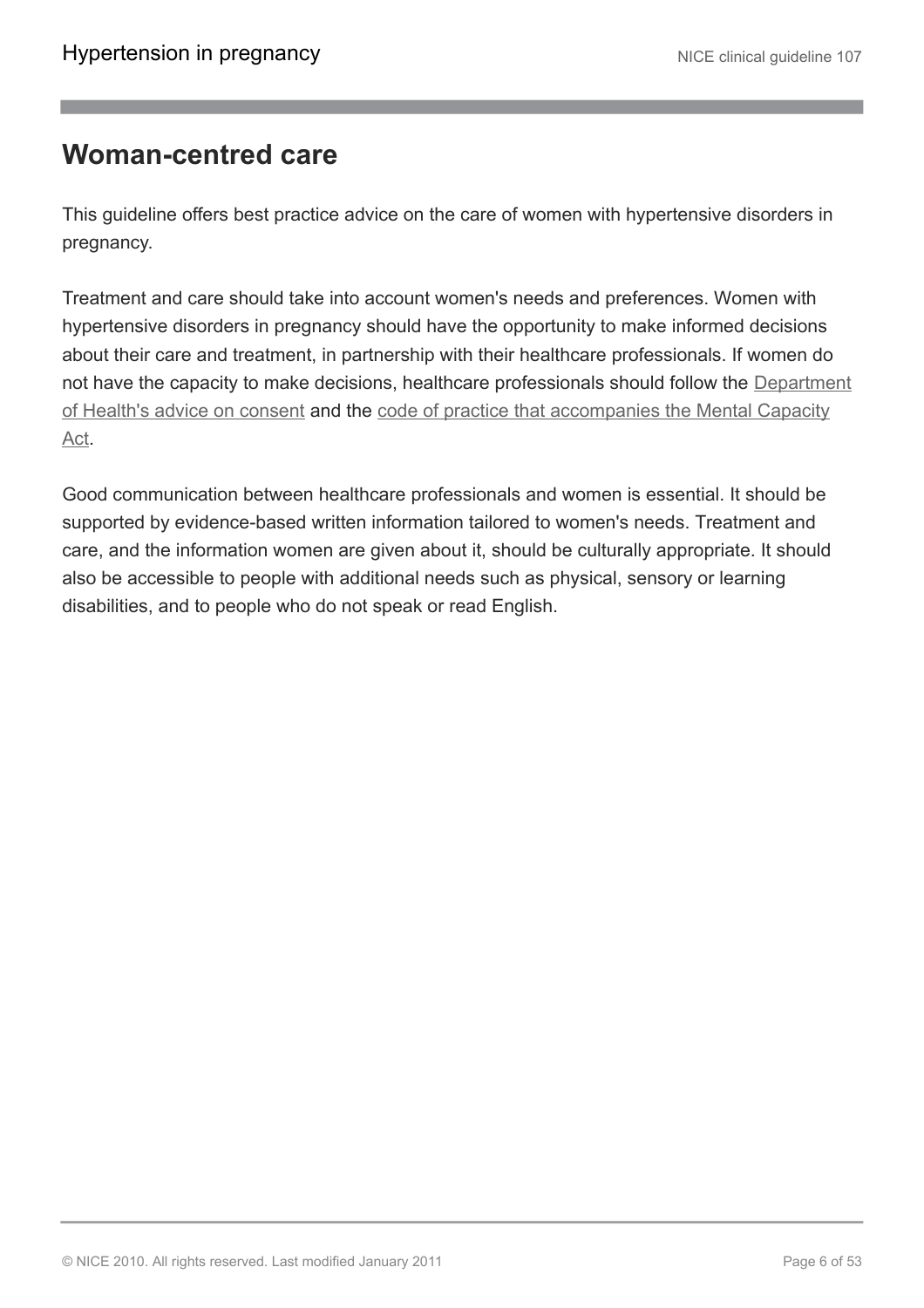### <span id="page-6-0"></span>**Key priorities for implementation**

#### **Reducing the risk of hypertensive disorders in pregnancy**

- Advise women at high risk of pre-eclampsia to take 75 mg of aspirin<sup>\*</sup> daily from 12 weeks until the birth of the baby. Women at high risk are those with any of the following:
	- hypertensive disease during a previous pregnancy
	- chronic kidney disease
	- autoimmune disease such as systemic lupus erythematosis or antiphospholipid syndrome
	- type 1 or type 2 diabetes
	- chronic hypertension. **[1.1.2.1]**

#### **Management of pregnancy with chronic hypertension**

- Tell women who take angiotensin-converting enzyme (ACE) inhibitors and angiotensin II receptor blockers (ARBs):
	- that there is an increased risk of congenital abnormalities if these drugs are taken during pregnancy
	- to discuss other antihypertensive treatment with the healthcare professional responsible for managing their hypertension, if they are planning pregnancy. **[1.2.1.1]**
- In pregnant women with uncomplicated chronic hypertension aim to keep blood pressure lower than 150/100 mmHg. **[1.2.3.1]**

#### **Assessment of proteinuria in hypertensive disorders of pregnancy**

Use an automated reagent-strip reading device or a spot urinary protein:creatinine ratio for estimating proteinuria in a secondary care setting. **[1.3.1.1]**

#### **Management of pregnancy with gestational hypertension**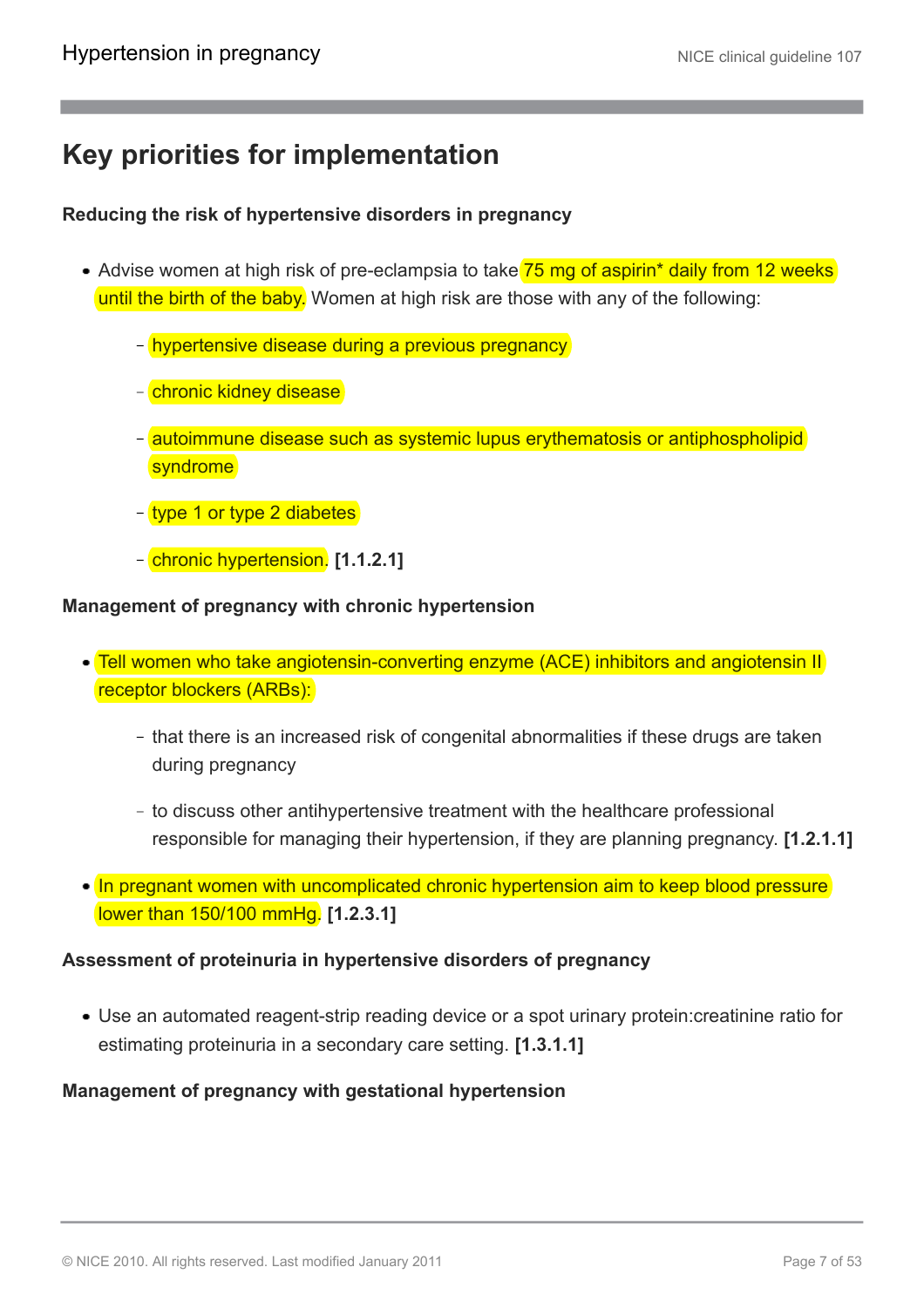Offer women with gestational hypertension an integrated package of care covering admission to hospital, treatment, measurement of blood pressure, testing for proteinuria and blood tests as indicated in Table 1. **[1.4.1.3]**

#### **Management of pregnancy with pre-eclampsia**

- Offer women with pre-eclampsia an integrated package of care covering admission to hospital, treatment, measurement of blood pressure, testing for proteinuria and blood tests as indicated in Table 2. **[1.5.1.2]**
- Consultant obstetric staff should document in the woman's notes the maternal (biochemical, haematological and clinical) and fetal thresholds for elective birth before 34 weeks in women with pre-eclampsia. **[1.5.2.2]**
- Offer all women who have had pre-eclampsia a medical review at the postnatal review (6–8 weeks after the birth). **[1.5.3.10]**

#### **Advice and follow-up care at transfer to community care**

- Tell women who had pre-eclampsia that their risk of developing:
	- gestational hypertension in a future pregnancy ranges from about 1 in 8 (13%) pregnancies to about 1 in 2 (53%) pregnancies
	- pre-eclampsia in a future pregnancy is up to about 1 in 6 (16%) pregnancies
	- pre-eclampsia in a future pregnancy is about 1 in 4 (25%) pregnancies if their preeclampsia was complicated by severe pre-eclampsia, HELLP syndrome or eclampsia and led to birth before 34 weeks, and about 1 in 2 (55%) pregnancies if it led to birth before 28 weeks. **[1.10.4.2]**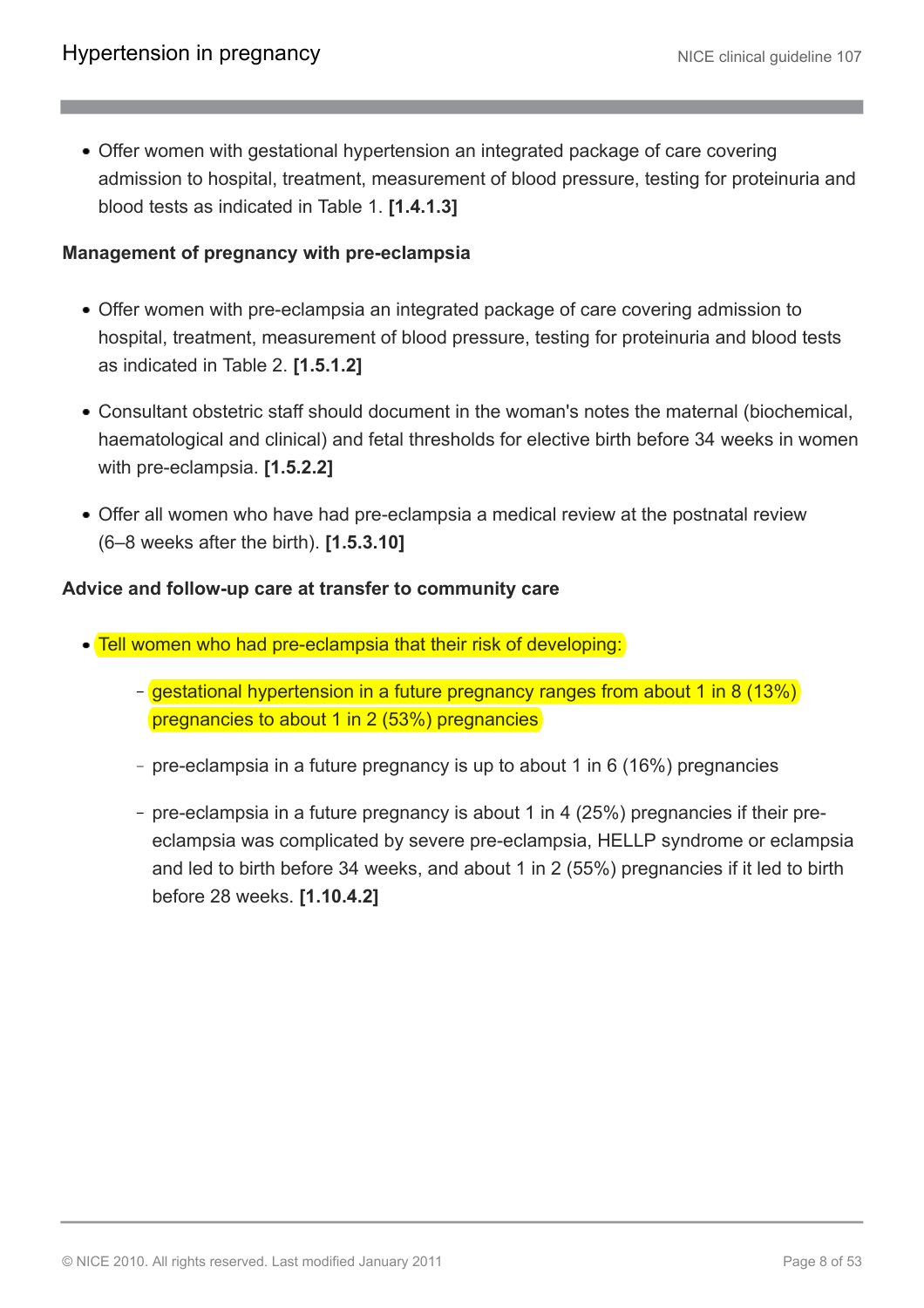### <span id="page-8-0"></span>**1 Guidance**

The following guidance is based on the best available evidence. The <u>[full guideline](http://www.nice.org.uk/guidance/CG107)</u> gives details of the methods and the evidence used to develop the guidance.

# <span id="page-8-1"></span>*Definitions*

For the purposes of this guideline, the following definitions apply:

- **Chronic hypertension** is hypertension that is present at the booking visit or before 20 weeks or if the woman is already taking antihypertensive medication when referred to maternity services. It can be primary or secondary in aetiology.
- **Eclampsia** is a convulsive condition associated with pre-eclampsia.
- **HELLP syndrome** is haemolysis, elevated liver enzymes and low platelet count.
- **Gestational hypertension** is new hypertension presenting after 20 weeks without significant proteinuria.
- **Pre-eclampsia** is new hypertension presenting after 20 weeks with significant proteinuria.
- **Severe pre-eclampsia** is pre-eclampsia with severe hypertension and/or with symptoms, and/or biochemical and/or haematological impairment.
- **Significant proteinuria** is defined in recommendation 1.3.1.3

In addition, the Guideline Development Group (GDG) has defined mild, moderate and severe hypertension to help with implementation of this guidance as follows:

- **Mild hypertension** diastolic blood pressure 90–99 mmHg, systolic blood pressure 140–149 mmHg.
- **Moderate hypertension** diastolic blood pressure 100–109 mmHg, systolic blood pressure 150–159 mmHg.
- **Severe hypertension** diastolic blood pressure 110 mmHg or greater, systolic blood pressure 160 mmHg or greater.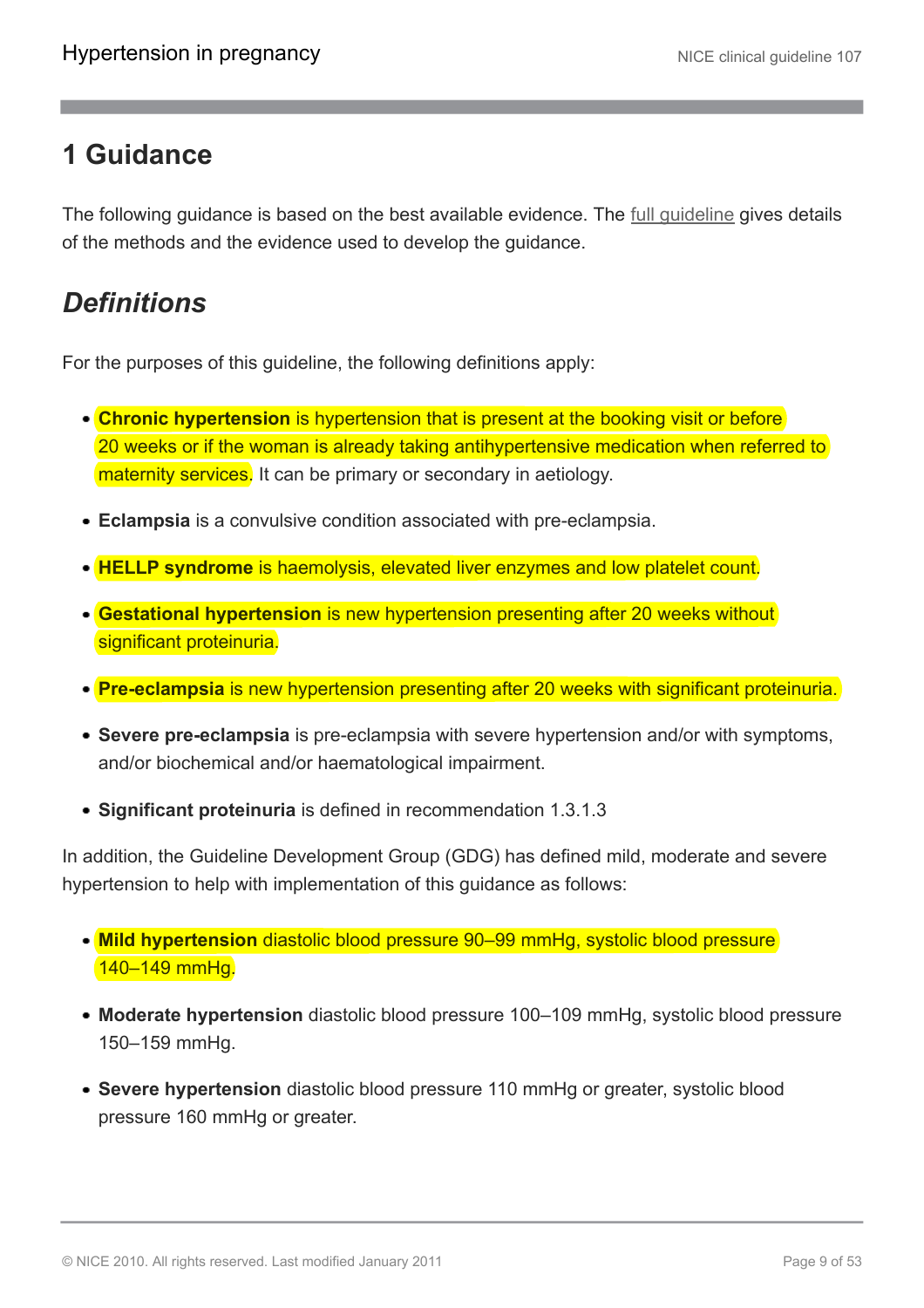Techniques for the measurement of blood pressure in pregnancy are described in '[Antenatal](http://guidance.nice.org.uk/CG62) [care](http://guidance.nice.org.uk/CG62)' (NICE clinical guideline 62).

In this guideline, offer birth means to offer elective early birth through induction of labour or by elective caesarean section if indicated.

# <span id="page-9-0"></span>*1.1 Reducing the risk of hypertensive disorders in pregnancy*

### **1.1.1 Symptoms of pre-eclampsia**

- 1.1.1.1 Pregnant women should be made aware of the need to seek immediate advice from a healthcare professional if they experience symptoms of pre-eclampsia. Symptoms include:
	- severe headache
	- problems with vision, such as blurring or flashing before the eyes
	- severe pain just below the ribs
	- vomiting
	- sudden swelling of the face, hands or feet.

[This recommendation is adapted from '[Antenatal care](http://guidance.nice.org.uk/CG62)' (NICE clinical guideline 62)].

### **1.1.2 Antiplatelet agents**

- 1.1.2.1 Advise women at high risk of pre-eclampsia to take 75 mg of aspirin\* daily from 12 weeks until the birth of the baby. Women at high risk are those with any of the following:
	- hypertensive disease during a previous pregnancy
	- chronic kidney disease
	- autoimmune disease such as systemic lupus erythematosis or antiphospholipid syndrome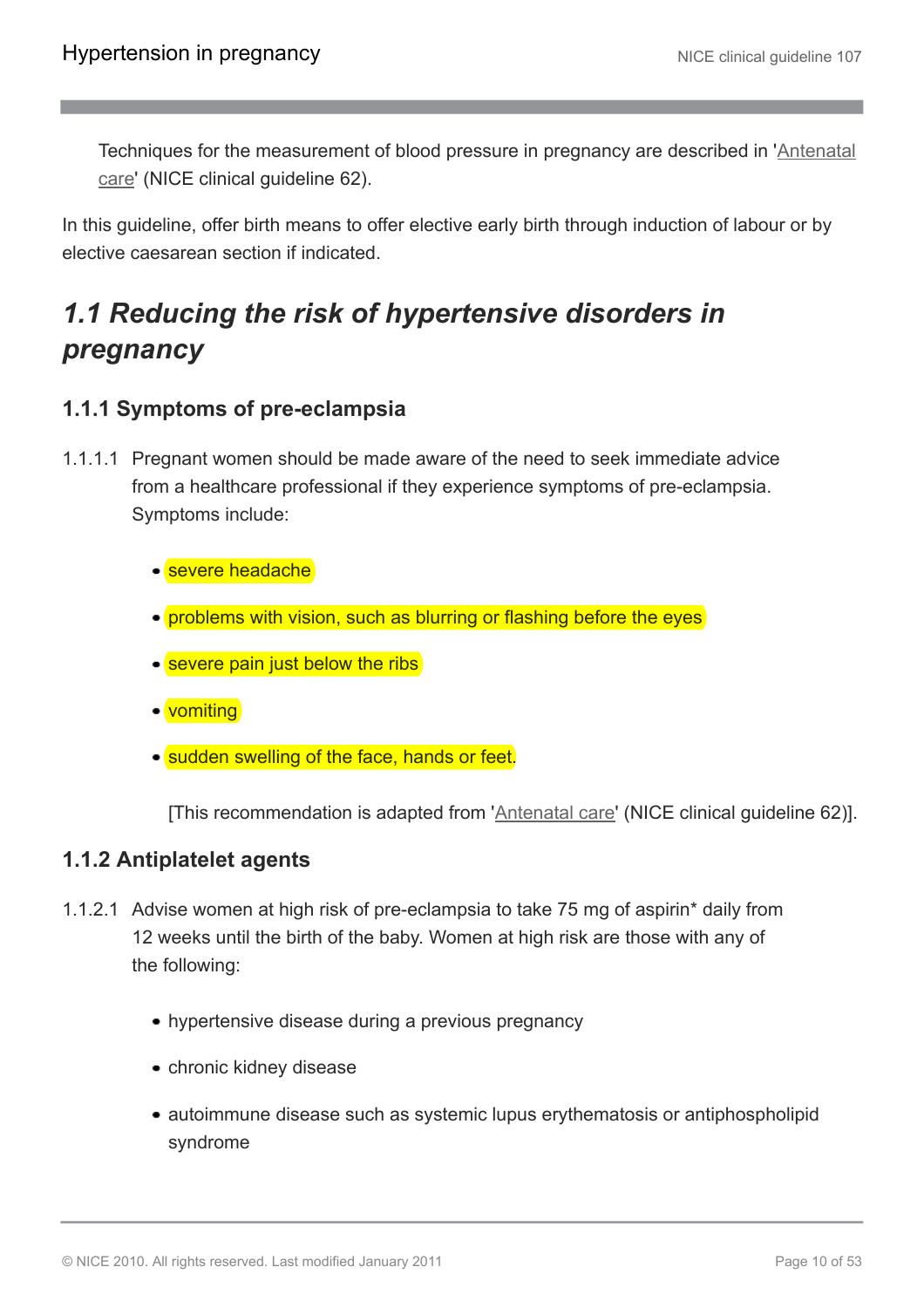- type 1 or type 2 diabetes
- chronic hypertension.
- 1.1.2.2 Advise women with more than one moderate risk factor for pre-eclampsia to take 75 mg of aspirin\* daily from 12 weeks until the birth of the baby. Factors indicating moderate risk are:
	- first pregnancy
	- age 40 years or older
	- pregnancy interval of more than 10 years
	- body mass index (BMI) of 35 kg/m<sup>2</sup> or more at first visit
	- family history of pre-eclampsia
	- multiple pregnancy.

#### **1.1.3 Other pharmaceutical agents**

- 1.1.3.1 Do not use the following to prevent hypertensive disorders during pregnancy:
	- nitric oxide donors
	- progesterone
	- diuretics
	- low molecular weight heparin.

#### **1.1.4 Nutritional supplements**

- 1.1.4.1 Do not recommend the following supplements solely with the aim of preventing hypertensive disorders during pregnancy:
	- magnesium
	- folic acid
	- antioxidants (vitamins C and E)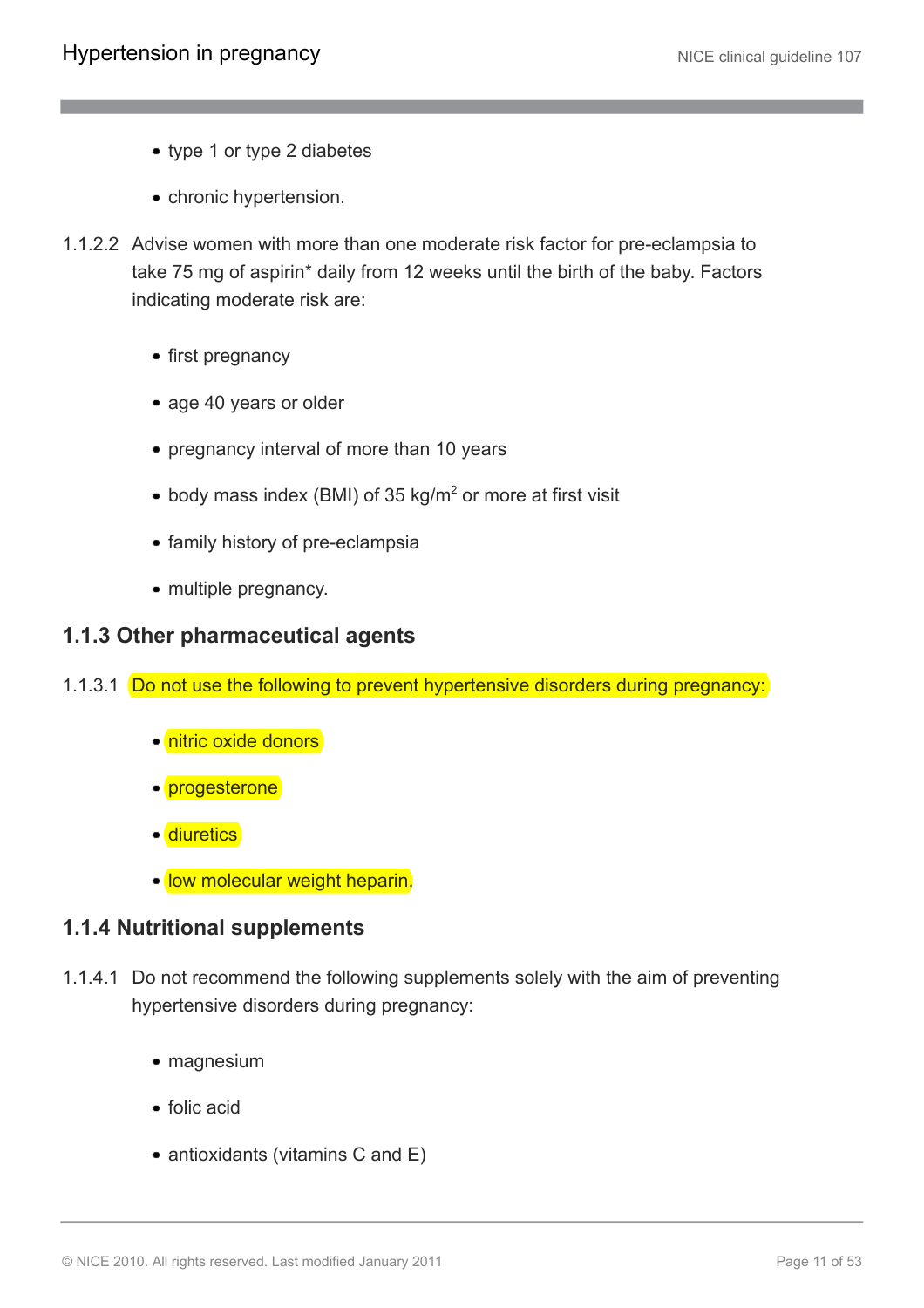- fish oils or algal oils
- garlic.

### **1.1.5 Diet**

1.1.5.1 Do not recommend salt restriction during pregnancy solely to prevent gestational hypertension or pre-eclampsia.

### **1.1.6 Lifestyle**

1.1.6.1 Advice on rest, exercise and work for women at risk of hypertensive disorders during pregnancy should be the same as for healthy pregnant women (see '[Antenatal care](http://guidance.nice.org.uk/CG62)', NICE clinical guideline 62).

### <span id="page-11-0"></span>*1.2 Management of pregnancy with chronic hypertension*

Women with chronic hypertension should be given advice and treatment in line with 'Hypertension: the management of hypertension in adults in primary care' (NICE clinical guideline 34) (replaced by 'Hypertension: clinical management of primary hypertension in adults' [NICE clinical guideline 127]), unless it specifically differs from recommendations in this guideline.

### **1.2.1 Pre-pregnancy advice**

- 1.2.1.1 Tell women who take angiotensin-converting enzyme (ACE) inhibitors or angiotensin II receptor blockers (ARBs):
	- that there is an increased risk of congenital abnormalities if these drugs are taken during pregnancy
	- to discuss other antihypertensive treatment with the healthcare professional responsible for managing their hypertension, if they are planning pregnancy.
- 1.2.1.2 Stop antihypertensive treatment in women taking ACE inhibitors or ARBs if they become pregnant (preferably within 2 working days of notification of pregnancy) and offer alternatives.

#### 1.2.1.3 Tell women who take chlorothiazide: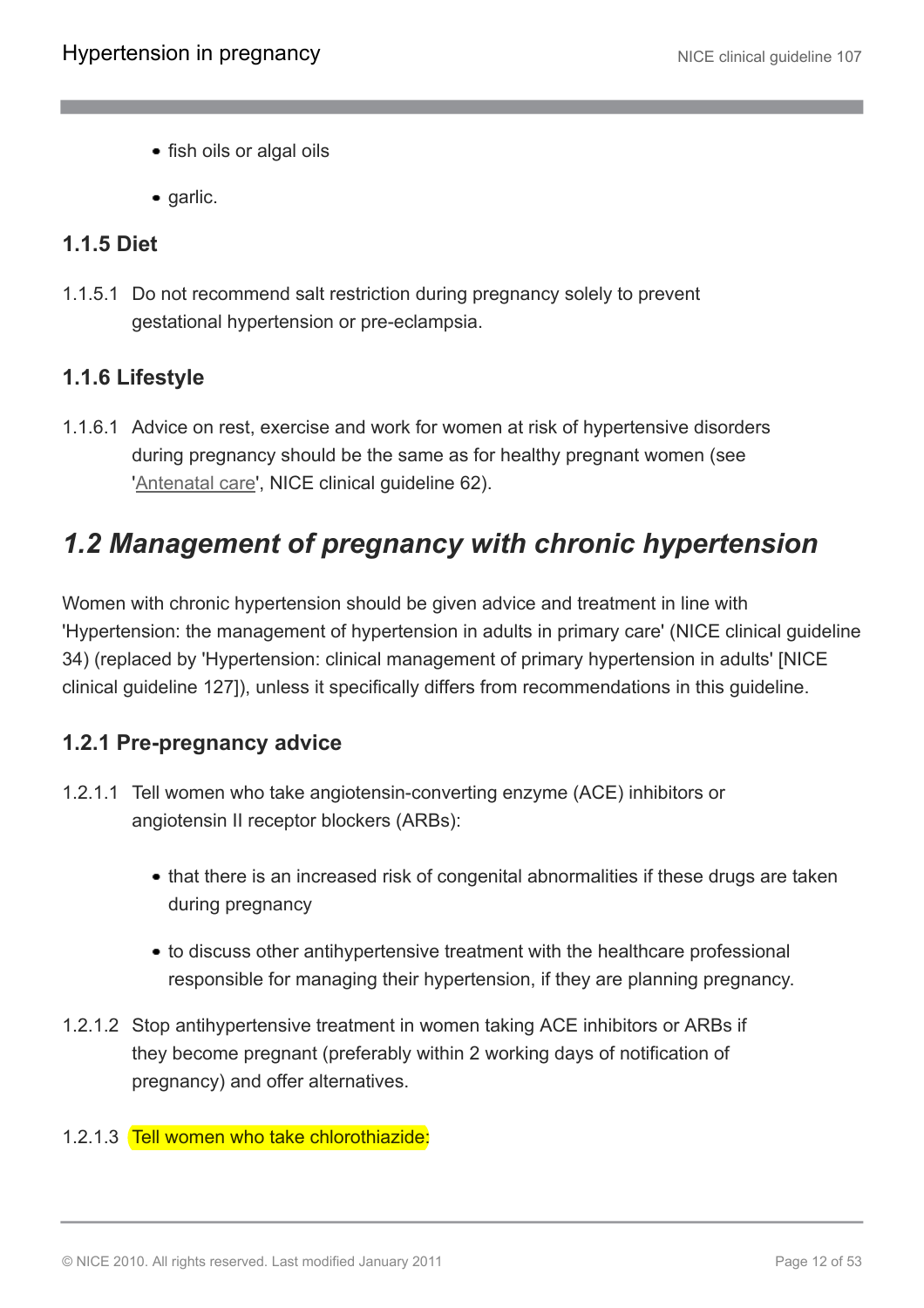- that there may be an increased risk of congenital abnormality and neonatal complications if these drugs are taken during pregnancy
- to discuss other antihypertensive treatment with the healthcare professional responsible for managing their hypertension, if they are planning pregnancy.
- 1.2.1.4 Tell women who take antihypertensive treatments other than ACE inhibitors, ARBs or chlorothiazide that the limited evidence available has not shown an increased risk of congenital malformation with such treatments.

### **1.2.2 Diet**

1.2.2.1 Encourage women with chronic hypertension to keep their dietary sodium intake low, either by reducing or substituting sodium salt, because this can reduce blood pressure. (This recommendation is adapted from 'Hypertension: management of hypertension in adults in primary care' [NICE clinical guideline 34] [replaced by 'Hypertension: clinical management of primary hypertension in adults {NICE clinical guideline 127}].)

### **1.2.3 Treatment of hypertension**

- 1.2.3.1 In pregnant women with uncomplicated chronic hypertension aim to keep blood pressure lower than 150/100 mmHg.
- 1.2.3.2 Do not offer pregnant women with uncomplicated chronic hypertension treatment to lower diastolic blood pressure below 80 mmHg.
- 1.2.3.3 Offer pregnant women with target-organ damage secondary to chronic hypertension (for example, kidney disease) treatment with the aim of keeping blood pressure lower than 140/90 mmHg.
- 1.2.3.4 Offer pregnant women with secondary chronic hypertension referral to a specialist in hypertensive disorders.
- 1.2.3.5 Offer women with chronic hypertension antihypertensive treatment dependent on pre-existing treatment, side-effect profiles and teratogenicity.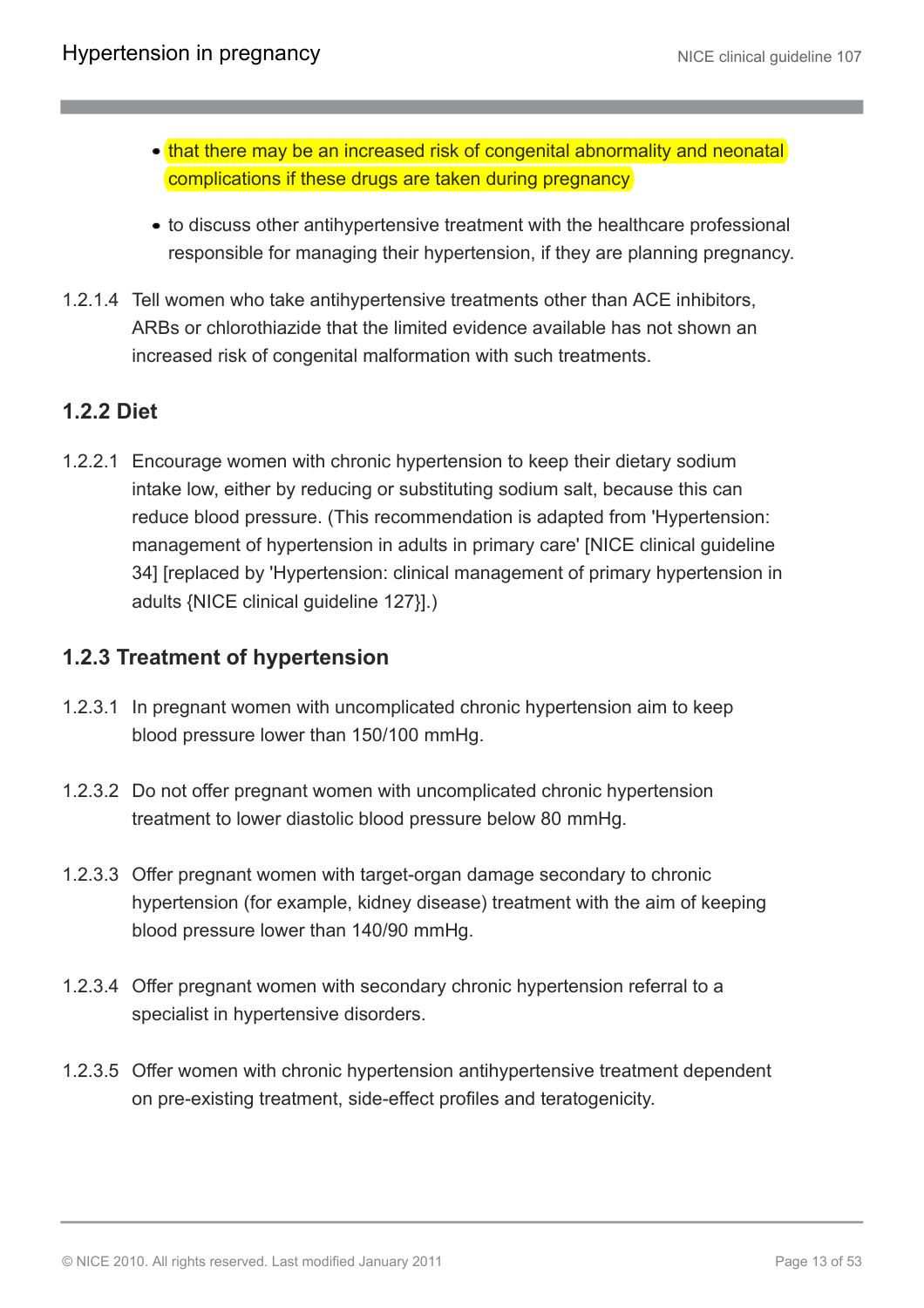### **1.2.4 Antenatal consultations**

1.2.4.1 In women with chronic hypertension, schedule additional antenatal consultations based on the individual needs of the woman and her baby.

### **1.2.5 Timing of birth**

- 1.2.5.1 Do not offer birth to women with chronic hypertension whose blood pressure is lower than 160/110 mmHg, with or without antihypertensive treatment, before 37 weeks.
- 1.2.5.2 For women with chronic hypertension whose blood pressure is lower than 160/ 110 mmHg after 37 weeks, with or without antihypertensive treatment, timing of birth and maternal and fetal indications for birth should be agreed between the woman and the senior obstetrician
- 1.2.5.3 Offer birth to women with refractory severe chronic hypertension, after a course of corticosteroids (if required) has been completed.

### **1.2.6 Postnatal investigation, monitoring and treatment**

- 1.2.6.1 In women with chronic hypertension who have given birth, measure blood pressure:
	- daily for the first 2 days after birth
	- at least once between day 3 and day 5 after birth
	- as clinically indicated if antihypertensive treatment is changed after birth.
- 1.2.6.2 In women with chronic hypertension who have given birth, aim to keep blood pressure lower than 140/90 mmHg.
- 1.2.6.3 In women with chronic hypertension who have given birth:
	- continue antenatal antihypertensive treatment.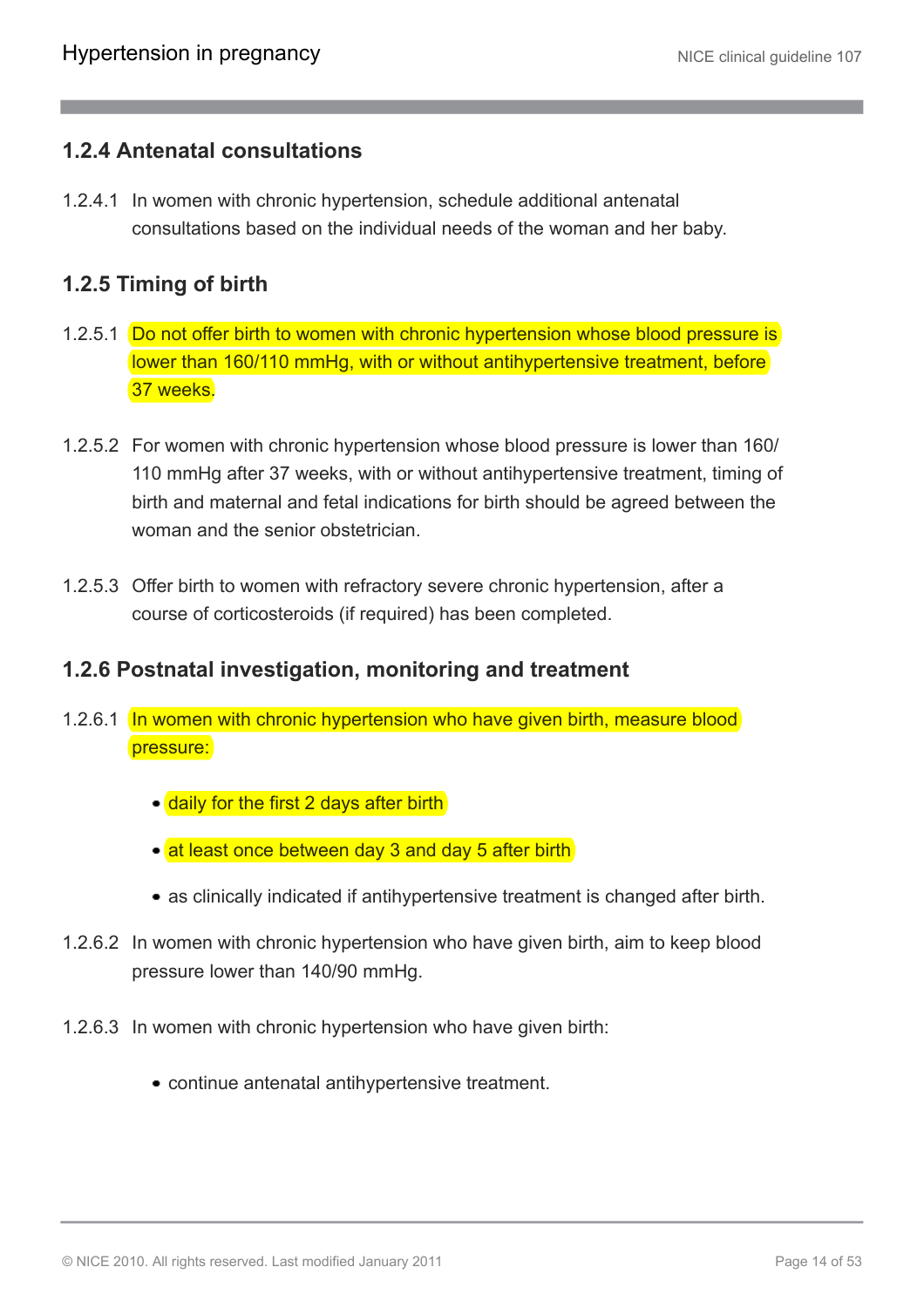- review long-term antihypertensive treatment 2 weeks after the birth.
- 1.2.6.4 If a woman has taken methyldopa<sup>†</sup> to treat chronic hypertension during pregnancy, stop within 2 days of birth and restart the antihypertensive treatment the woman was taking before she planned the pregnancy.
- 1.2.6.5 Offer women with chronic hypertension a medical review at the postnatal review (6–8 weeks after the birth) with the pre-pregnancy care team.

# <span id="page-14-0"></span>*1.3 Assessment of proteinuria in hypertensive disorders of pregnancy*

- 1.3.1.1 Use an automated reagent-strip reading device or a spot urinary protein:creatinine ratio for estimating proteinuria in a secondary care setting.
- 1.3.1.2 If an automated reagent-strip reading device is used to detect proteinuria and a result of 1+ or more is obtained, use a spot urinary protein:creatinine ratio or 24-hour urine collection to quantify proteinuria.
- 1.3.1.3 Diagnose significant proteinuria if the urinary protein:creatinine ratio is greater than 30 mg/mmol or a validated 24-hour urine collection result shows greater than 300 mg protein.
- 1.3.1.4 Where 24-hour urine collection is used to quantify proteinuria, there should be a recognised method of evaluating completeness of the sample.

# <span id="page-14-1"></span>*1.4 Management of pregnancy with gestational hypertension*

### **1.4.1 Treatment of hypertension**

1.4.1.1 In women with gestational hypertension full assessment should be carried out in a secondary care setting by a healthcare professional who is trained in the management of hypertensive disorders.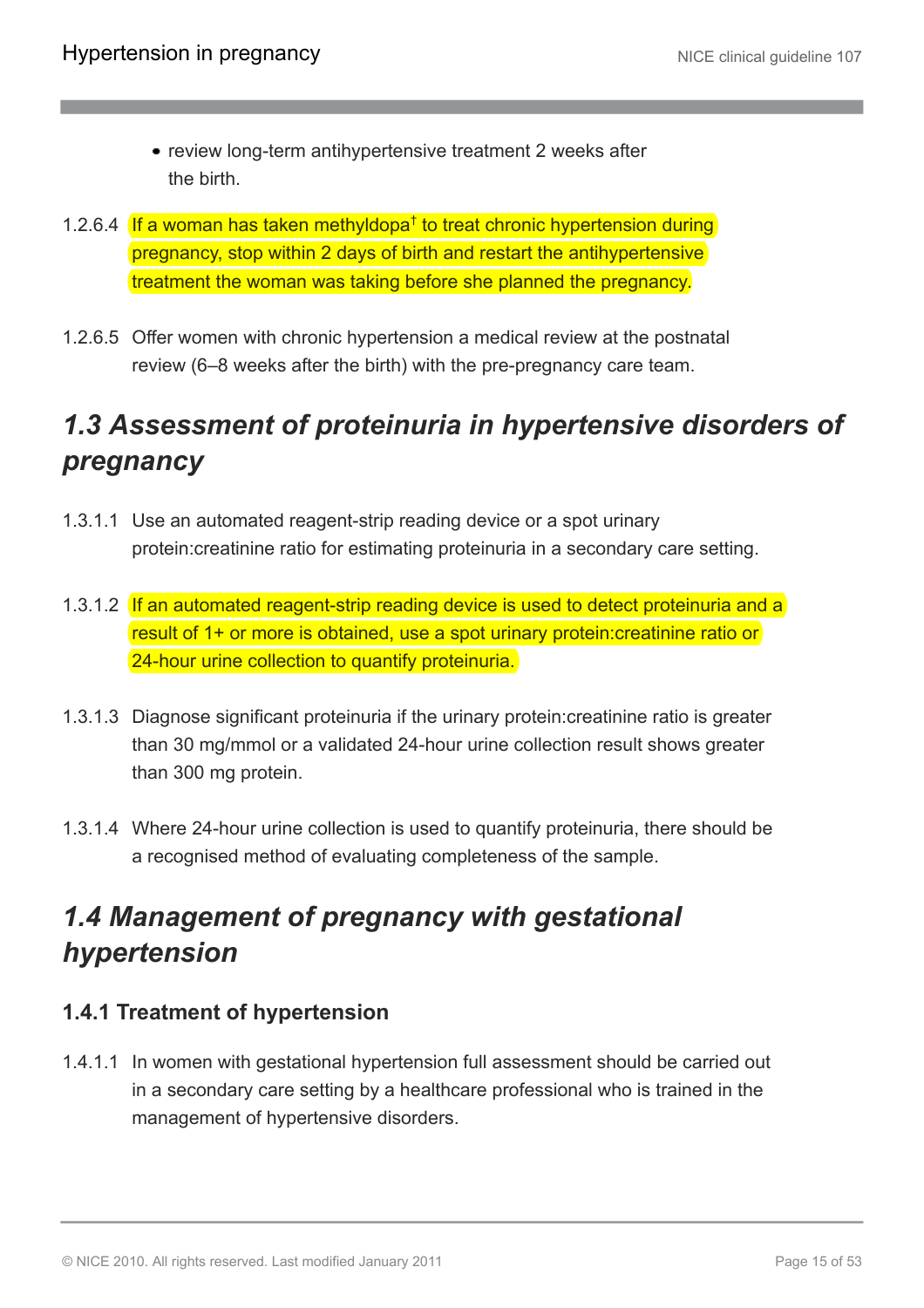- 1.4.1.2 In women with gestational hypertension, take account of the following risk factors that require additional assessment and follow-up:
	- nulliparity
	- age 40 years or older
	- pregnancy interval of more than 10 years
	- family history of pre-eclampsia
	- multiple pregnancy
	- BMI of 35 kg/m<sup>2</sup> or more
	- gestational age at presentation
	- previous history of pre-eclampsia or gestational hypertension
	- pre-existing vascular disease
	- pre-existing kidney disease.
- 1.4.1.3 Offer women with gestational hypertension an integrated package of care covering admission to hospital, treatment, measurement of blood pressure, testing for proteinuria and blood tests as indicated in Table 1.

#### **Table 1 Management of pregnancy with gestational hypertension**

| Degree of<br>hypertension   | <b>Mild hypertension</b><br>(140/90 to 149/<br>99 mmHg) | <b>Moderate hypertension</b><br>(150/100 to 159/<br>$109$ mmHg) | <b>Severe hypertension</b><br>(160/110 mmHg or<br>higher)  |
|-----------------------------|---------------------------------------------------------|-----------------------------------------------------------------|------------------------------------------------------------|
| <b>Admit to</b><br>hospital | <b>No</b>                                               | <b>No</b>                                                       | Yes (until blood<br>pressure is 159/<br>109 mmHg or lower) |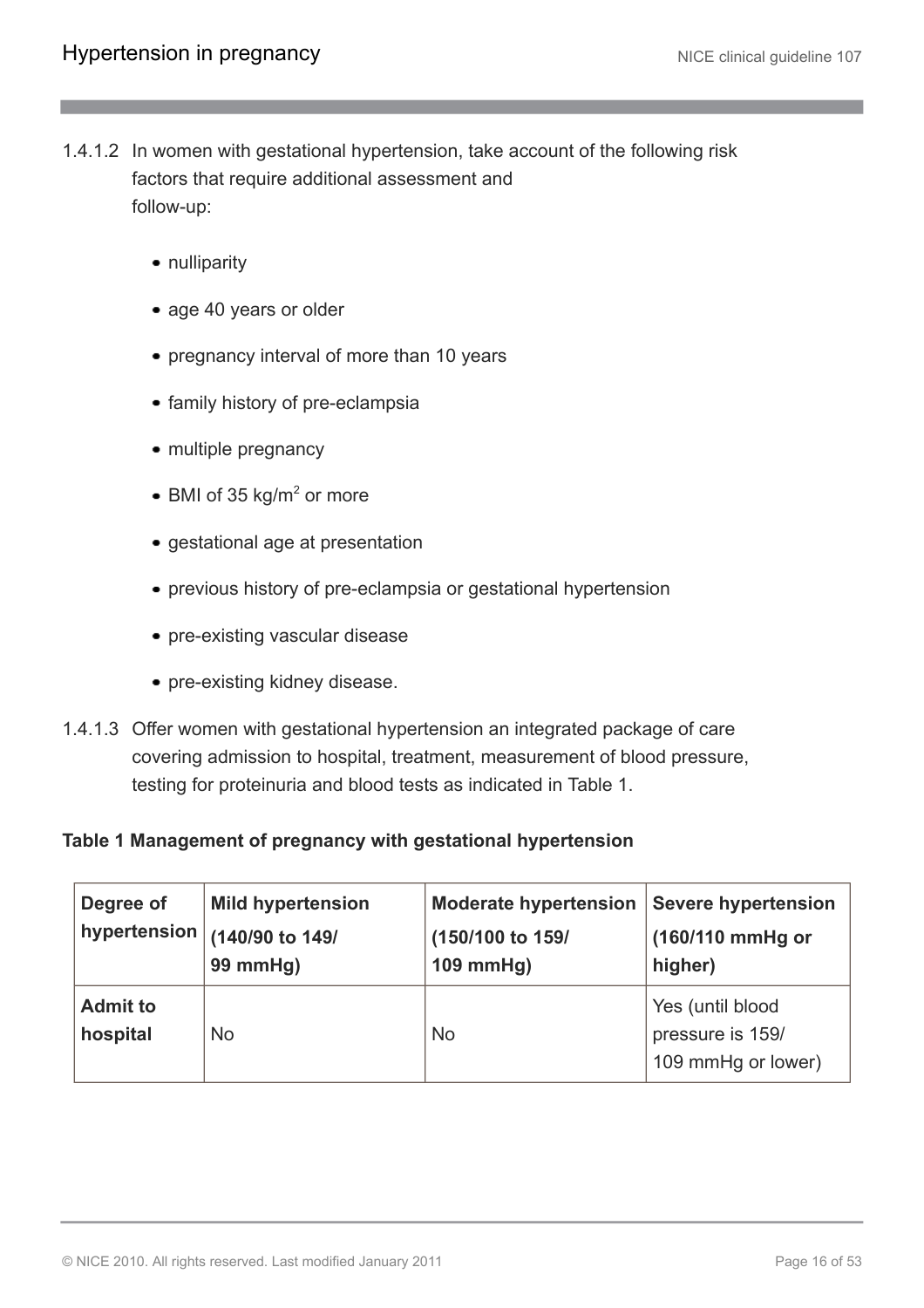| <b>Treat</b>                        | <b>No</b>                                                                                                | With oral labetalol <sup>†</sup> as<br>first-line treatment to<br>keep:<br>· diastolic blood<br>pressure between<br>80-100 mmHg<br>• systolic blood<br>pressure less than<br>150 mmHg | With oral labetalol <sup>†</sup> as<br>first-line treatment to<br>keep:<br>· diastolic blood<br>pressure between<br>80-100 mmHg<br>• systolic blood<br>pressure less than<br>150 mmHg |
|-------------------------------------|----------------------------------------------------------------------------------------------------------|---------------------------------------------------------------------------------------------------------------------------------------------------------------------------------------|---------------------------------------------------------------------------------------------------------------------------------------------------------------------------------------|
| <b>Measure</b><br>blood<br>pressure | Not more than once a<br>week                                                                             | At least twice a week                                                                                                                                                                 | At least four times a<br>day                                                                                                                                                          |
| <b>Test for</b><br>proteinuria      | At each visit using<br>automated reagent-strip<br>reading device or urinary<br>protein: creatinine ratio | At each visit using<br>automated reagent-strip<br>reading device or urinary<br>protein: creatinine ratio                                                                              | Daily using automated<br>reagent-strip reading<br>device or urinary<br>protein: creatinine ratio                                                                                      |
| <b>Blood tests</b>                  | Only those for routine<br>antenatal care                                                                 | Test kidney function,<br>electrolytes, full blood<br>count, transaminases,<br>bilirubin<br>Do not carry out further<br>blood tests if no<br>proteinuria at<br>subsequent visits       | Test at presentation<br>and then monitor<br>weekly:<br>• kidney function,<br>electrolytes, full<br>blood count,<br>transaminases,<br>bilirubin                                        |

- 1.4.1.4 Only offer women with gestational hypertension antihypertensive treatment other than labetalol after considering side-effect profiles for the woman, fetus and newborn baby. Alternatives include methyldopa<sup>†</sup> and nifedipine<sup>†</sup>.
- 1.4.1.5 In women receiving outpatient care for severe gestational hypertension, after it has been effectively controlled in hospital, measure blood pressure and test urine twice weekly and carry out weekly blood tests.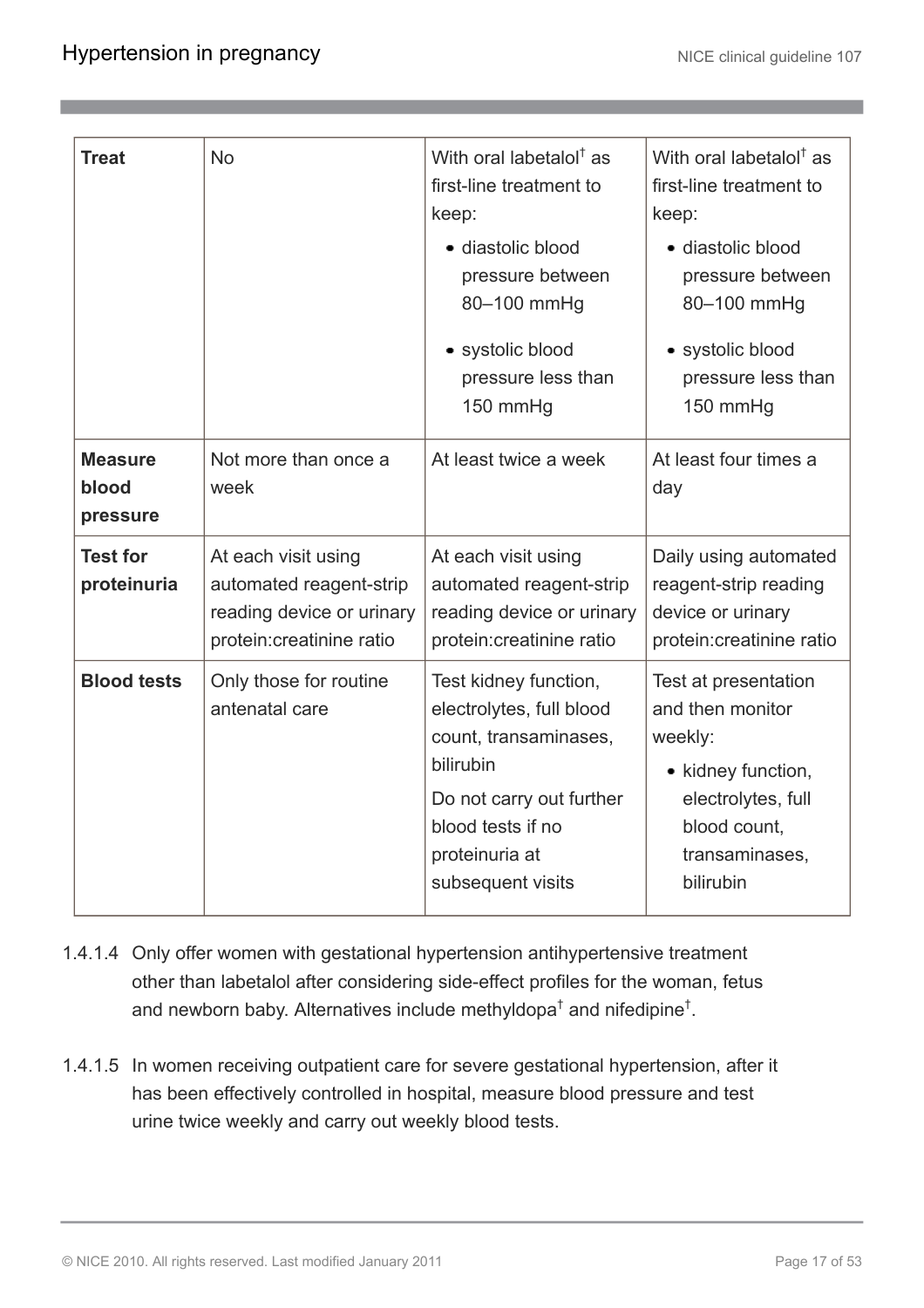- 1.4.1.6 In women with mild hypertension presenting before 32 weeks, or at high risk of pre-eclampsia (see 1.1.1.1), measure blood pressure and test urine twice weekly.
- 1.4.1.7 Do not offer bed rest in hospital as a treatment for gestational hypertension.

### **1.4.2 Timing of birth**

- 1.4.2.1 Do not offer birth before 37 weeks to women with gestational hypertension whose blood pressure is lower than 160/110 mmHg, with or without antihypertensive treatment.
- 1.4.2.2 For women with gestational hypertension whose blood pressure is lower than 160/110 mmHg after 37 weeks, with or without antihypertensive treatment, timing of birth, and maternal and fetal indications for birth should be agreed between the woman and the senior obstetrician.
- 1.4.2.3 Offer birth to women with refractory severe gestational hypertension after a course of corticosteroids (if required) has been completed.

### **1.4.3 Postnatal investigation, monitoring and treatment**

- 1.4.3.1 In women with gestational hypertension who have given birth, measure blood pressure:
	- daily for the first 2 days after birth
	- at least once between day 3 and day 5 after birth
	- as clinically indicated if antihypertensive treatment is changed after birth.
- 1.4.3.2 In women with gestational hypertension who have given birth:
	- continue use of antenatal antihypertensive treatment
	- consider reducing antihypertensive treatment if their blood pressure falls below 140/ 90 mmHg
	- reduce antihypertensive treatment if their blood pressure falls below 130/80 mmHg.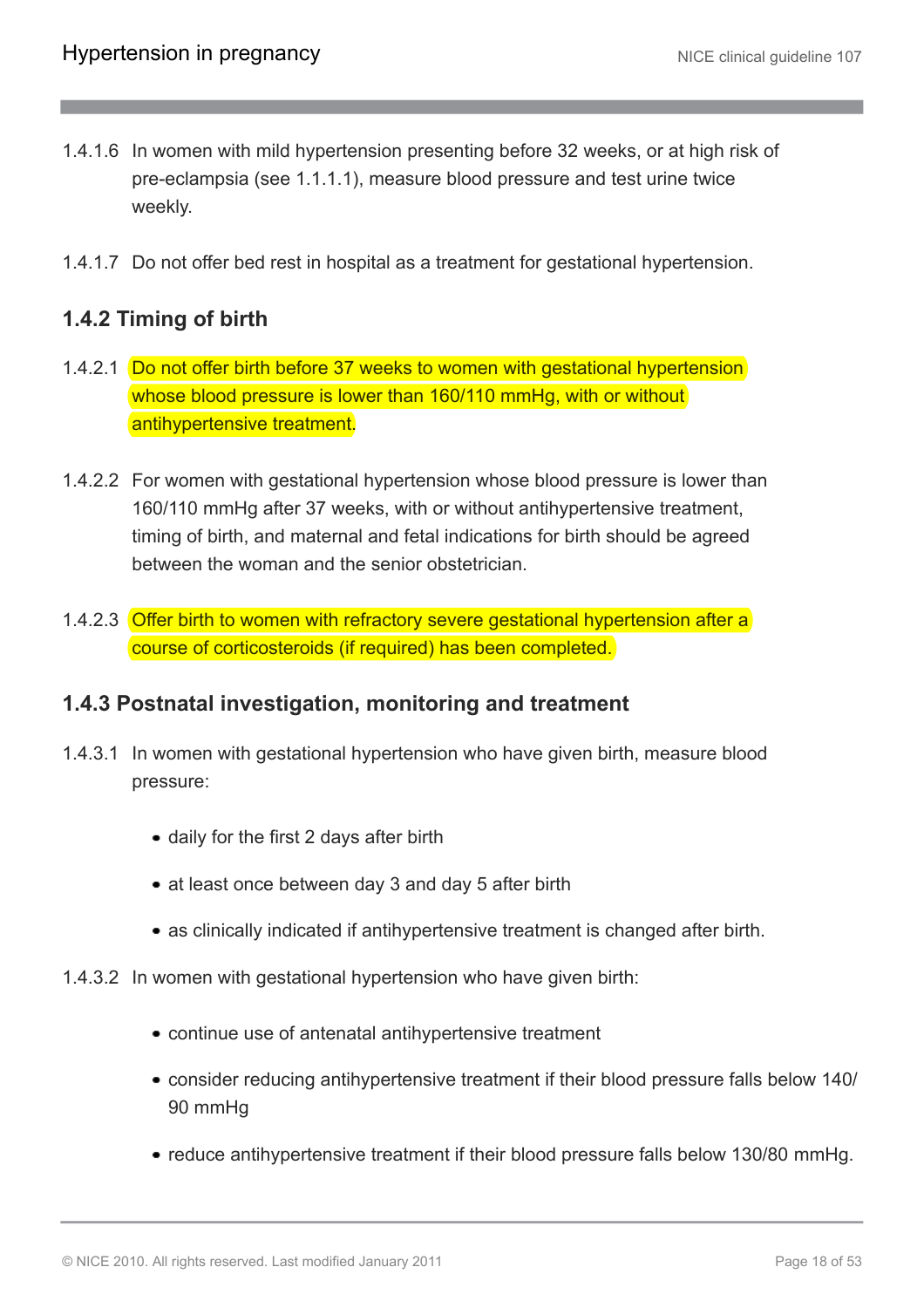- 1.4.3.3 If a woman has taken methyldopa<sup>†</sup> to treat gestational hypertension, stop within 2 days of birth.
- 1.4.3.4 For women with gestational hypertension who did not take antihypertensive treatment and have given birth, start antihypertensive treatment if their blood pressure is higher than 149/99 mmHg.
- 1.4.3.5 Write a care plan for women with gestational hypertension who have given birth and are being transferred to community care that includes all of the following:
	- who will provide follow-up care, including medical review if needed
	- frequency of blood pressure monitoring needed
	- thresholds for reducing or stopping treatment
	- indications for referral to primary care for blood pressure review.
- 1.4.3.6 Offer women who have had gestational hypertension and remain on antihypertensive treatment 2 weeks after transfer to community care, a medical review.
- 1.4.3.7 Offer women who have had gestational hypertension a medical review at the postnatal review (6–8 weeks after the birth).
- 1.4.3.8 Offer women who have had gestational hypertension and who still need antihypertensive treatment at the postnatal review (6–8 weeks after the birth) a specialist assessment of their hypertension.

# <span id="page-18-0"></span>*1.5 Management of pregnancy with pre-eclampsia*

### **1.5.1 Treatment of hypertension**

1.5.1.1 Assess women with pre-eclampsia at each consultation. Assessment should be performed by a healthcare professional trained in the management of hypertensive disorders of pregnancy.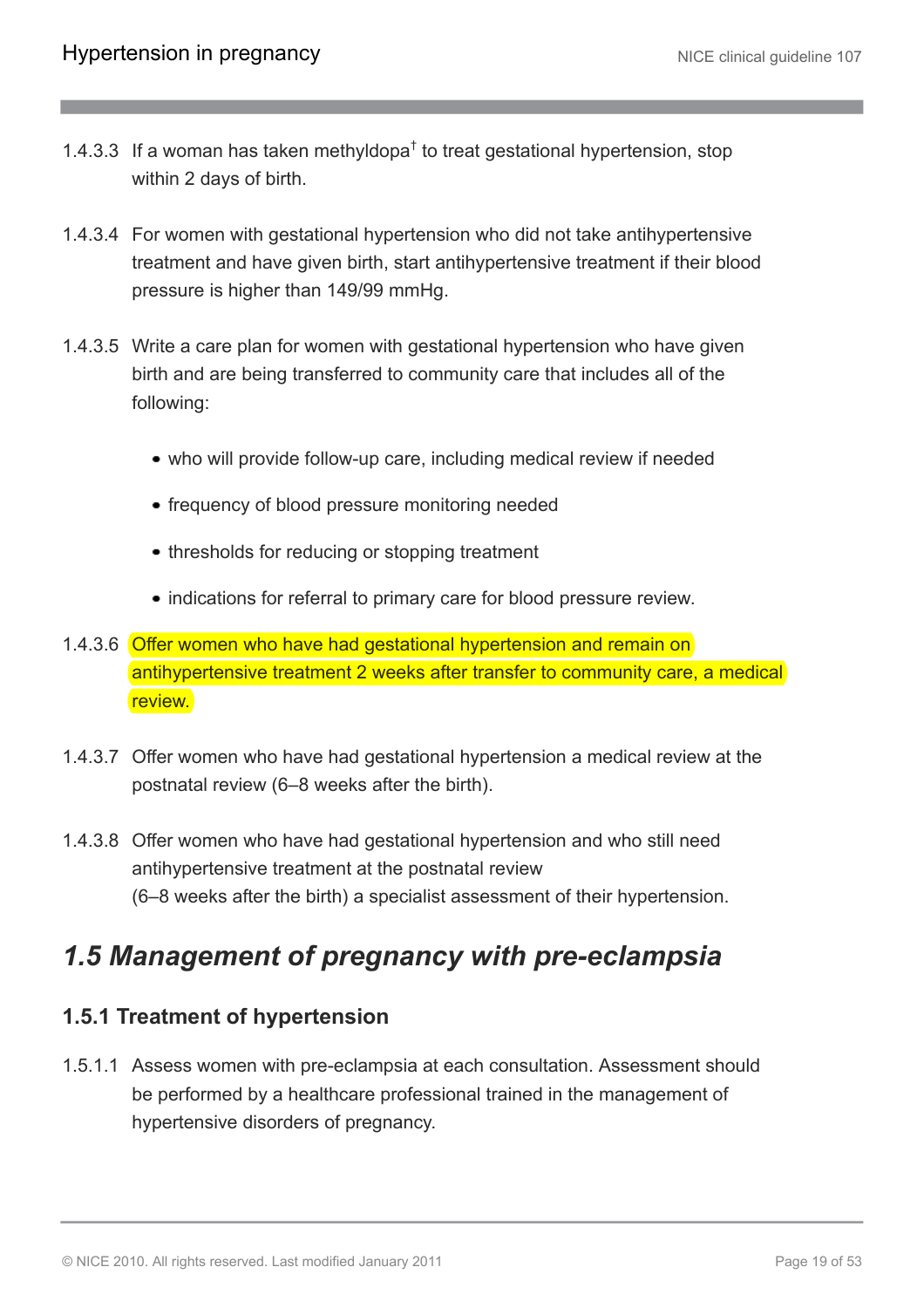1.5.1.2 Offer women with pre-eclampsia an integrated package of care covering admission to hospital, treatment, measurement of blood pressure, testing for proteinuria and blood tests as indicated in Table 2.

#### **Table 2 Management of pregnancy with pre-eclampsia**

| Degree of<br>hypertension           | <b>Mild hypertension</b><br>(140/90 to 149/<br>99 mmHg)                                                                                  | <b>Moderate hypertension</b><br>(150/100 to 159/<br>109 mmHg)                                                                                                                         | <b>Severe hypertension</b><br>(160/110 mmHg or<br>higher)                                                                                                                             |
|-------------------------------------|------------------------------------------------------------------------------------------------------------------------------------------|---------------------------------------------------------------------------------------------------------------------------------------------------------------------------------------|---------------------------------------------------------------------------------------------------------------------------------------------------------------------------------------|
| <b>Admit to</b><br>hospital         | Yes                                                                                                                                      | Yes                                                                                                                                                                                   | Yes                                                                                                                                                                                   |
| <b>Treat</b>                        | <b>No</b>                                                                                                                                | With oral labetalol <sup>†</sup> as<br>first-line treatment to<br>keep:<br>• diastolic blood<br>pressure between<br>80-100 mmHg<br>• systolic blood<br>pressure less than<br>150 mmHg | With oral labetalol <sup>†</sup> as<br>first-line treatment to<br>keep:<br>• diastolic blood<br>pressure between<br>80-100 mmHg<br>• systolic blood<br>pressure less than<br>150 mmHg |
| <b>Measure</b><br>blood<br>pressure | At least four times a<br>day                                                                                                             | At least four times a day                                                                                                                                                             | More than four times a<br>day, depending on<br>clinical circumstances                                                                                                                 |
| <b>Test for</b><br>proteinuria      | Do not repeat<br>quantification of<br>proteinuria                                                                                        | Do not repeat<br>quantification of<br>proteinuria                                                                                                                                     | Do not repeat<br>quantification of<br>proteinuria                                                                                                                                     |
| <b>Blood tests</b>                  | Monitor using the<br>following tests twice a<br>week: kidney function,<br>electrolytes, full blood<br>count, transaminases,<br>bilirubin | Monitor using the<br>following tests three<br>times a week: kidney<br>function, electrolytes, full<br>blood count,<br>transaminases, bilirubin                                        | Monitor using the<br>following tests three<br>times a week: kidney<br>function, electrolytes, full<br>blood count,<br>transaminases, bilirubin                                        |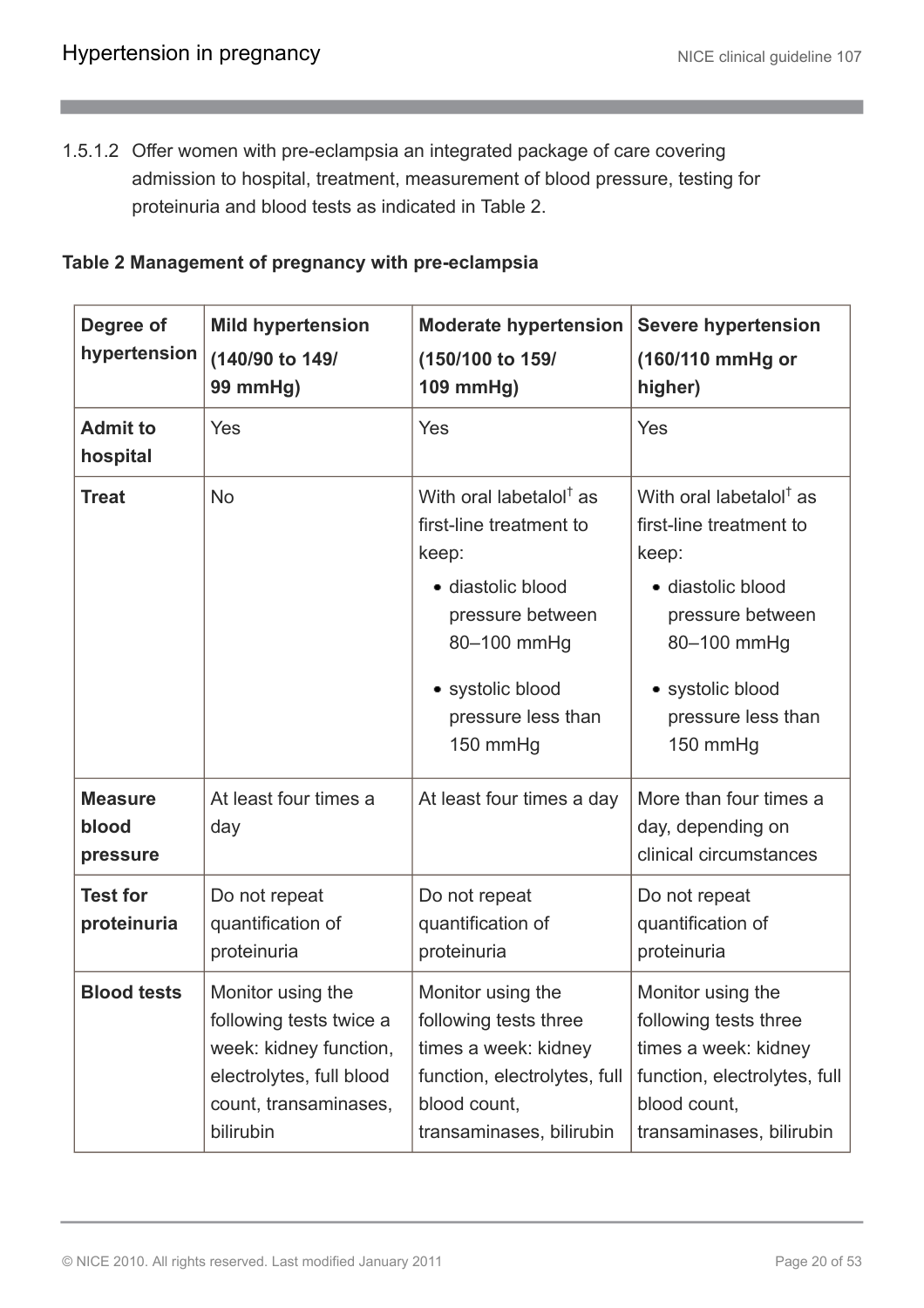1.5.1.3 Only offer women with pre-eclampsia antihypertensive treatment other than labetalol after considering side-effect profiles for the woman, fetus and newborn baby. Alternatives include methyldopa<sup>†</sup> and nifedipine<sup>†</sup>.

### **1.5.2 Timing of birth**

- 1.5.2.1 Manage pregnancy in women with pre-eclampsia conservatively (that is, do not plan same-day delivery of the baby) until 34 weeks.
- 1.5.2.2 Consultant obstetric staff should document in the woman's notes the maternal (biochemical, haematological and clinical) and fetal thresholds for elective birth before 34 weeks in women with pre-eclampsia.
- 1.5.2.3 Consultant obstetric staff should write a plan for antenatal fetal monitoring during birth.
- 1.5.2.4 Offer birth to women with pre-eclampsia before 34 weeks, after discussion with neonatal and anaesthetic teams and a course of corticosteroids has been given if:
	- severe hypertension develops refractory to treatment
	- maternal or fetal indications develop as specified in the consultant plan (see 1.5.22).
- 1.5.2.5 Recommend birth for women who have pre-eclampsia with severe hypertension after 34 weeks when their blood pressure has been controlled and a course of corticosteroids has been completed (if appropriate).
- 1.5.2.6 Offer birth to women who have pre-eclampsia with mild or moderate hypertension at  $34^{+0}$  to  $36^{+6}$  weeks depending on maternal and fetal condition, risk factors and availability of neonatal intensive care.
- 1.5.2.7 Recommend birth within 24–48 hours for women who have pre-eclampsia with mild or moderate hypertension after 37<sup>+0</sup> weeks.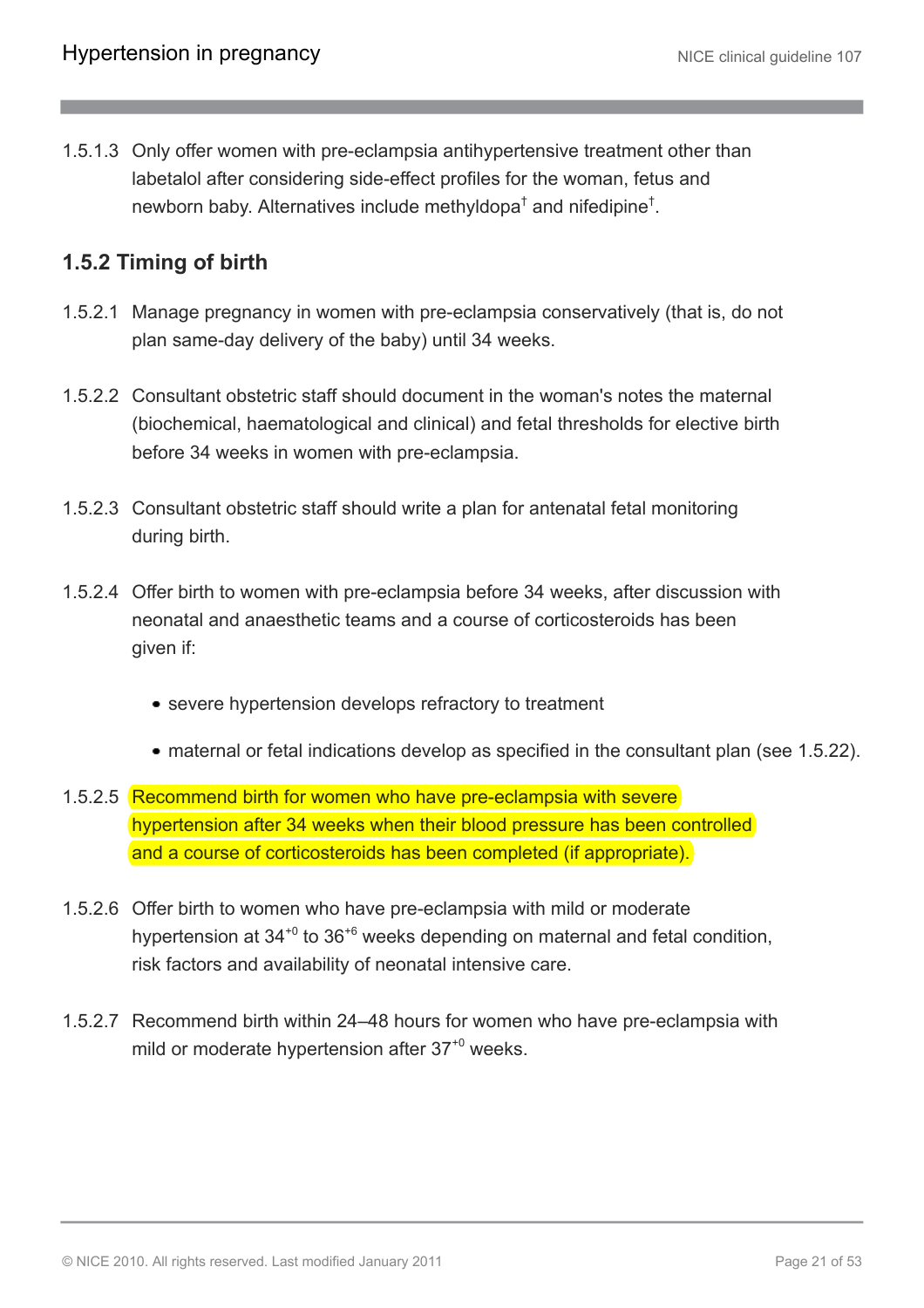### **1.5.3 Postnatal investigation, monitoring and treatment (including after discharge from critical care)**

### **Blood pressure**

- 1.5.3.1 In women with pre-eclampsia who did not take antihypertensive treatment and have given birth, measure blood pressure:
	- at least four times a day while the woman is an inpatient
	- at least once between day 3 and day 5 after birth
	- on alternate days until normal if blood pressure was abnormal on days 3–5.
- 1.5.3.2 In women with pre-eclampsia who did not take antihypertensive treatment and have given birth, start antihypertensive treatment if blood pressure is 150/ 100 mmHg or higher.
- 1.5.3.3 Ask women with pre-eclampsia who have given birth about severe headache and epigastric pain each time blood pressure is measured.
- 1.5.3.4 In women with pre-eclampsia who took antihypertensive treatment and have given birth, measure blood pressure:
	- at least four times a day while the woman is an inpatient
	- every 1–2 days for up to 2 weeks after transfer to community care until the woman is off treatment and has no hypertension.
- 1.5.3.5 For women with pre-eclampsia who have taken antihypertensive treatment and have given birth:
	- continue antenatal antihypertensive treatment
	- consider reducing antihypertensive treatment if their blood pressure falls below 140/ 90 mmHg
	- reduce antihypertensive treatment if their blood pressure falls below 130/80 mmHg.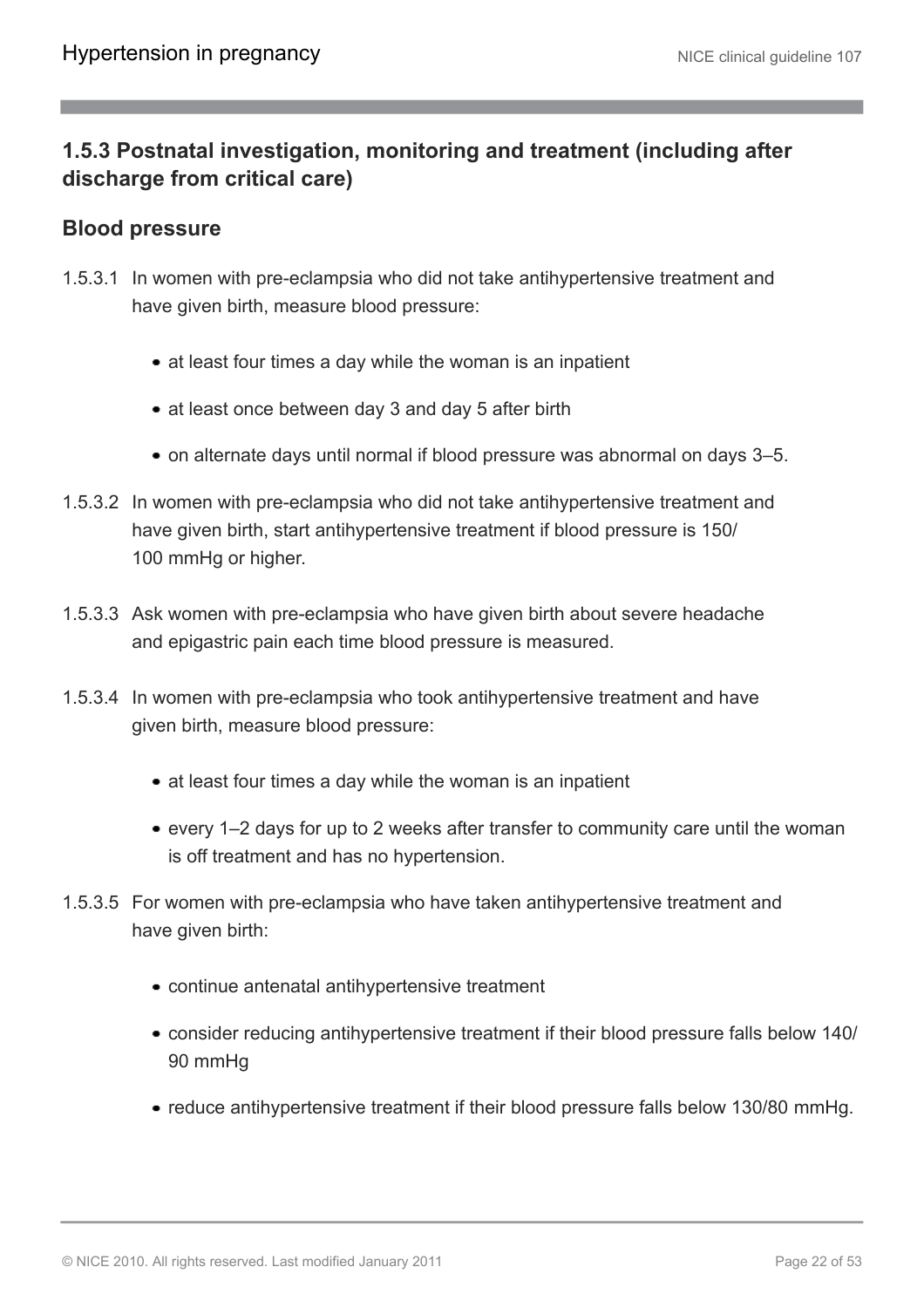- 1.5.3.6 If a woman has taken methyldopa<sup>†</sup> to treat pre-eclampsia, stop within 2 days of birth.
- 1.5.3.7 Offer women with pre-eclampsia who have given birth transfer to community care if all of the following criteria have been met:
	- there are no symptoms of pre-eclampsia
	- blood pressure, with or without treatment, is 149/99 mmHg or lower
	- blood test results are stable or improving.
- 1.5.3.8 Write a care plan for women with pre-eclampsia who have given birth and are being transferred to community care that includes all of the following:
	- who will provide follow-up care, including medical review if needed
	- frequency of blood pressure monitoring
	- thresholds for reducing or stopping treatment
	- indications for referral to primary care for blood pressure review
	- self-monitoring for symptoms.
- 1.5.3.9 Offer women who have pre-eclampsia and are still on antihypertensive treatment 2 weeks after transfer to community care a medical review.
- 1.5.3.10Offer all women who have had pre-eclampsia a medical review at the postnatal review (6–8 weeks after the birth).
- 1.5.3.11 Offer women who have had pre-eclampsia and who still need antihypertensive treatment at the postnatal review (6–8 weeks after the birth) a specialist assessment of their hypertension.

### **Haematological and biochemical monitoring**

1.5.3.12 In women who have pre-eclampsia with mild or moderate hypertension, or after step-down from critical care: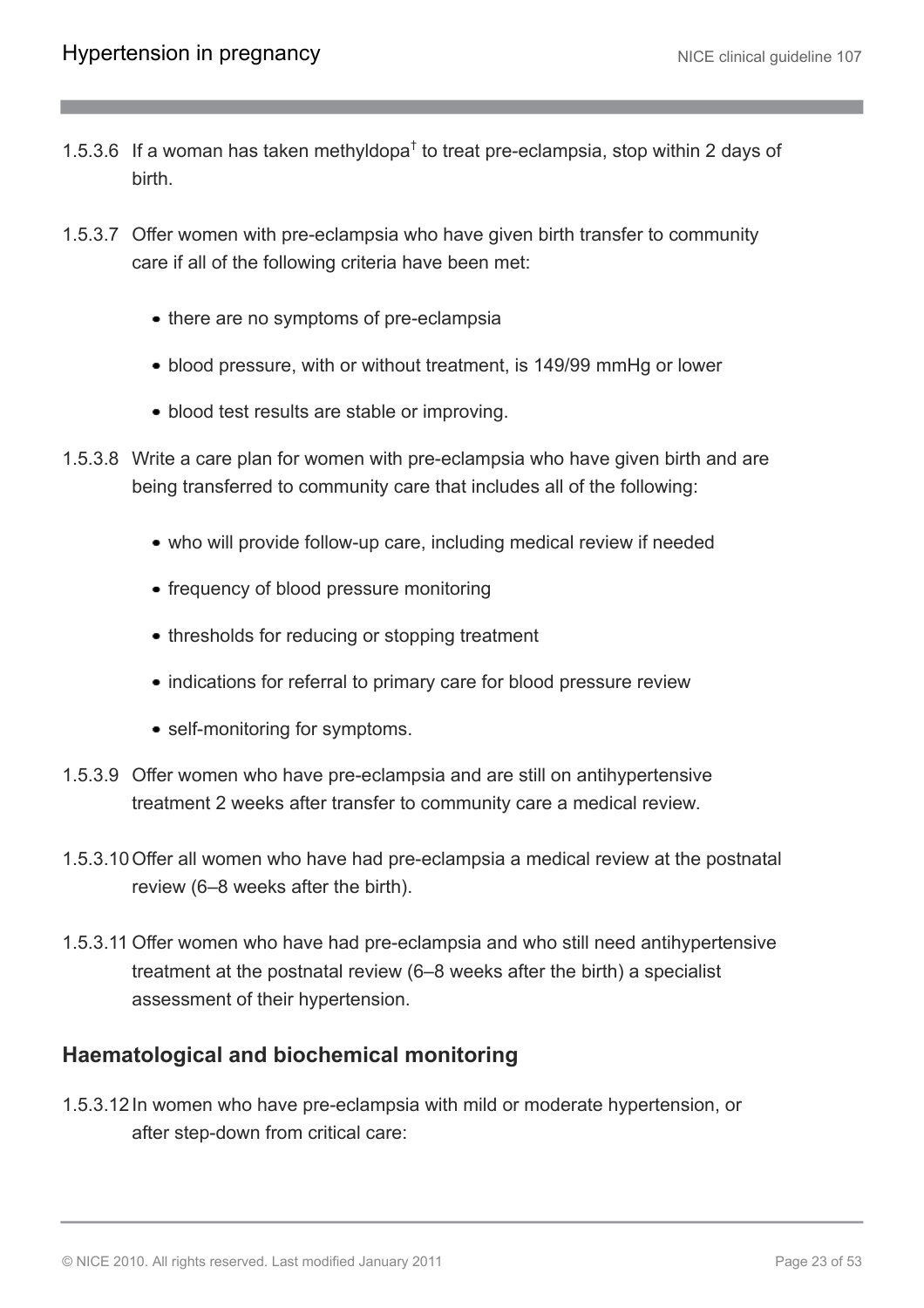- measure platelet count, transaminases and serum creatinine 48–72 hours after birth or step-down
- do not repeat platelet count, transaminases or serum creatinine measurements if results are normal at 48–72 hours.
- 1.5.3.13 If biochemical and haematological indices are improving but stay within the abnormal range in women with pre-eclampsia who have given birth, repeat platelet count, transaminases and serum creatinine measurements as clinically indicated and at the postnatal review (6–8 weeks after the birth).
- 1.5.3.14 If biochemical and haematological indices are not improving relative to pregnancy ranges in women with pre-eclampsia who have given birth, repeat platelet count, transaminases and serum creatinine measurements as clinically indicated.
- 1.5.3.15 In women with pre-eclampsia who have given birth, carry out a urinary reagent-strip test at the postnatal review (6–8 weeks after the birth).
- 1.5.3.16 In women with pre-eclampsia who have given birth and have stepped down from critical care level 2, do not measure fluid balance if creatinine is within the normal range.
- 1.5.3.17Offer women who had pre-eclampsia and still have proteinuria (1+ or more) at the postnatal review (6–8 weeks after the birth) a further review at 3 months after the birth to assess kidney function and consider offering them a referral for specialist kidney assessment.

# <span id="page-23-0"></span>*1.6 Fetal monitoring*

### **1.6.1 Chronic hypertension**

1.6.1.1 In women with chronic hypertension, carry out ultrasound fetal growth and amniotic fluid volume assessment and umbilical artery doppler velocimetry between 28 and 30 weeks and between 32 and 34 weeks. If results are normal, do not repeat at more than 34 weeks, unless otherwise clinically indicated.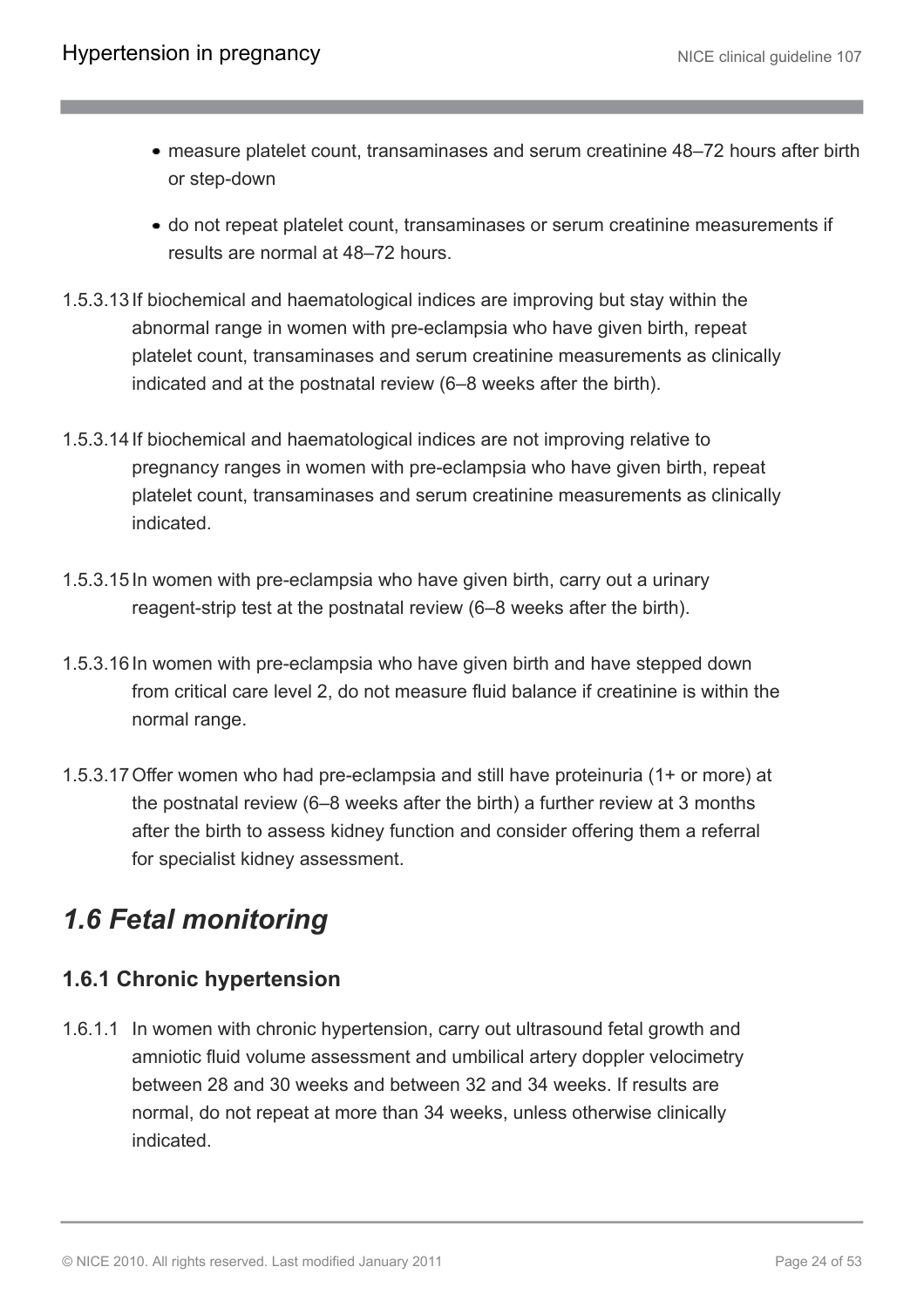1.6.1.2 In women with chronic hypertension, only carry out cardiotocography if fetal activity is abnormal.

#### **1.6.2 Mild or moderate gestational hypertension**

- 1.6.2.1 In women with mild or moderate gestational hypertension, carry out ultrasound fetal growth and amniotic fluid volume assessment and umbilical artery doppler velocimetry if diagnosis is confirmed at less than 34 weeks. If results are normal, do not repeat at more than 34 weeks, unless otherwise clinically indicated.
- 1.6.2.2 In women with mild or moderate gestational hypertension, do not carry out ultrasound fetal growth and amniotic fluid volume assessment and umbilical artery doppler velocimetry if diagnosis is confirmed after 34 weeks, unless otherwise clinically indicated.
- 1.6.2.3 In women with mild or moderate gestational hypertension, only carry out cardiotocography if fetal activity is abnormal.

#### **1.6.3 Severe gestational hypertension or pre-eclampsia**

- 1.6.3.1 Carry out cardiotocography at diagnosis of severe gestational hypertension or pre-eclampsia.
- 1.6.3.2 If conservative management of severe gestational hypertension or preeclampsia is planned, carry out all the following tests at diagnosis:
	- ultrasound fetal growth and amniotic fluid volume assessment
	- umbilical artery doppler velocimetry.
- 1.6.3.3 If the results of all fetal monitoring are normal in women with severe gestational hypertension or pre-eclampsia, do not routinely repeat cardiotocography more than weekly.
- 1.6.3.4 In women with severe gestational hypertension or pre-eclampsia, repeat cardiotocography if any of the following occur: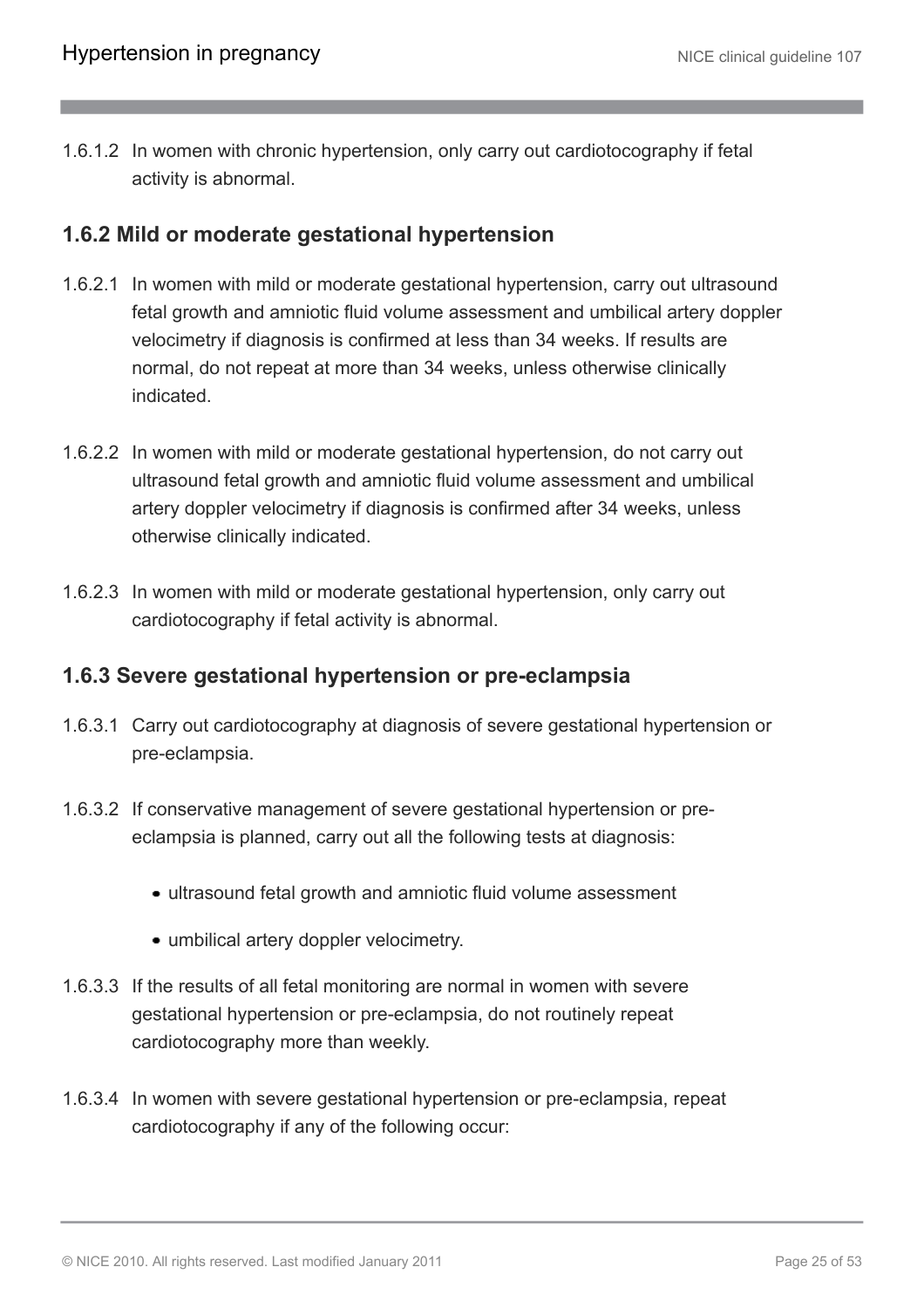- the woman reports a change in fetal movement
- vaginal bleeding
- abdominal pain
- deterioration in maternal condition.
- 1.6.3.5 In women with severe gestational hypertension or pre-eclampsia, do not routinely repeat ultrasound fetal growth and amniotic fluid volume assessment or umbilical artery doppler velocimetry more than every 2 weeks.
- 1.6.3.6 If the results of any fetal monitoring in women with severe gestational hypertension or pre-eclampsia are abnormal, tell a consultant obstetrician.
- 1.6.3.7 For women with severe gestational hypertension or pre-eclampsia, write a care plan that includes all of the following:
	- the timing and nature of future fetal monitoring
	- fetal indications for birth and if and when corticosteroids should be given
	- when discussion with neonatal paediatricians and obstetric anaesthetists should take place and what decisions should be made.

#### **1.6.4 Women at high risk of pre-eclampsia**

- 1.6.4.1 Carry out ultrasound fetal growth and amniotic fluid volume assessment and umbilical artery doppler velocimetry starting at between 28 and 30 weeks (or at least 2 weeks before previous gestational age of onset if earlier than 28 weeks) and repeating 4 weeks later in women with previous:
	- severe pre-eclampsia
	- pre-eclampsia that needed birth before 34 weeks
	- pre-eclampsia with a baby whose birth weight was less than the 10th centile
	- intrauterine death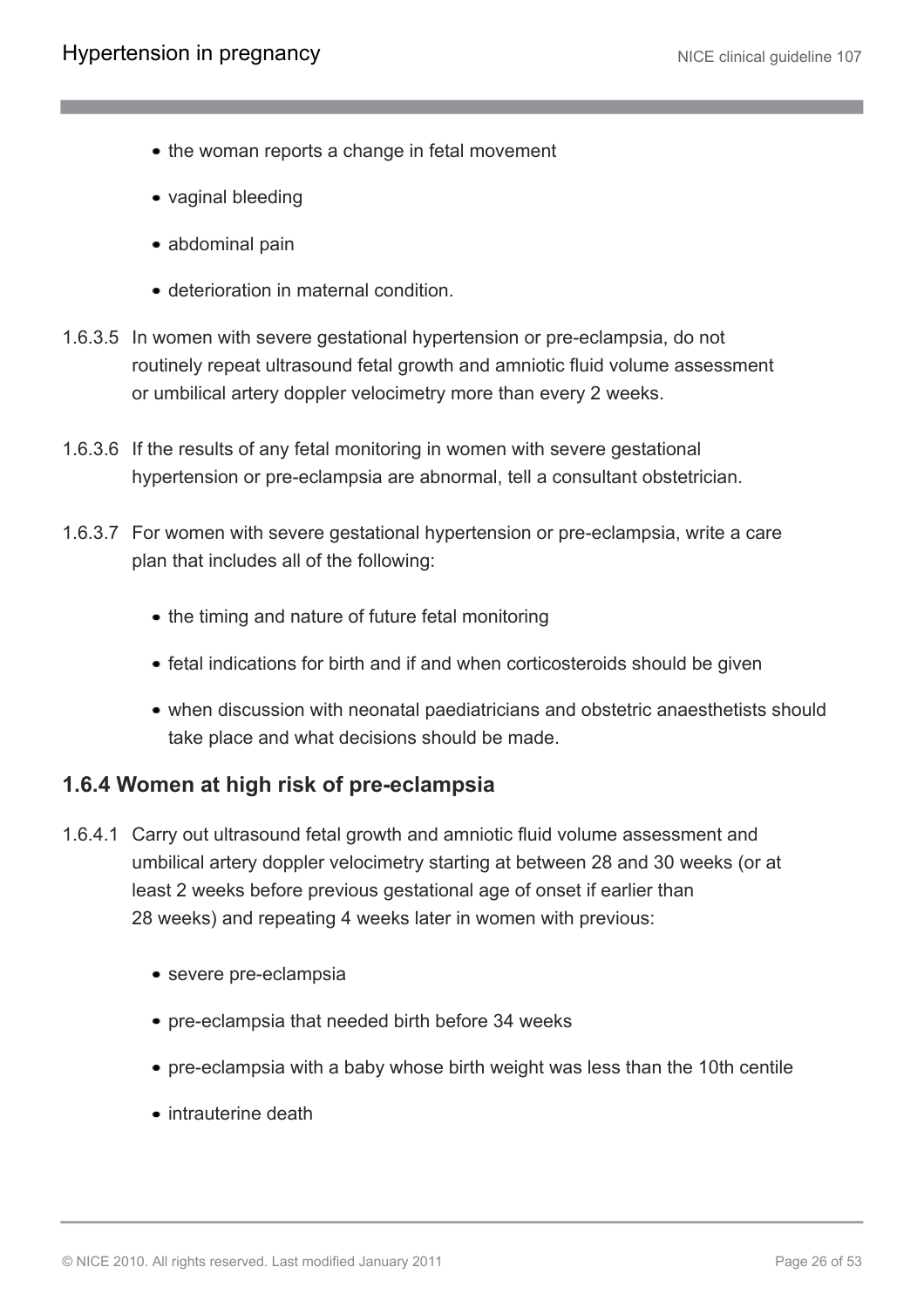- placental abruption.
- 1.6.4.2 In women who are at high risk of pre-eclampsia (see 1.1.2.2), only carry out cardiotocography if fetal activity is abnormal.

### <span id="page-26-0"></span>*1.7 Intrapartum care*

Women with hypertensive disorders during pregnancy should be given advice and treatment in line with 'Intrapartum care: management and delivery of care to women in labour' (NICE clinical guideline 55), unless it specifically differs from recommendations in this guideline.

### **1.7.1 Blood pressure**

1.7.1.1 During labour, measure blood pressure:

- hourly in women with mild or moderate hypertension
- continually in women with severe hypertension.
- 1.7.1.2 Continue use of antenatal antihypertensive treatment during labour.

### **1.7.2 Haematological and biochemical monitoring**

1.7.2.1 Determine the need for haematological and biochemical tests during labour in women with mild or moderate hypertension using the same criteria as in the antenatal period even if regional analgesia is being considered.

### **1.7.3 Care during epidural analgesia**

1.7.3.1 Do not preload women who have severe pre-eclampsia with intravenous fluids before establishing low-dose epidural analgesia and combined spinal epidural analgesia.

### **1.7.4 Management of the second stage of labour**

- 1.7.4.1 Do not routinely limit the duration of the second stage of labour:
	- in women with stable mild or moderate hypertension **or**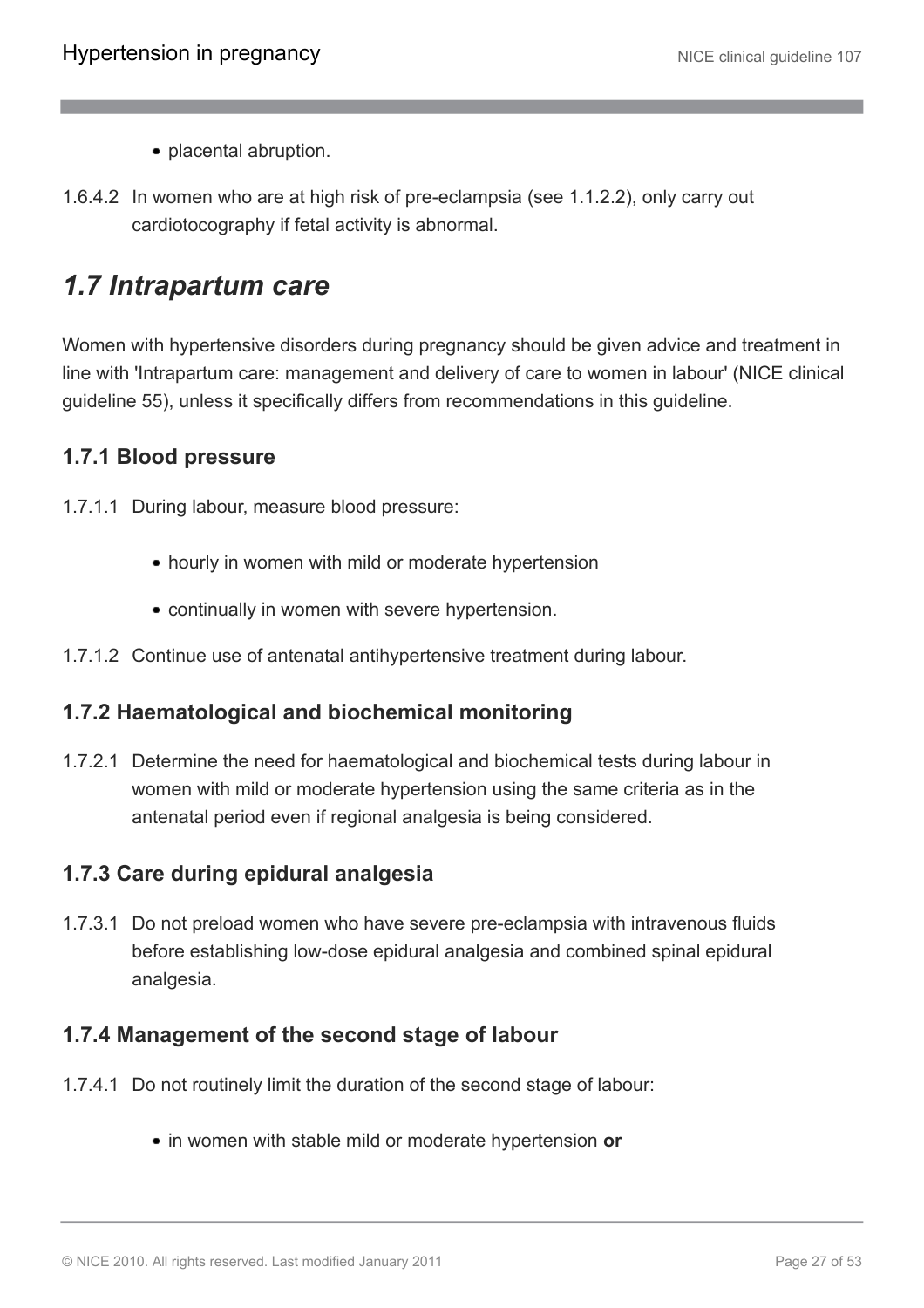- if blood pressure is controlled within target ranges in women with severe hypertension.
- 1.7.4.2 Recommend operative birth in the second stage of labour for women with severe hypertension whose hypertension has not responded to initial treatment.

# <span id="page-27-0"></span>*1.8 Medical management of severe hypertension or severe pre-eclampsia in a critical care setting*

### **1.8.1 Anticonvulsants**

- 1.8.1.1 If a woman in a critical care setting who has severe hypertension or severe pre-eclampsia has or previously had an eclamptic fit, give intravenous magnesium sulphate\*.
- 1.8.1.2 Consider giving intravenous magnesium sulphate\* to women with severe preeclampsia who are in a critical care setting if birth is planned within 24 hours.
- 1.8.1.3 If considering magnesium sulphate\* treatment, use the following as features of severe pre-eclampsia:
	- severe hypertension and proteinuria **or**
	- mild or moderate hypertension and proteinuria with one or more of the following:
		- symptoms of severe headache
		- problems with vision, such as blurring or flashing before the eyes
		- severe pain just below the ribs or vomiting
		- papilloedema
		- signs of clonus (≥3 beats)
		- liver tenderness
		- HELLP syndrome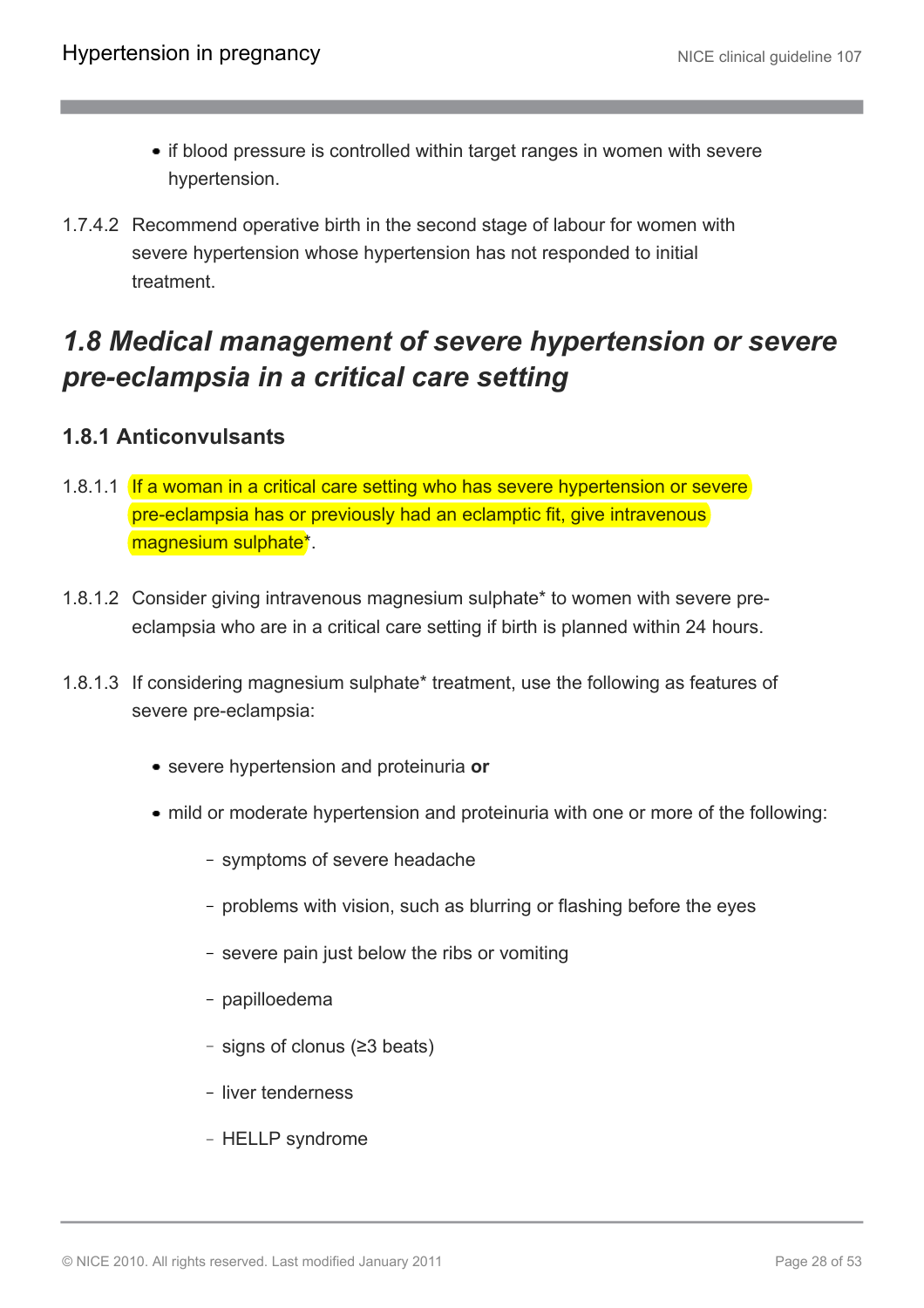- platelet count falling to below 100 x 10 $^{\circ}$  per litre
- abnormal liver enzymes (ALT or AST rising to above 70 iu/litre).
- <span id="page-28-0"></span>1.8.1.4 Use the Collaborative Eclampsia Trial<sup>[[2](#page-33-0)]</sup> regimen for administration of magnesium sulphate\*:
	- loading dose of 4 g should be given intravenously over 5 minutes, followed by an infusion of 1 g/hour maintained for 24 hours
	- recurrent seizures should be treated with a further dose of 2–4 g given over 5 minutes.
- 1.8.1.5 Do not use diazepam, phenytoin or lytic cocktail as an alternative to magnesium sulphate\* in women with eclampsia.

#### **1.8.2 Antihypertensives**

- 1.8.2.1 Treat women with severe hypertension who are in critical care during pregnancy or after birth immediately with one of the following:
	- labetalol† (oral or intravenous)
	- hydralazine (intravenous)
	- nifedipine<sup>†</sup> (oral).
- 1.8.2.2 In women with severe hypertension who are in critical care, monitor their response to treatment:
	- to ensure that their blood pressure falls
	- to identify adverse effects for both the woman and the fetus
	- to modify treatment according to response.
- 1.8.2.3 Consider using up to 500 ml crystalloid fluid before or at the same time as the first dose of intravenous hydralazine in the antenatal period.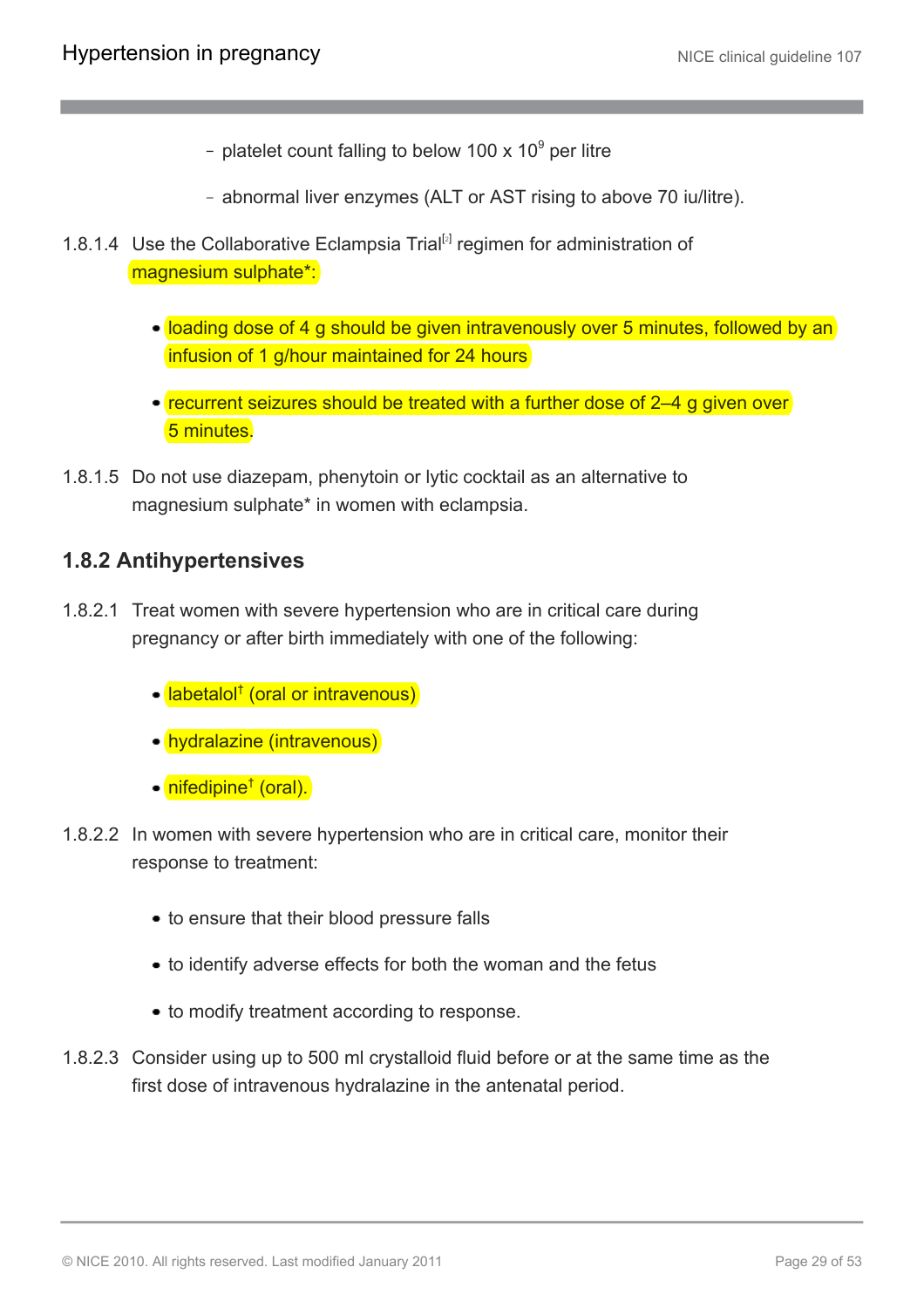1.8.2.4 In women with severe hypertension who are in critical care, aim to keep systolic blood pressure below 150 mmHg and diastolic blood pressure between 80 and 100 mmHg.

### **1.8.3 Corticosteroids for fetal lung maturation**

- 1.8.3.1 If birth is considered likely within 7 days in women with pre-eclampsia:
	- give two doses of betamethasone\* 12 mg intramuscularly 24 hours apart in women between 24 and 34 weeks
	- consider giving two doses of betamethasone\* 12 mg intramuscularly 24 hours apart in women between 35 and 36 weeks.

#### **1.8.4 Corticosteroids to manage HELLP syndrome**

1.8.4.1 Do not use dexamethasone or betamethasone for the treatment of HELLP syndrome.

#### **1.8.5 Fluid balance and volume expansion**

- 1.8.5.1 Do not use volume expansion in women with severe pre-eclampsia unless hydralazine is the antenatal antihypertensive.
- 1.8.5.2 In women with severe pre-eclampsia, limit maintenance fluids to 80 ml/hour unless there are other ongoing fluid losses (for example, haemorrhage).

#### **1.8.6 Caesarean section versus induction of labour**

1.8.6.1 Choose mode of birth for women with severe hypertension, severe preeclampsia or eclampsia according to the clinical circumstances and the woman's preference.

### **1.8.7 Indications for referral to critical care levels**

<span id="page-29-0"></span>1.8.7.1 Offer women with severe hypertension or severe pre-eclampsia referral to the appropriate critical care setting using the following criteria<sup>[[3](#page-33-1)]</sup>: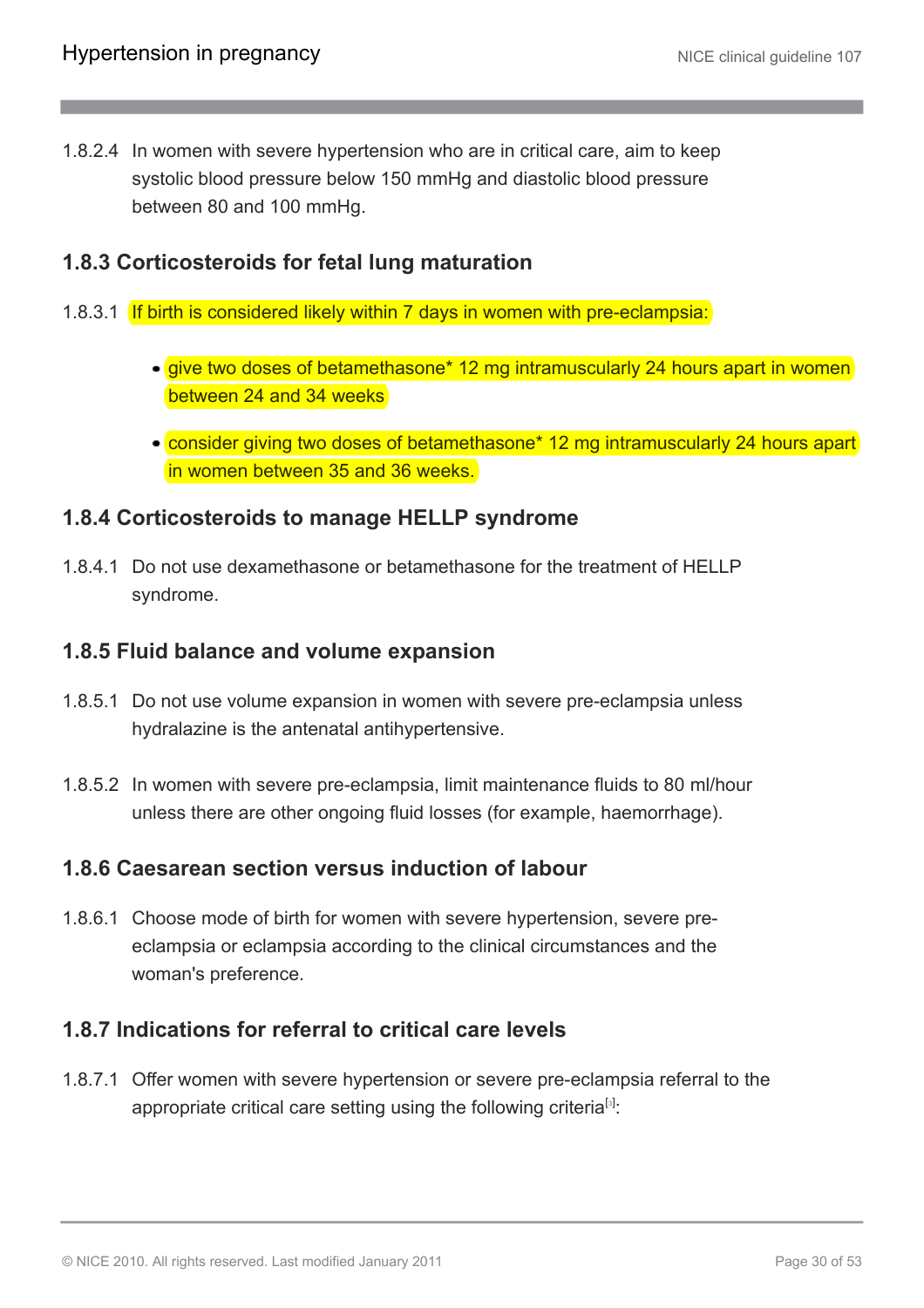| Level 3<br>care            | Severe pre-eclampsia and needing ventilation                                                                                                                                                                                                                                                                                                                           |
|----------------------------|------------------------------------------------------------------------------------------------------------------------------------------------------------------------------------------------------------------------------------------------------------------------------------------------------------------------------------------------------------------------|
| Level <sub>2</sub><br>care | Step-down from level 3 or severe pre-eclampsia with any of the<br>following complications:<br>- eclampsia<br>- HELLP syndrome<br>- haemorrhage<br>- hyperkalaemia<br>- severe oliguria<br>- coagulation support<br>- intravenous antihypertensive treatment<br>- initial stabilisation of severe hypertension<br>- evidence of cardiac failure<br>- abnormal neurology |
| Level 1<br>care            | - Pre-eclampsia with mild or moderate hypertension<br>- Ongoing conservative antenatal management of severe preterm<br>hypertension<br>- Step-down treatment after the birth                                                                                                                                                                                           |

# <span id="page-30-0"></span>*1.9 Breastfeeding*

- 1.9.1.1 In women who still need antihypertensive treatment in the postnatal period, avoid diuretic treatment for hypertension if the woman is breastfeeding or expressing milk.
- 1.9.1.2 Tell women who still need antihypertensive treatment in the postnatal period that the following antihypertensive drugs have no known adverse effects on babies receiving breast milk:
	- labetalol<sup>†</sup>
	- nifedipine<sup>†</sup>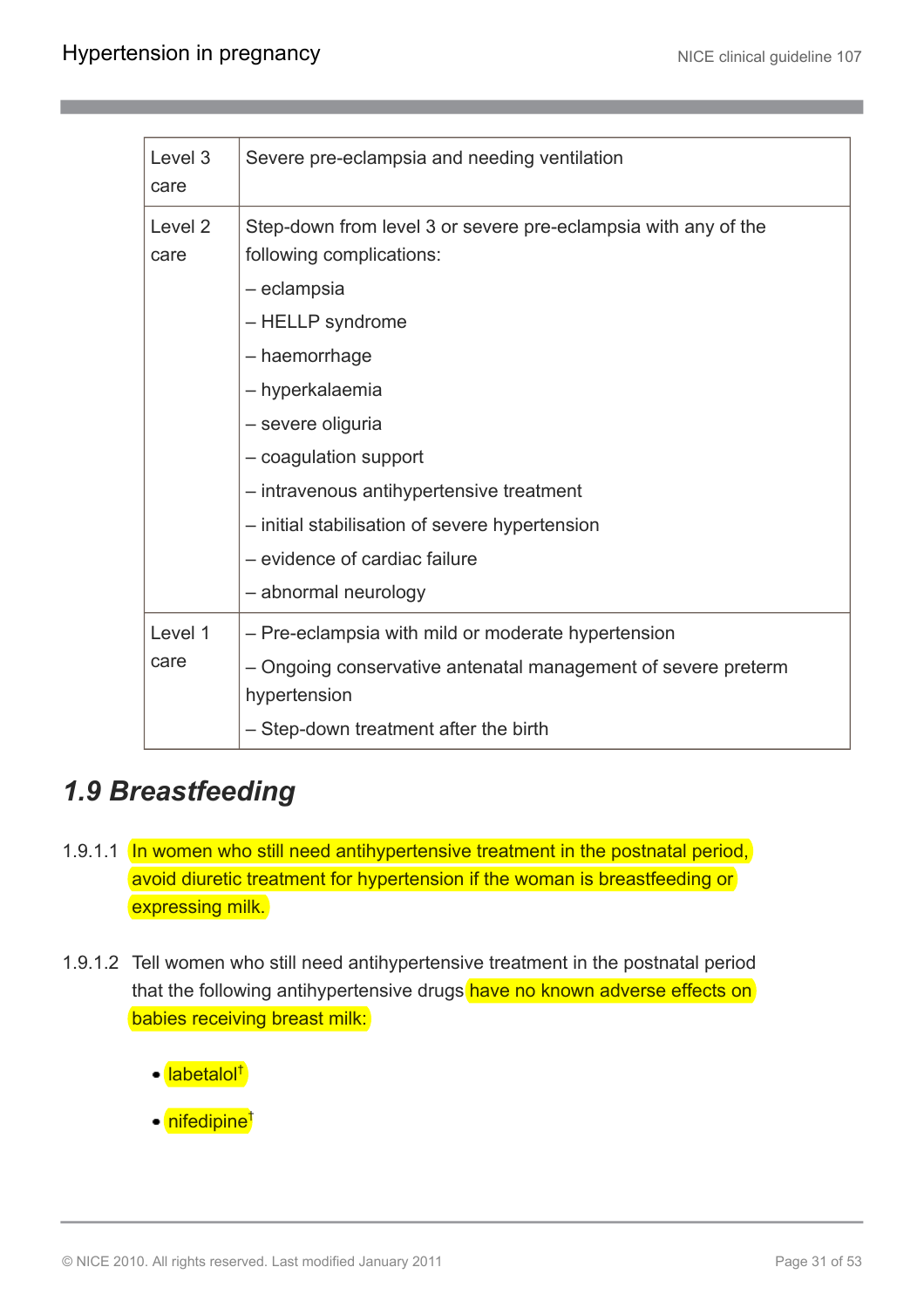- e enalapril<sup>†</sup>
- captopril<sup>†</sup>
- atenolol<sup>†</sup>
- metoprolol† .
- 1.9.1.3 Tell women who still need antihypertensive treatment in the postnatal period that there is insufficient evidence on the safety in babies receiving breast milk of the following antihypertensive drugs:
	- ARBs
	- amlodipine
	- ACE inhibitors other than enalapril<sup>†</sup> and captopril<sup>†</sup>.
- 1.9.1.4 Assess the clinical wellbeing of the baby, especially adequacy of feeding, at least daily for the first 2 days after the birth.

# <span id="page-31-0"></span>*1.10 Advice and follow-up care at transfer to community care*

### **1.10.1 Long-term risk of cardiovascular disease**

1.10.1.1Tell women who have had gestational hypertension or pre-eclampsia, and their primary care clinicians, that these conditions are associated with an increased risk of developing high blood pressure and its complications in later life.

### **1.10.2 Long-term risk of end-stage kidney disease**

1.10.2.1Tell women with a history of pre-eclampsia who have no proteinuria and no hypertension at the postnatal review (6–8 weeks after the birth) that although the relative risk of end-stage kidney disease is increased the absolute risk is low and no further follow-up is necessary.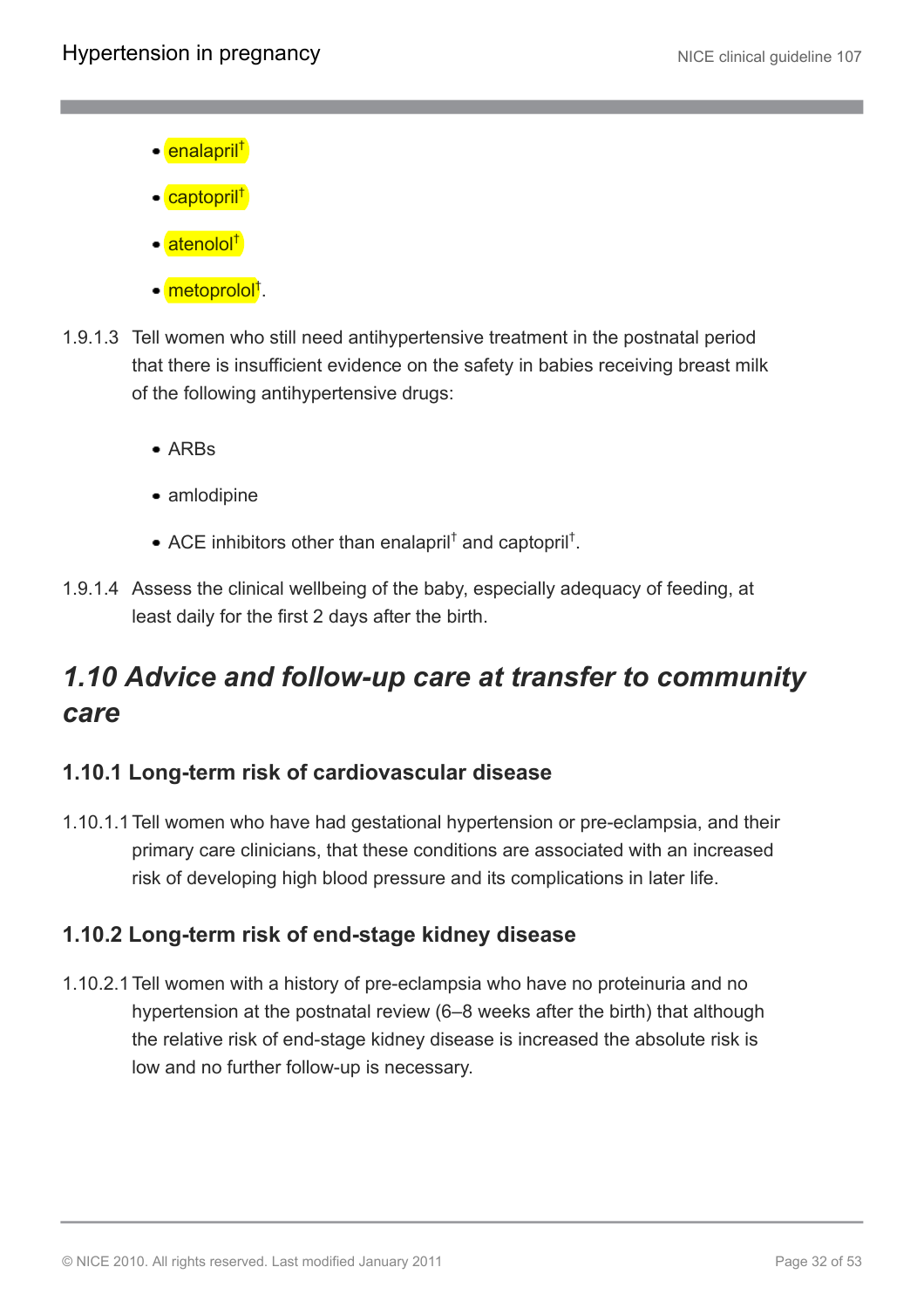### **1.10.3 Thrombophilia and the risk of pre-eclampsia**

1.10.3.1Do not routinely perform screening for thrombophilia in women who have had pre-eclampsia.

### **1.10.4 Risk of recurrence of hypertensive disorders of pregnancy**

- 1.10.4.1Tell women who had gestational hypertension that their risk of developing:
	- gestational hypertension in a future pregnancy ranges from about 1 in 6 (16%) pregnancies to about 1 in 2 (47%) pregnancies
	- pre-eclampsia in a future pregnancy ranges from 1 in 50 (2%) to about 1 in 14 (7%) pregnancies.
- 1.10.4.2Tell women who had pre-eclampsia that their risk of developing:
	- gestational hypertension in a future pregnancy ranges from about 1 in 8 (13%) pregnancies to about 1 in 2 (53%) pregnancies
	- pre-eclampsia in a future pregnancy is up to about 1 in 6 (16%) pregnancies
	- pre-eclampsia in a future pregnancy is about 1 in 4 (25%) pregnancies if their preeclampsia was complicated by severe pre-eclampsia, HELLP syndrome or eclampsia and led to birth before 34 weeks, and about 1 in 2 (55%) pregnancies if it led to birth before 28 weeks.

### **1.10.5 Inter-pregnancy interval and recurrence of hypertensive disorders of pregnancy**

1.10.5.1Tell women who have had pre-eclampsia that there is no additional risk of recurrence with inter-pregnancy interval up to 10 years.

### **1.10.6 Body mass index and recurrence of hypertensive disorders of pregnancy**

1.10.6.1Advise women who have had pre-eclampsia to achieve and keep a BMI within the healthy range before their next pregnancy  $(18.5-24.9 \text{ kg/m}^2, 'Obesity', NICE clinical guideline 43).$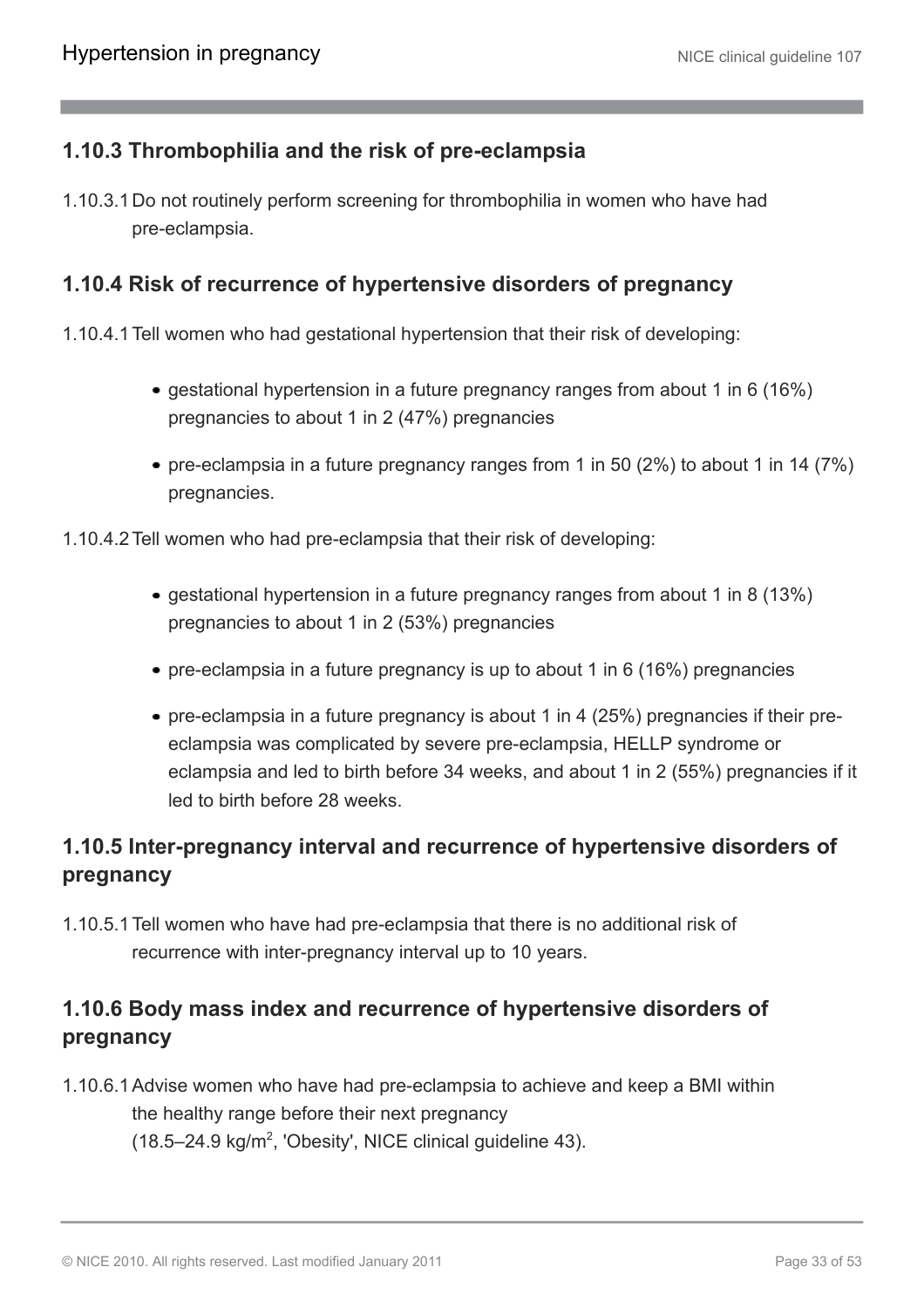<span id="page-33-0"></span><sup>[[2](#page-28-0)]</sup> The Eclampsia Trial Collaborative Group (1995) Which anticonvulsant for women with eclampsia? Evidence from the Collaborative Eclampsia Trial. *Lancet* 345:1455–63

<span id="page-33-1"></span>[5] Table adapted by the Guideline Development Group from Intensive Care Society, Standards and Guidelines 2002.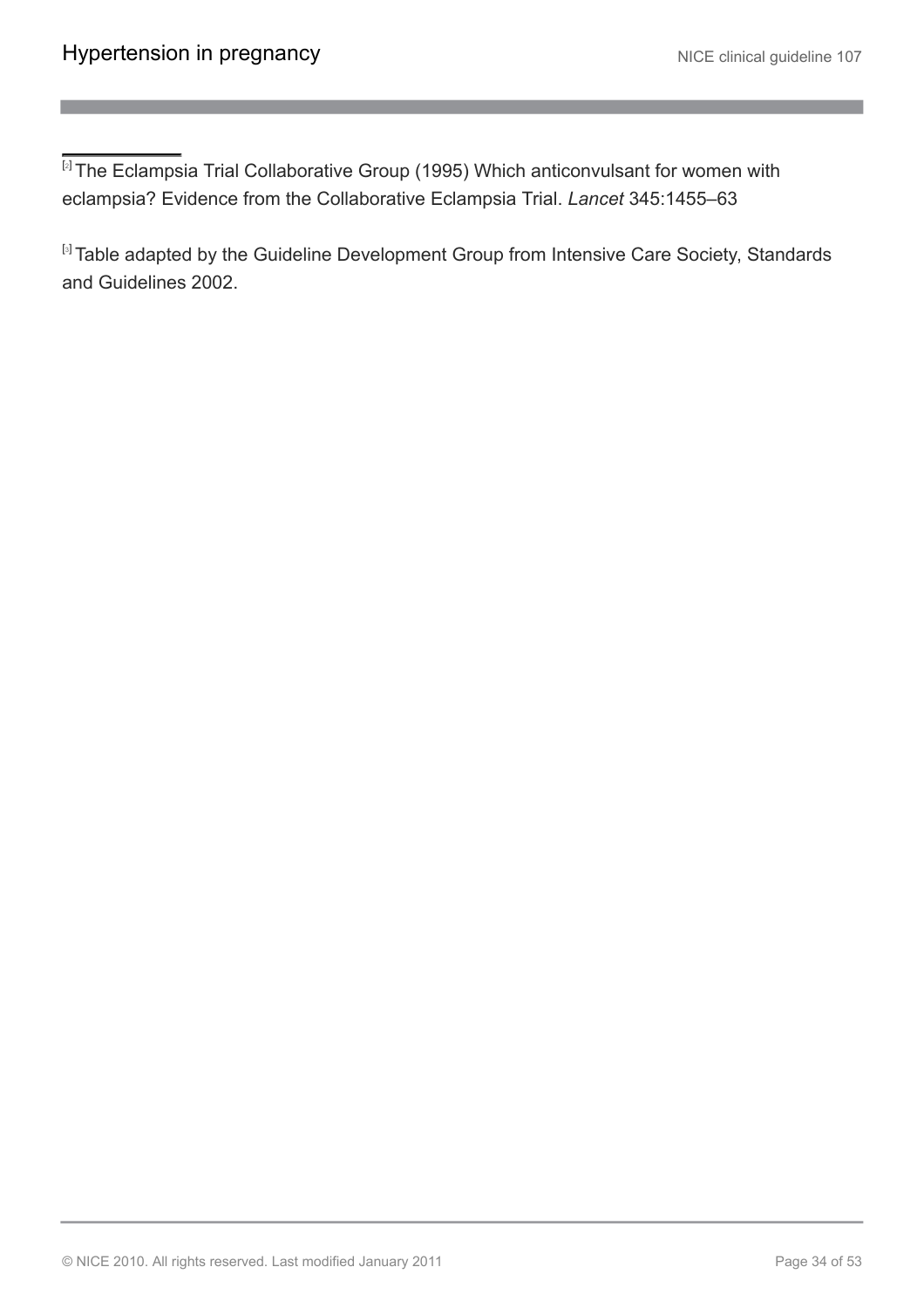### <span id="page-34-0"></span>**2 Notes on the scope of the guidance**

NICE guidelines are developed in accordance with a scope that defines what the guideline will and will not cover. The scope of this guideline is [available](http://www.nice.org.uk/guidance/CG107).

This guideline covers women who present with hypertensive disorders for the first time during pregnancy; women who have pre-existing hypertension and are planning pregnancy or are pregnant; and women who are pregnant and at increased risk of developing hypertensive disorders during pregnancy. It also covers the fetus until birth.

It does not cover women with hypertension and diabetes or babies of women who have had hypertensive disorders during pregnancy.

#### **How this guideline was developed**

NICE commissioned the National Collaborating Centre for Women's and Children's Health to develop this guideline. The Centre established a guideline development group (see appendix A), which reviewed the evidence and developed the recommendations. An independent guideline review panel oversaw the development of the guideline (see appendix B).

There is more information about [how NICE clinical guidelines are developed](http://www.nice.org.uk/HowWeWork) on the NICE website. A booklet, 'How NICE clinical guidelines are developed: an overview for stakeholders, the public and the NHS' is [available](http://www.nice.org.uk/aboutnice/howwework/developingniceclinicalguidelines/developing_nice_clinical_guidelines.jsp?domedia=1&mid=62F02D9B-19B9-E0B5-D4A26EC9A934FDC7).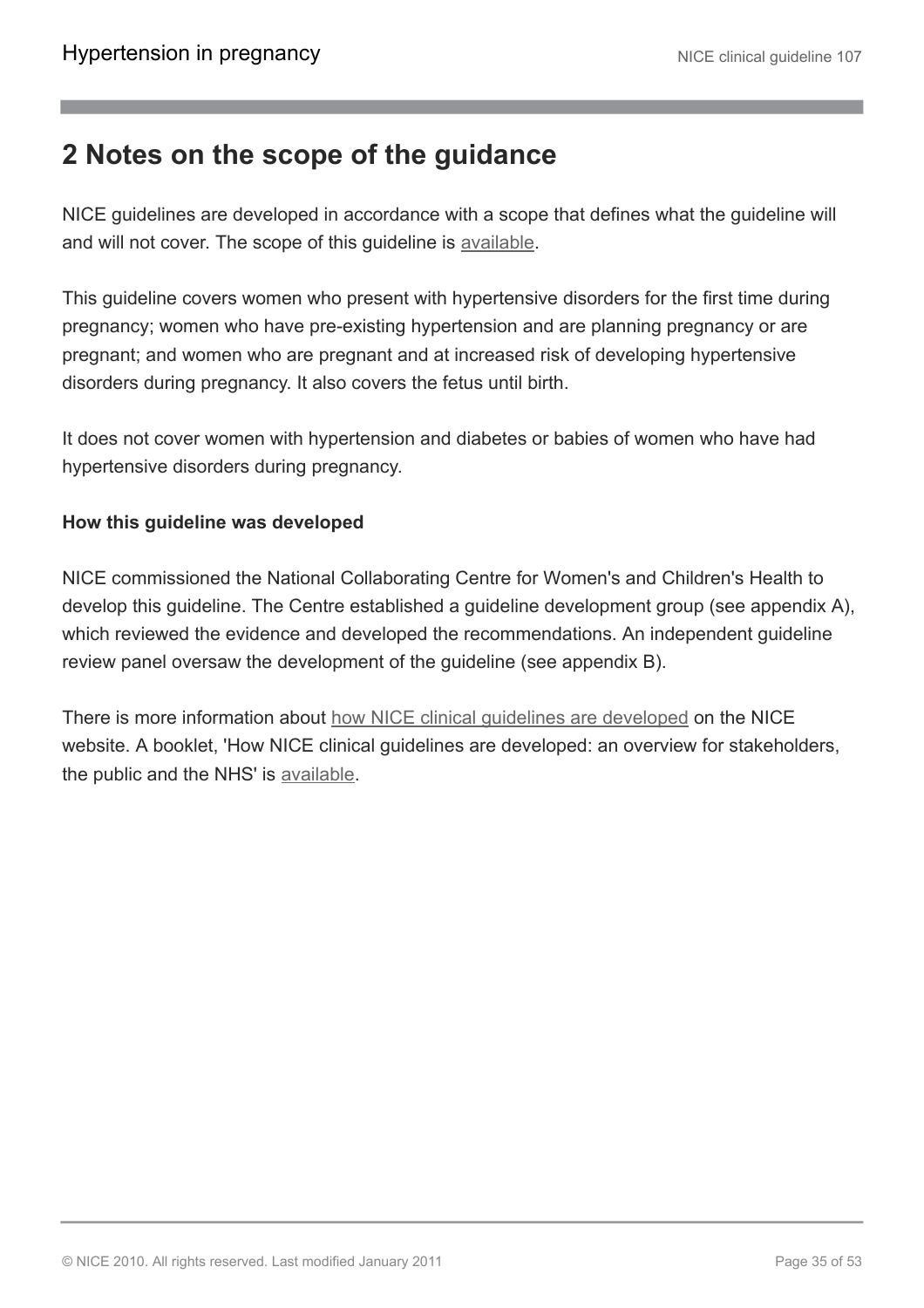### <span id="page-35-0"></span>**3 Implementation**

NICE has developed [tools](http://www.nice.org.uk/guidance/CG107) to help organisations implement this guidance.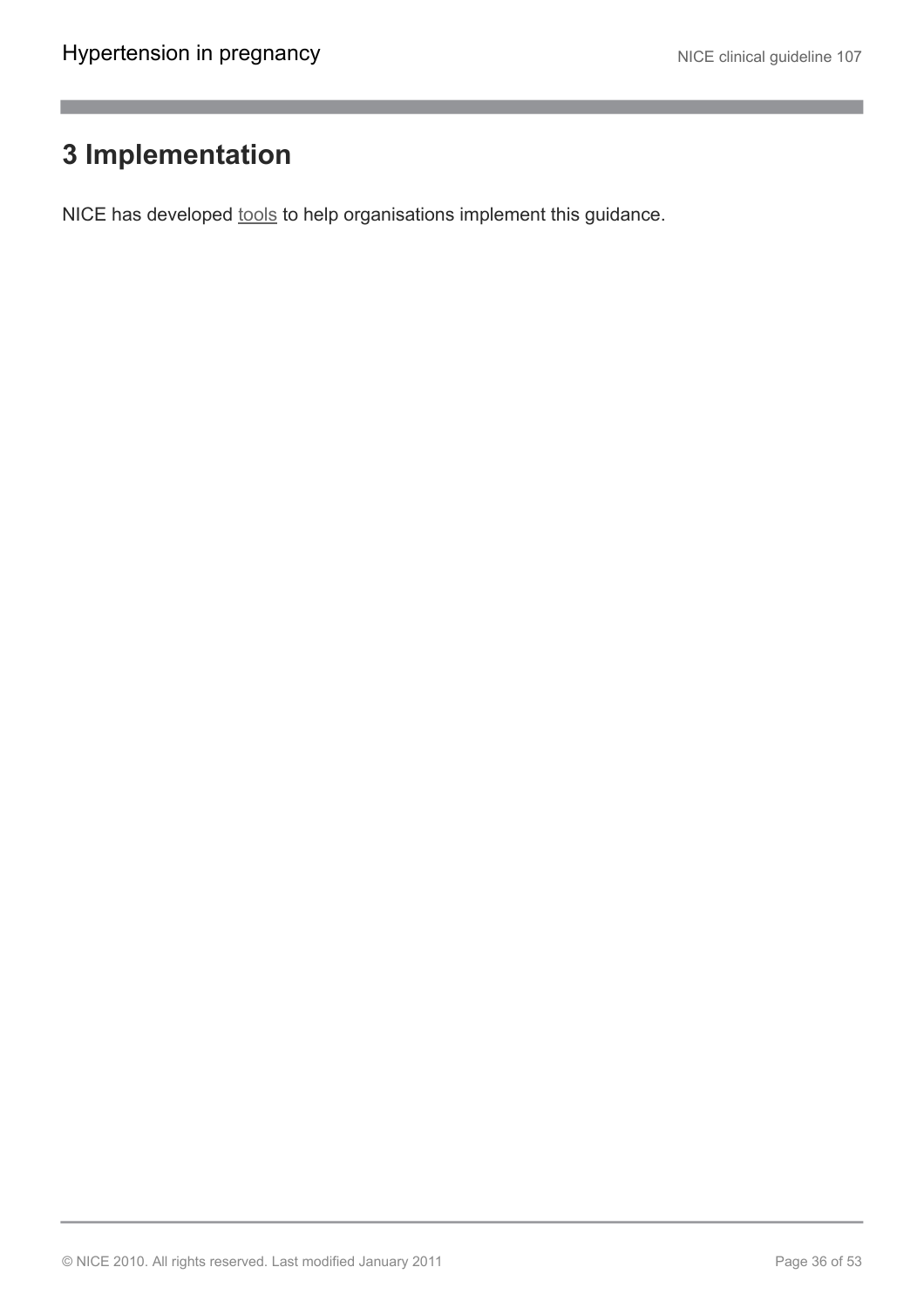### <span id="page-36-0"></span>**4 Research recommendations**

The Guideline Development Group has made the following recommendations for research, based on its review of evidence, to improve NICE guidance and patient care in the future. The Guideline Development Group's full set of research recommendations is detailed in the full guideline (see section 5).

# <span id="page-36-1"></span>*4.1 Reducing the risk of hypertensive disorders in pregnancy*

How clinically and cost effective is calcium supplementation (compared with placebo) for the prevention of pre-eclampsia in women at both moderate and high risk of pre-eclampsia?

### **Why this is important**

Pre-eclampsia and gestational hypertension represent common pregnancy complications. Although large studies on the use of calcium supplementation to prevent hypertensive disorders during pregnancy have been carried out, the variation in populations and calcium status at entry to the studies has made it impossible to reach a conclusion on the value of such treatment in any setting. Calcium supplementation as a treatment is cheap, likely to be well tolerated, and likely to be safe for both the woman and the fetus, although this needs to be confirmed. Even a modest effect would be potentially important given the simplicity of the treatment. A new meta-analysis, using the technique of meta-analysis regression, is needed to clarify the roles of dietary calcium intake and underlying pre-eclampsia risk, taking advantage of subgroup data and seeking additional information from the authors of published trials where possible. Further randomised controlled trials could also be conducted to examine risk reduction in women at moderate and high risk of pre-eclampsia, and to re-examine risk reduction in women at low risk of preeclampsia. These trials should consider maternal diet and calcium status and they should evaluate both maternal outcomes (incidence of hypertensive diseases during pregnancy, including severe disease) and neonatal or infant outcomes (neonatal morbidity, infant growth and development).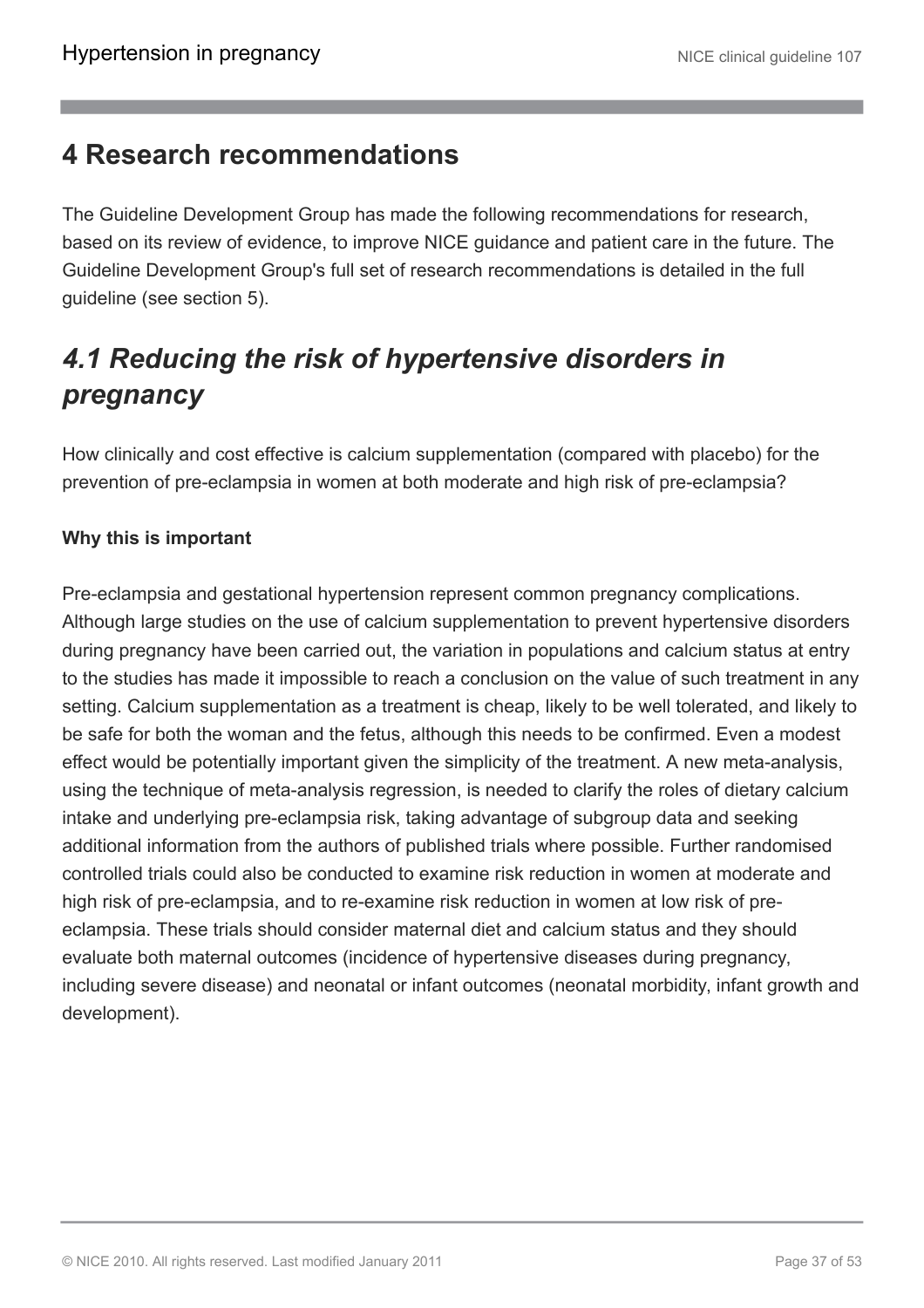# <span id="page-37-0"></span>*4.2 Assessment of proteinuria in hypertensive disorders of pregnancy*

How should significant proteinuria be defined in women with hypertension during pregnancy?

#### **Why this is important**

Most adverse outcomes in new-onset hypertensive disorders during pregnancy arise in women with proteinuria. However, the quality of evidence for the diagnosis of significant proteinuria is poor and the prognostic value of different quantities of urinary protein is unclear. There is a need for large, high-quality prospective studies comparing the various methods of measuring proteinuria (automated reagent-strip reading devices, urinary protein:creatinine ratio, urinary albumin:creatinine ratio, and 24-hour urine collection) in women with new-onset hypertensive disorders during pregnancy. The studies should aim to determine which method of measurement, and which diagnostic thresholds, are most accurate in predicting clinically important outcomes. Such studies would inform decisions regarding clinical management of newonset hypertensive disorders during pregnancy. If predictive parameters were identified then interventions based on these and aimed at improving outcomes could be evaluated in randomised clinical trials.

# <span id="page-37-1"></span>*4.3 Haematological and biochemical monitoring in women with gestational hypertension*

What is the role of assessing haematological or biochemical parameters at diagnosis of gestational hypertension and during surveillance of gestational hypertension?

#### **Why this is important**

Pre-eclampsia is a multisystem disorder, but it is not clear whether routine assessment of a range of haematological or biochemical parameters in women with gestational hypertension helps clinical care or is sufficiently discriminatory to allow better targeted care. Information on which assessments might be useful is incomplete and there are confusing data on whether clinical outcomes are changed.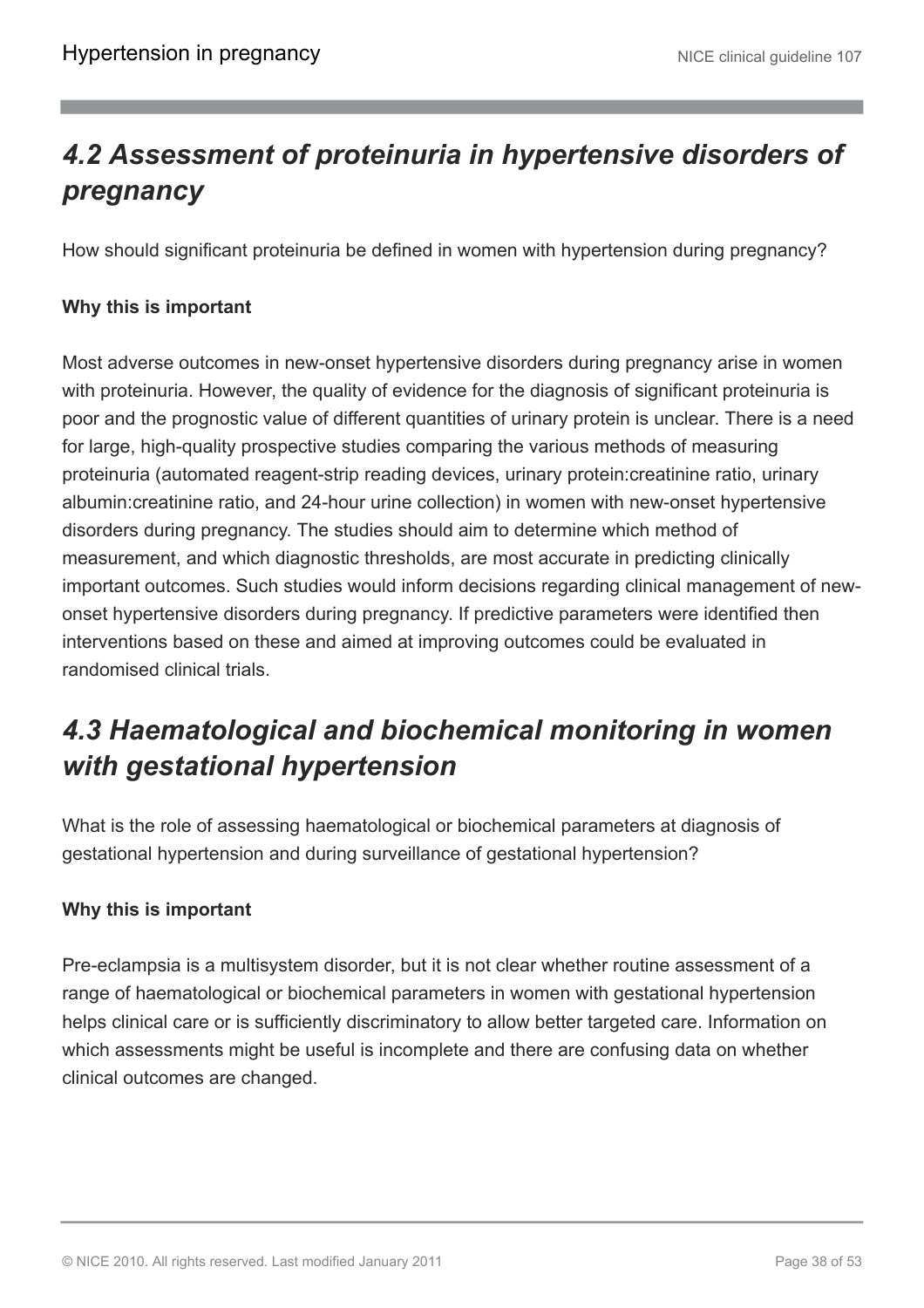Large prospective studies should be carried out to examine a range of parameters singly and serially (kidney function, liver function, coagulation, measurement of proteinuria) in women with gestational hypertension. These studies should use properly validated pregnancy values and examine the prediction of clinically important outcomes (severe pre-eclampsia and its maternal and fetal complications).

If parameters with sufficient prediction are identified, randomised controlled trials should be used to compare the effect of knowledge of these compared with no knowledge on clinical maternal and perinatal outcomes. Trial results should be incorporated in health economic models to assess cost effectiveness.

# <span id="page-38-0"></span>*4.4 Timing of birth in women with pre-eclampsia*

When should women who have pre-eclampsia with mild or moderate hypertension give birth?

#### **Why this is important**

There is a 'grey' zone for women who have pre-eclampsia with mild or moderate hypertension between 34 and 37 weeks when the optimal timing of birth is not clear.

Women who have pre-eclampsia with mild or moderate hypertension may progress to severe disease with its risks, but it is not clear whether these risks outweigh or should outweigh the risks of planned late preterm birth for the baby. Neonatal services are under constant pressure and planned preterm birth without clear benefit to either woman or baby would have costs.

Randomised controlled trials should be carried out that compare policies of immediate planned birth between 34<sup>+0</sup> and 36<sup>+6</sup> weeks in women who have pre-eclampsia with mild or moderate hypertension with expectant management and birth for clinical progression. Outcomes should include severe pre-eclampsia and its complications, need for critical care, maternal satisfaction, neonatal morbidity and mortality, and health economics. Trials need to be large enough to examine less common complications in the woman.

# <span id="page-38-1"></span>*4.5 Antihypertensive agents and breastfeeding*

How safe are commonly used antihypertensive agents when used by women who are breastfeeding?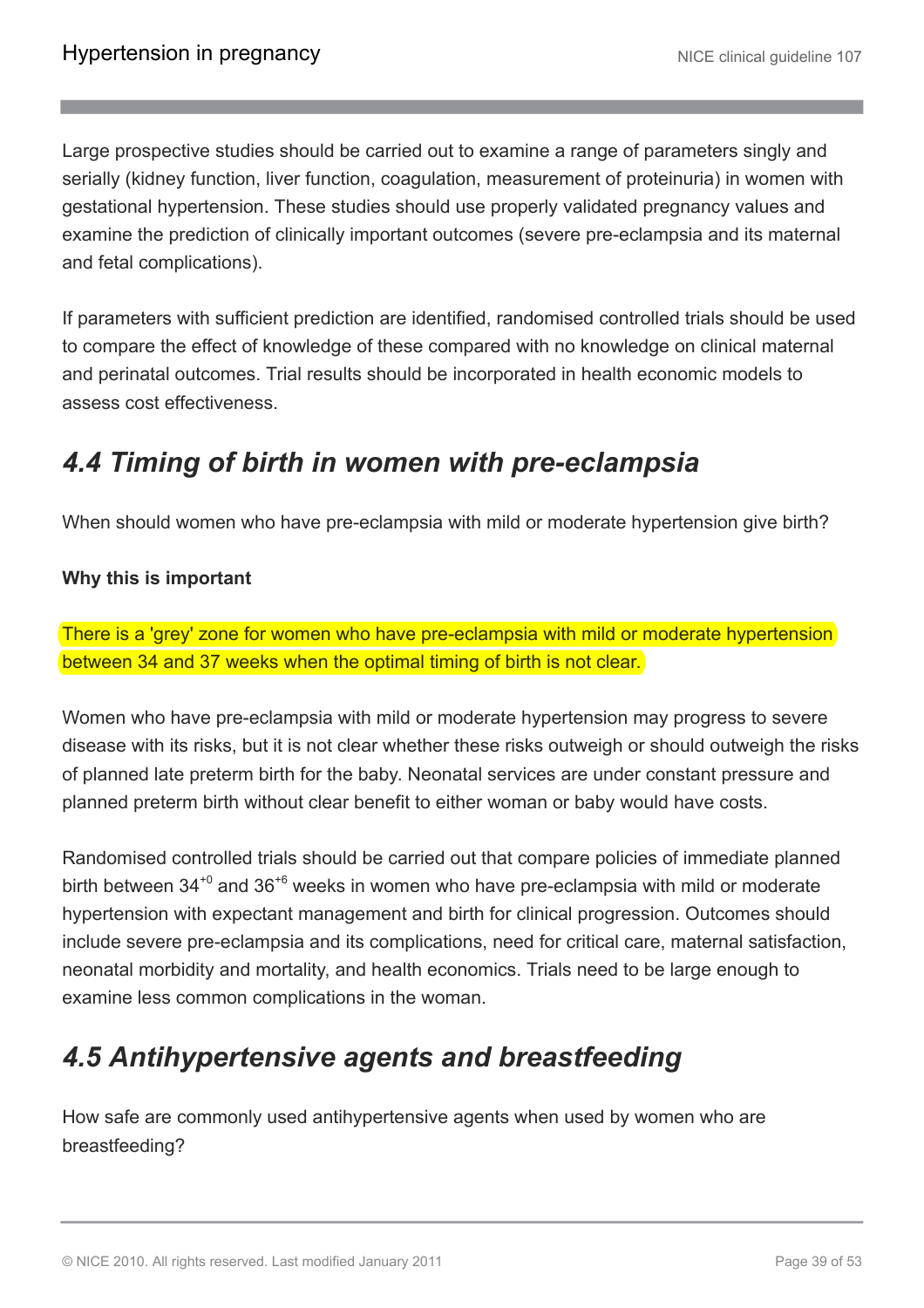#### **Why this is important**

With the increasing incidence of hypertensive disorders during pregnancy, more pregnant and breastfeeding women will potentially be exposed to antihypertensive medication. Most of the relevant drugs are not licensed for use in pregnancy. For most drugs there is no information on their presence in human breast milk, or if such a presence has any clinical effect. As a result, women may either be denied effective treatment in the postnatal period or advised against breastfeeding. Studies should measure the concentration of relevant drugs and their metabolites in breast milk, taking account of drug pharmacokinetics (peak levels and elimination) and comparing neonatal behaviour and physiological variables in women using each drug with those in women who choose not to breastfeed. Studies should follow women and their babies for long enough to exclude cumulative effects and they should be large enough to provide reassurance to licensing and drug regulating authorities.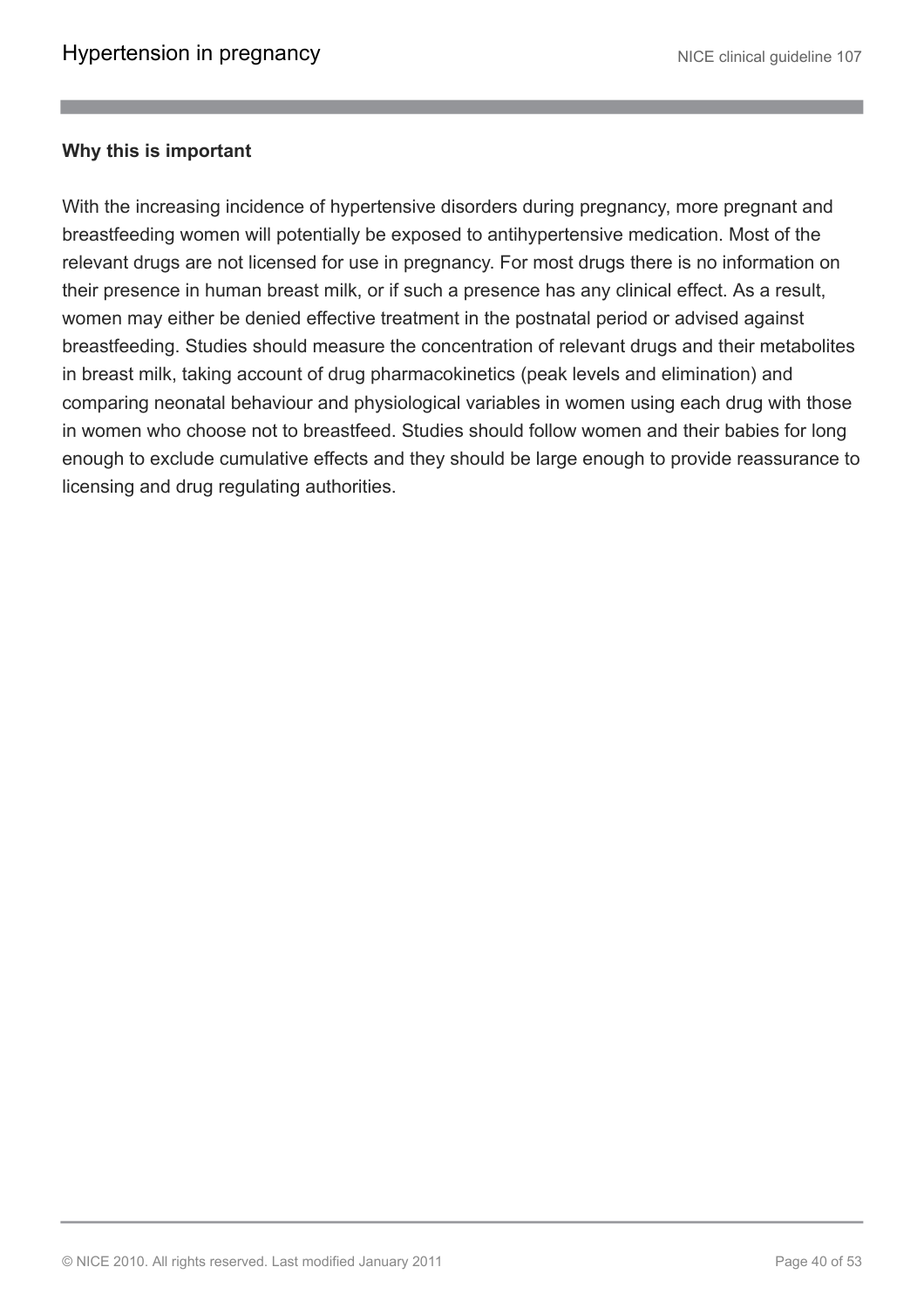# <span id="page-40-0"></span>**5 Other versions of this guideline**

# <span id="page-40-1"></span>*5.1 Full guideline*

The full guideline, 'Hypertension in pregnancy' contains details of the methods and evidence used to develop the guideline. It is published by the National Collaborating Centre for Women's and Children's Health, and is available from our [website.](http://www.nice.org.uk/guidance/CG107/Guidance)

# <span id="page-40-2"></span>*5.2 'Information for the public*

A summary for women and their partners/carers ('Information for the public') is [available.](http://publications.nice.org.uk/IFP107)

We encourage NHS and voluntary sector organisations to use text from this document in their own information about hypertension in pregnancy.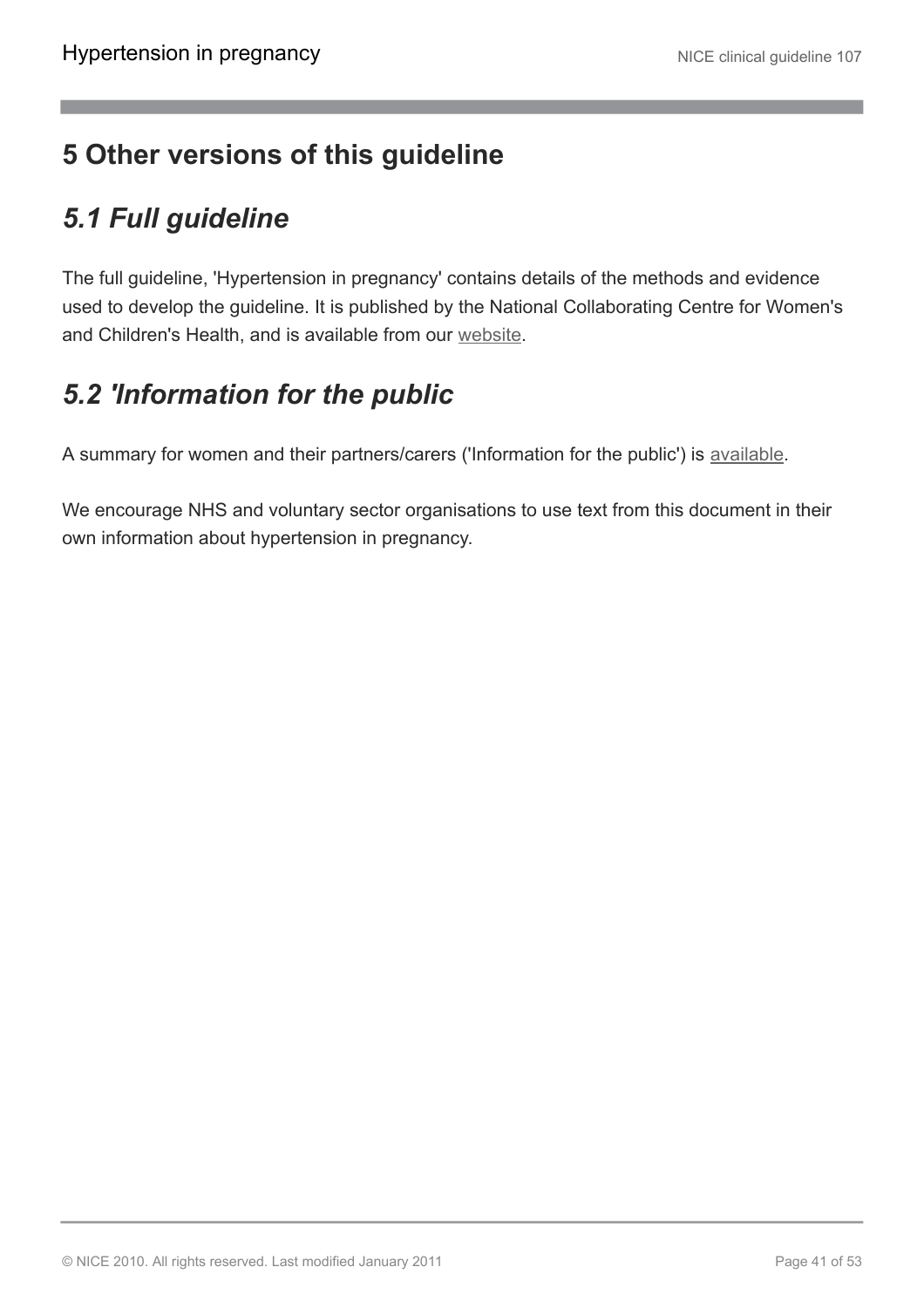## <span id="page-41-0"></span>**6 Related NICE guidance**

- Weight management before, during and after pregnancy. [NICE public health guidance 27](http://www.nice.org.uk/guidance/PH27) (2010).
- How to stop smoking in pregnancy and following childbirth. [NICE public health guidance 26](http://www.nice.org.uk/guidance/PH26) (2010).
- Prevention of cardiovascular disease at population level. [NICE public health guidance 25](http://www.nice.org.uk/guidance/PH25) (2010).
- Chronic kidney disease. [NICE clinical guideline 73](http://guidance.nice.org.uk/CG73) (2008).
- Induction of labour. [NICE clinical guideline 70](http://www.nice.org.uk/guidance/CG70) (2008).
- Diabetes in pregnancy. [NICE clinical guideline 63](http://www.nice.org.uk/guidance/CG63) (2008).
- Antenatal care. [NICE clinical guideline 62](http://www.nice.org.uk/guidance/CG62) (2008).
- Maternal and child nutrition. [NICE public health guidance 11](http://www.nice.org.uk/guidance/PH11) (2008).
- Smoking cessation services. [NICE public health guidance 10](http://www.nice.org.uk/guidance/PH10) (2008).
- Intrapartum care. [NICE clinical guideline 55](http://www.nice.org.uk/guidance/CG55) (2007).
- Obesity. [NICE clinical guideline 43](http://www.nice.org.uk/guidance/CG43) (2006).
- Postnatal care. [NICE clinical guideline 37](http://www.nice.org.uk/guidance/CG37) (2006).
- Hypertension. NICE clinical guideline 34 (2006). [Replaced by [NICE clinical guideline 127\]](http://www.nice.org.uk/guidance/CG127).
- Caesarean section. [NICE clinical guideline](http://www.nice.org.uk/guidance/CG132) 13 (2004). [Replaced by NICE clinical guideline [132](http://www.nice.org.uk/guidance/CG132)].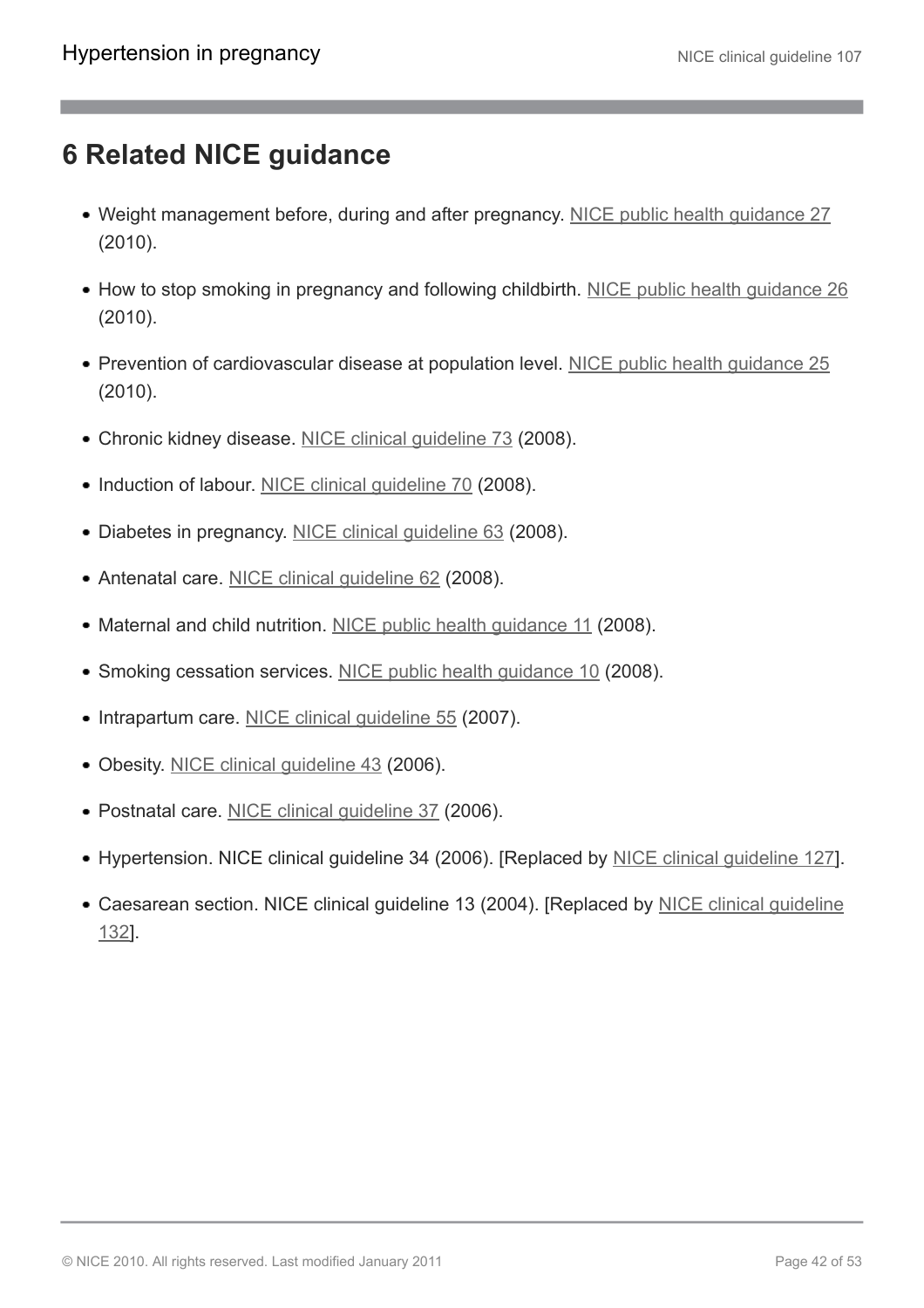# <span id="page-42-0"></span>**7 Updating the guideline**

NICE clinical guidelines are updated so that recommendations take into account important new information. New evidence is checked 3 years after publication, and healthcare professionals and patients are asked for their views; we use this information to decide whether all or part of a guideline needs updating. If important new evidence is published at other times, we may decide to do a more rapid update of some recommendations.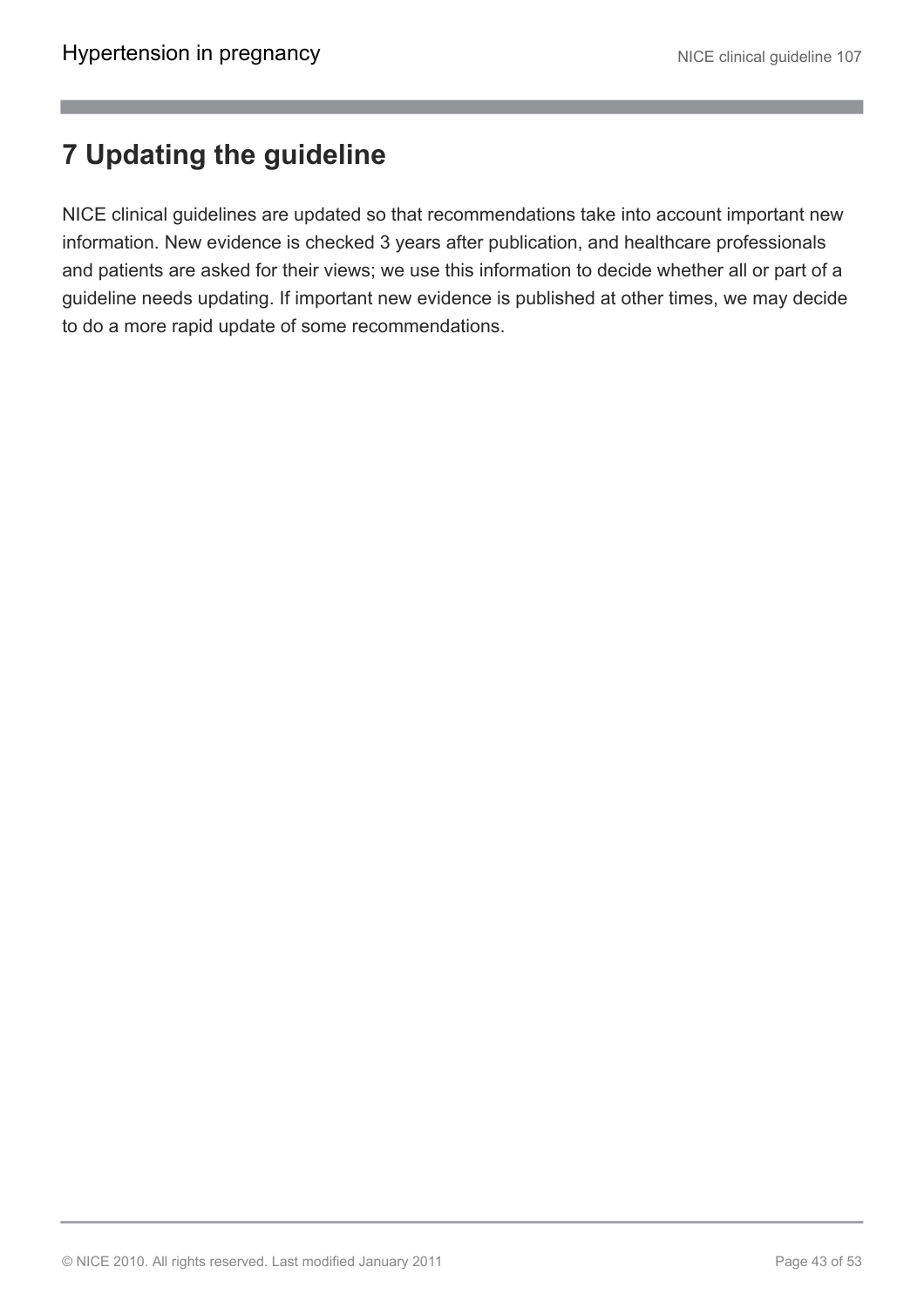# <span id="page-43-0"></span>**Appendix A: The Guideline Development Group and NICE project team**

*Guideline development group*

**Chris Barry** Portfolio GP, Swindon, Wiltshire

**Rachel Fielding** Deputy Director of Midwifery, North Bristol NHS Trust

**Pauline Green** Consultant in Obstetrics and Gynaecology, Wirral University Teaching Hospital

**Jane Hawdon** Consultant Neonatologist, University College London Hospitals NHS Foundation Trust

**David James (from December 2009)** Clinical Co-Director, National Collaborating Centre for Women's and Children's Health

**Rajesh Khanna (until May 2009)** Senior Research Fellow, National Collaborating Centre for Women's and Children's Health

**Surbhi Malhotra** Consultant Anaesthetist, St Mary's Hospital, London

**Fiona Milne** Patient and carer representative, Action on Pre-eclampsia

**Susan Mitchinson** Patient and carer representative

### **Moira Mugglestone (from May 2009)**

Director of Guideline Development, National Collaborating Centre for Women's and Children's Health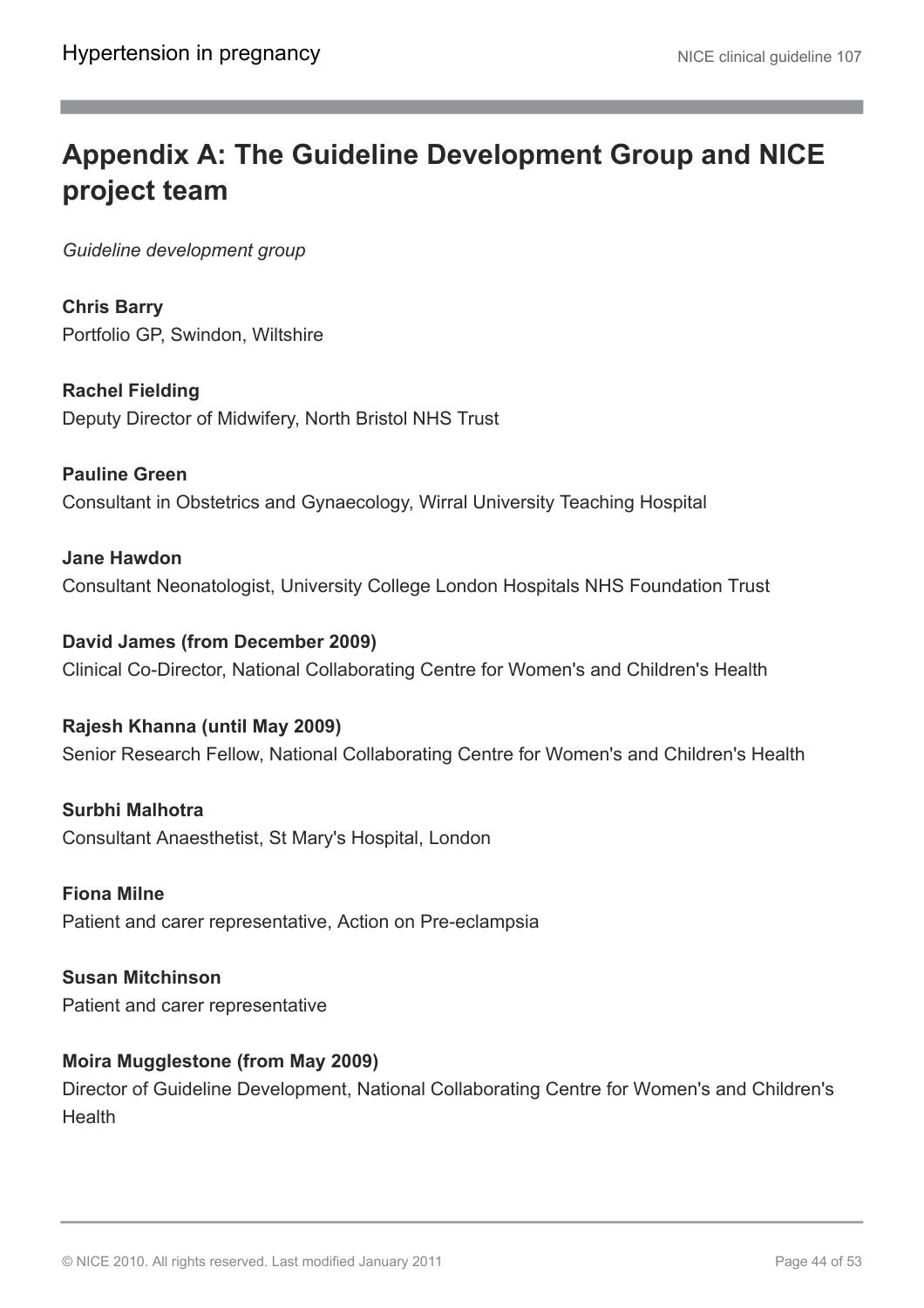#### **Lynda Mulhair**

Consultant Midwife, Guy's and St Thomas's NHS Foundation Trust, London

### **Leo Nherera** Health Economist, National Collaborating Centre for Women's and

Children's Health **Adam North**

Senior Paediatric Pharmacist, Royal Brompton and Harefield NHS Foundation Trust, London

#### **Derek Tuffnell**

Consultant Obstetrician, Bradford Royal Infirmary

**James Walker** Professor in Obstetrics and Gynaecology, University of Leeds

#### **Stephen Walkinshaw (Chair)** Consultant in Maternal and Fetal Medicine, Liverpool Women's Hospital

**David Williams** Consultant Obstetric Physician, University College London Hospitals NHS Foundation Trust

#### **Martin Whittle (until December 2009)**

Clinical Co-Director, National Collaborating Centre for Women's and Children's Health

*NICE project team*

**Phil Alderson** Associate Director

**Caroline Keir/Susan Latchem** Guideline Commissioning Managers

**Nick Staples/Elaine Clydesdale** Guidelines Coordinators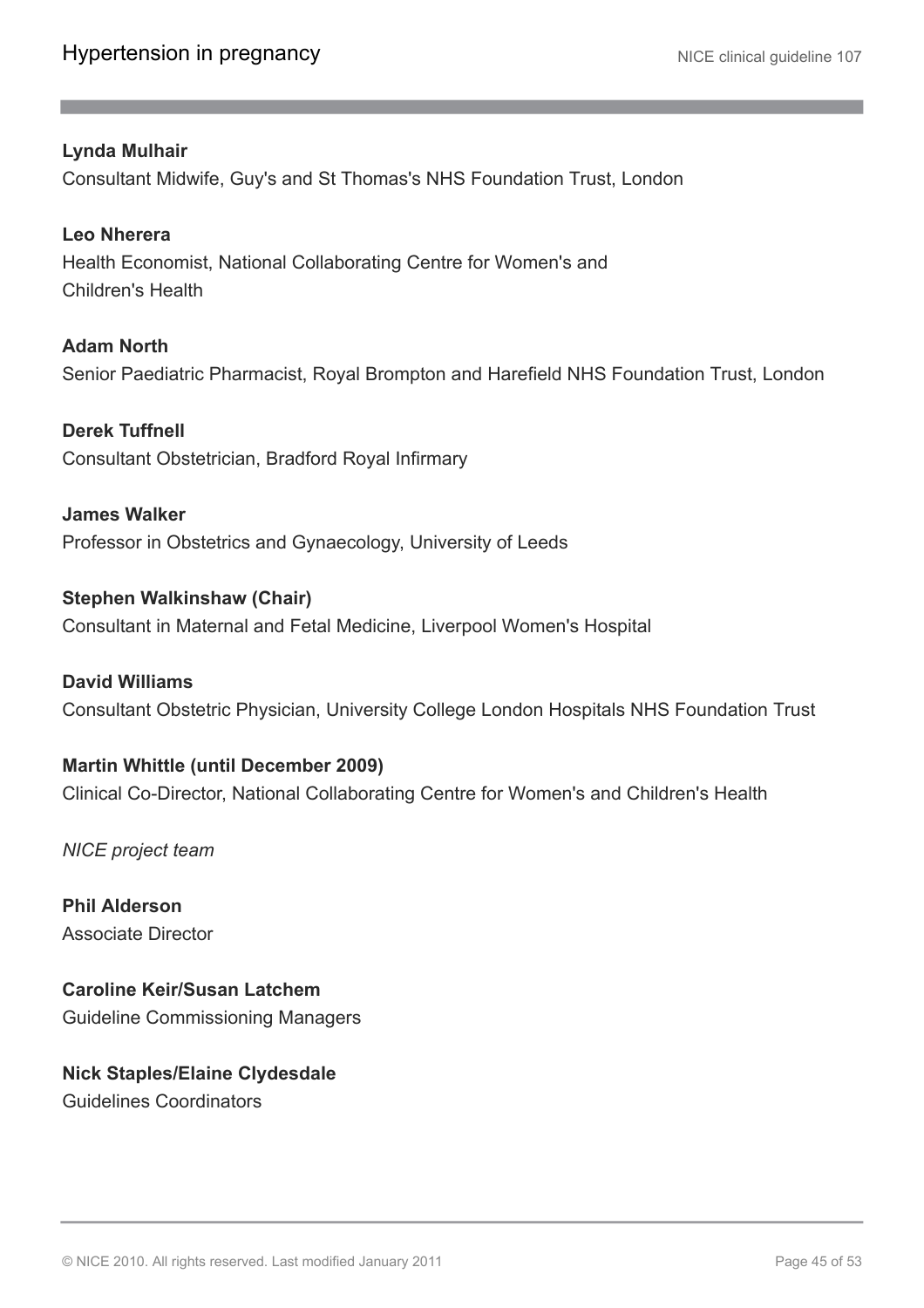$\mathcal{L}_{\mathcal{A}}$ 

#### **Nichole Taske**

Technical Lead

### **Jenni Gray/Judy McBride**

**Editors**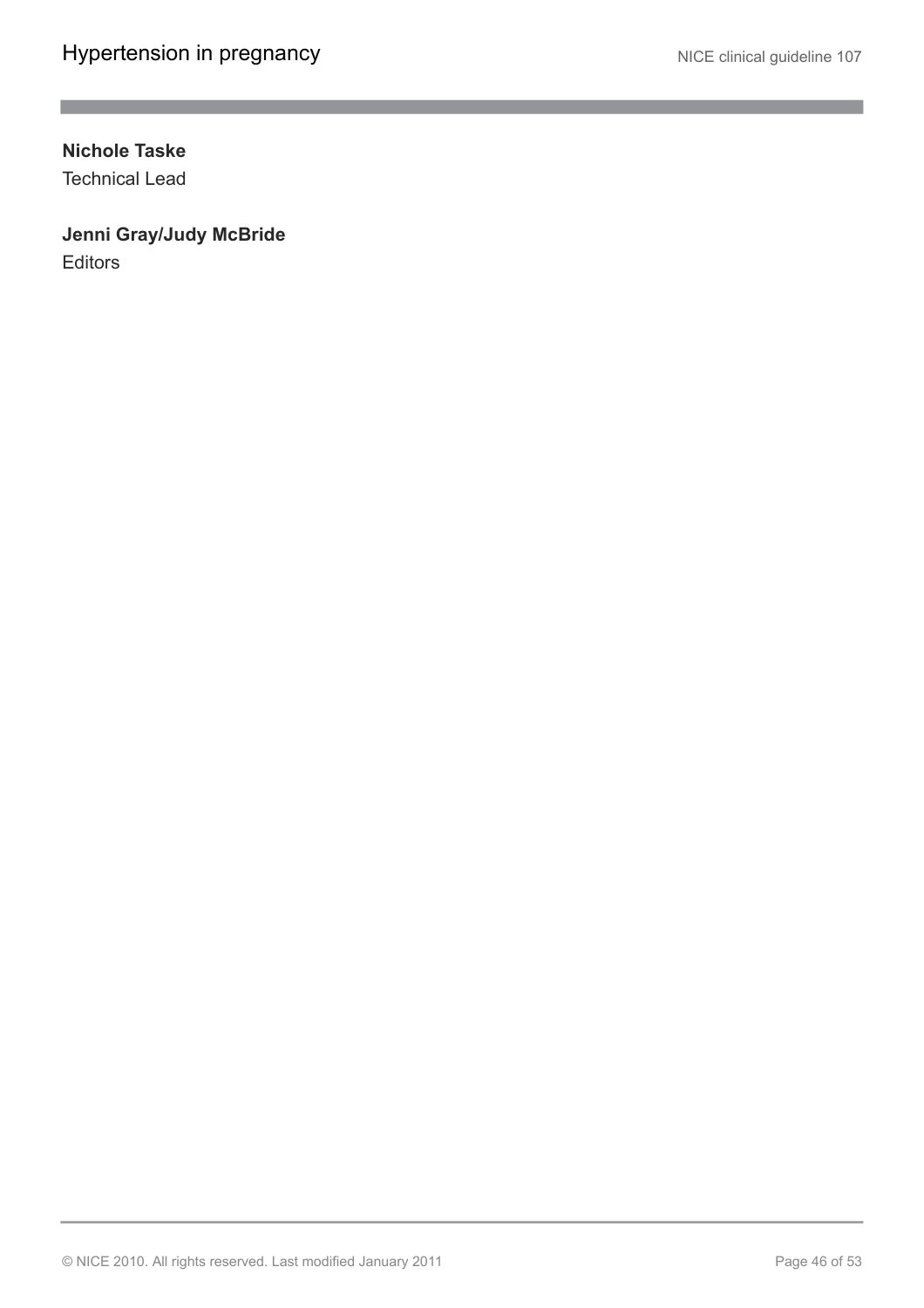### <span id="page-46-0"></span>**Appendix B: The Guideline Review Panel**

The Guideline Review Panel is an independent panel that oversees the development of the guideline and takes responsibility for monitoring adherence to NICE guideline development processes. In particular, the panel ensures that stakeholder comments have been adequately considered and responded to. The panel includes members from the following perspectives: primary care, secondary care, lay, public health and industry.

#### **Professor Mike Drummond (Chair)** Professor of Health Economics, Centre for Health Economics, University of York

**Dr Graham Archard** General Practitioner, Christchurch, Dorset

**Dr Ruth Stephenson** Department of Anaesthetics, Aberdeen Royal Infirmary

**Dr David Gillen** Medical Director, Pfizer Ltd

**Catherine Arkley** Lay member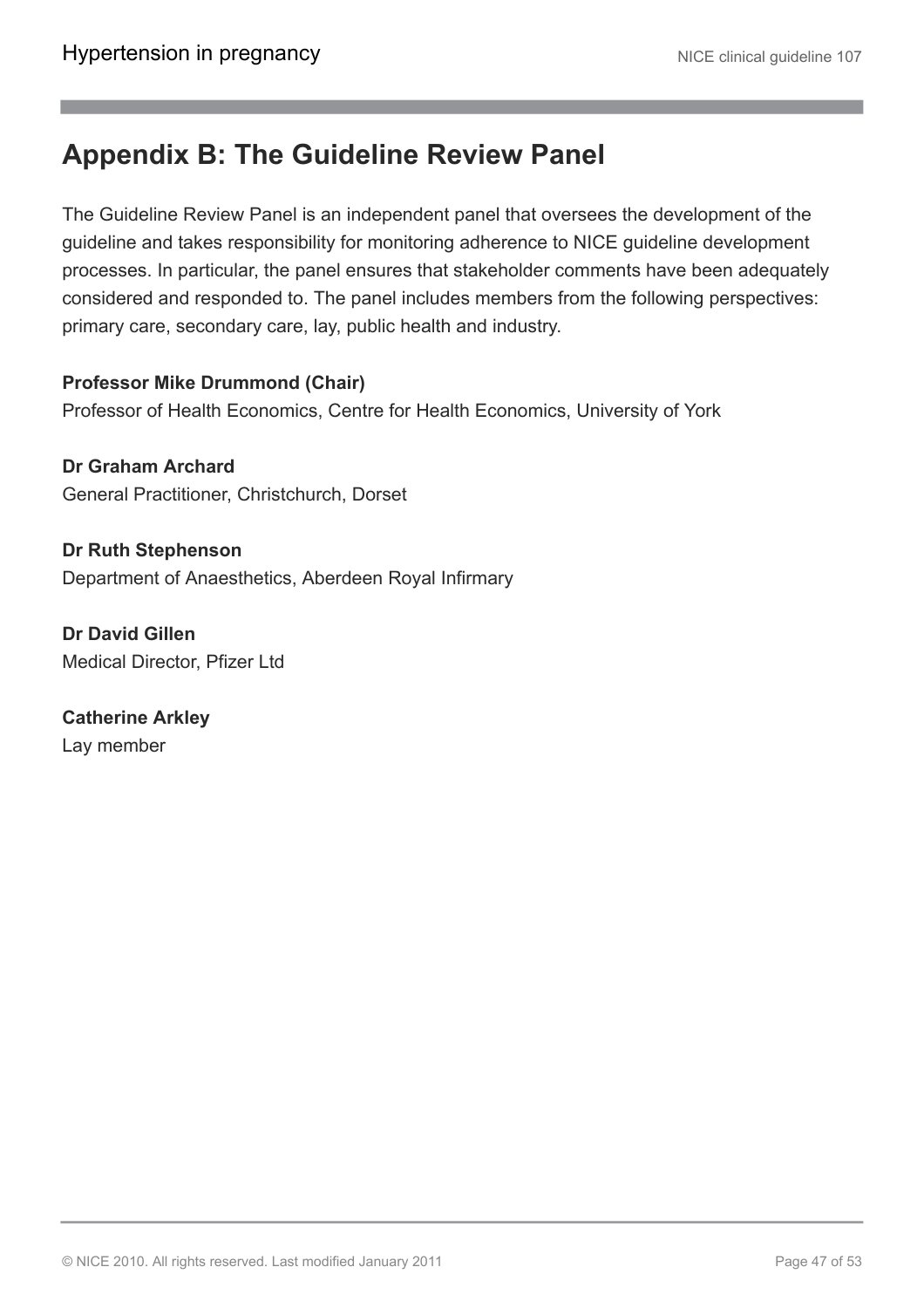## <span id="page-47-0"></span>**Appendix C: The algorithms**

The [full guideline](http://guidance.nice.org.uk/CG107/Guidance/pdf/English) contains the algorithms.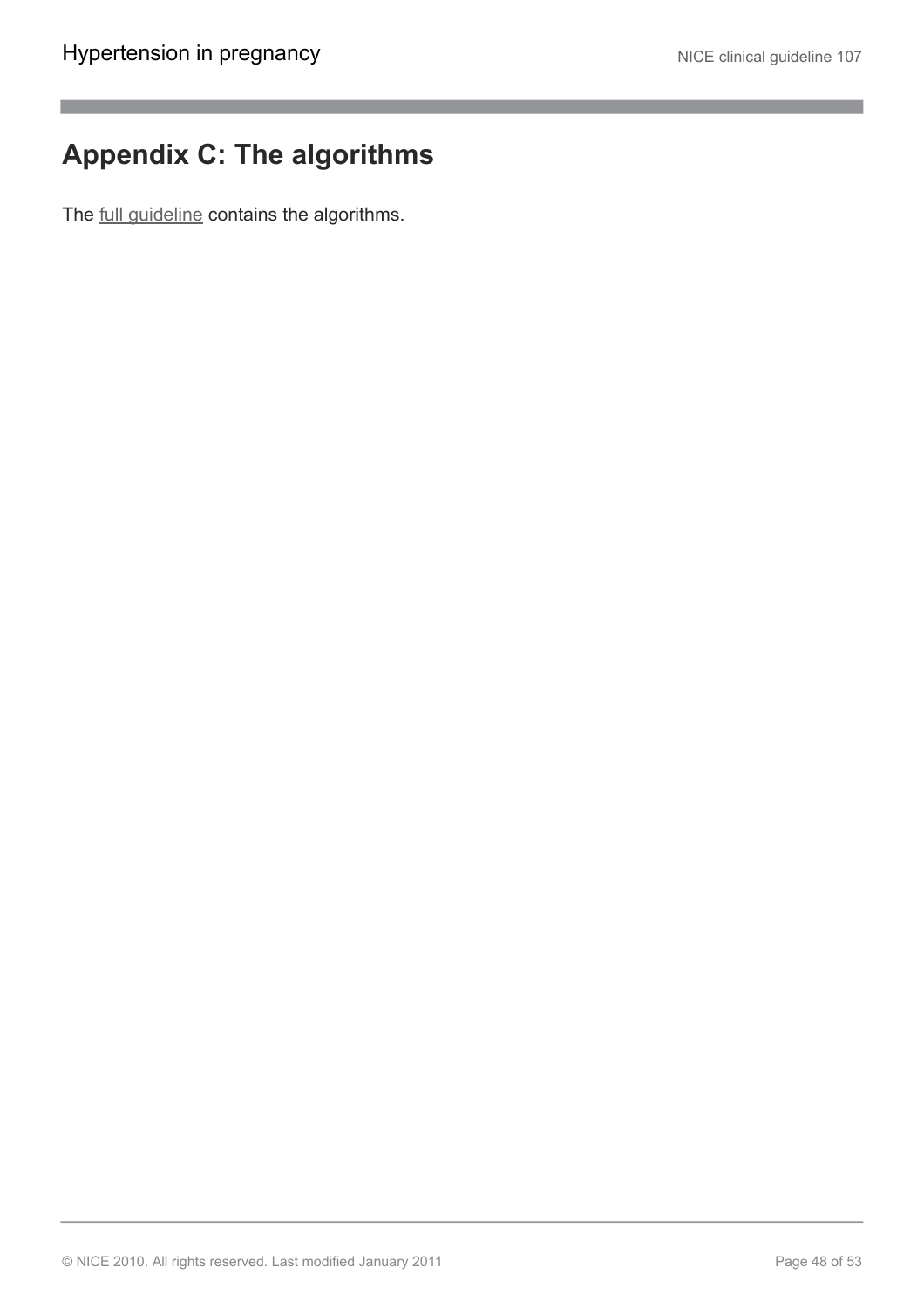### <span id="page-48-0"></span>**Appendix D: Drug information**

Atenolol is licensed for the treatment of hypertension and is already used widely in UK postnatal obstetric practice, but the SPC (August 2010) advises that anticipated benefit be weighed against the possible risks of its use in the first and second trimesters of pregnancy, and in women who may become pregnant or who are breastfeeding. Informed consent on the use of atenolol in these situations should be obtained and documented.

Captopril is licensed for the treatment of hypertension and is already used in UK postnatal obstetric practice, but the SPC (August 2010) advises that it is contraindicated in the second and third trimesters of pregnancy and in lactation, and that it is not recommended during the first trimester of pregnancy. Informed consent on the use of captopril in these situations should be obtained and documented.

Enalapril is licensed for the treatment of hypertension and is already used widely in UK postnatal obstetric practice, but the SPC (August 2010) advises that it is contraindicated in the second and third trimesters of pregnancy and that it is not recommended during the first trimester of pregnancy or in breastfeeding for preterm infants and for the first few weeks after delivery. Informed consent on the use of enalapril in these situations should be obtained and documented.

Labetalol is licensed for the treatment of hypertension, including during pregnancy and is already used widely in UK obstetric practice, but the SPC (August 2010) advises that it should only be used during the first trimester of pregnancy if the potential benefit outweighs the potential risk, and that breastfeeding is not recommended. Informed consent on the use of labetalol in these situations should be obtained and documented.

Methyldopa is licensed for the treatment of hypertension and is already used widely in UK obstetric practice, but the SPC (August 2010) advises that its use in women who are, or may become, pregnant or who are breastfeeding their newborn infant requires that anticipated benefits be weighed against possible risks. Informed consent on the use of methyldopa in these situations should be obtained and documented.

Metoprolol is licensed for the treatment of hypertension and is already used widely in UK postnatal obstetric practice, but the SPC (August 2010) advises that anticipated benefit be weighed against the possible risks of its use in women who are pregnant or breastfeeding.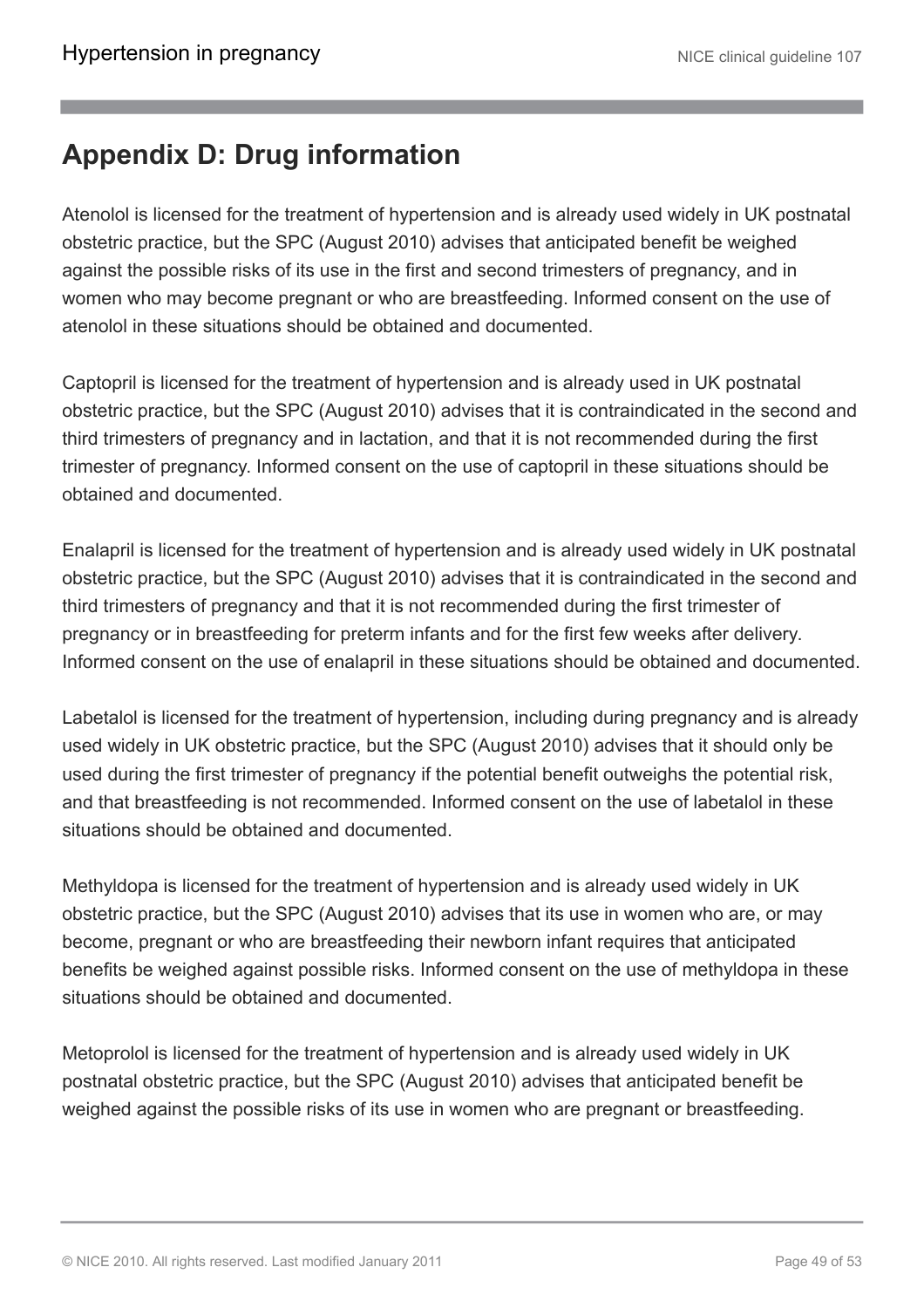Informed consent on the use of metoprolol in these situations should be obtained and documented.

Nifedipine is licensed for the treatment of hypertension and is already used widely in UK obstetric practice, but the SPC (August 2010) advises that it is contraindicated in pregnancy before week 20, and that it should not be administered during the entire pregnancy or in women who may become pregnant. It also advises that nifedipine should not be used during breastfeeding. Informed consent on the use of nifedipine in these situations should be obtained and documented.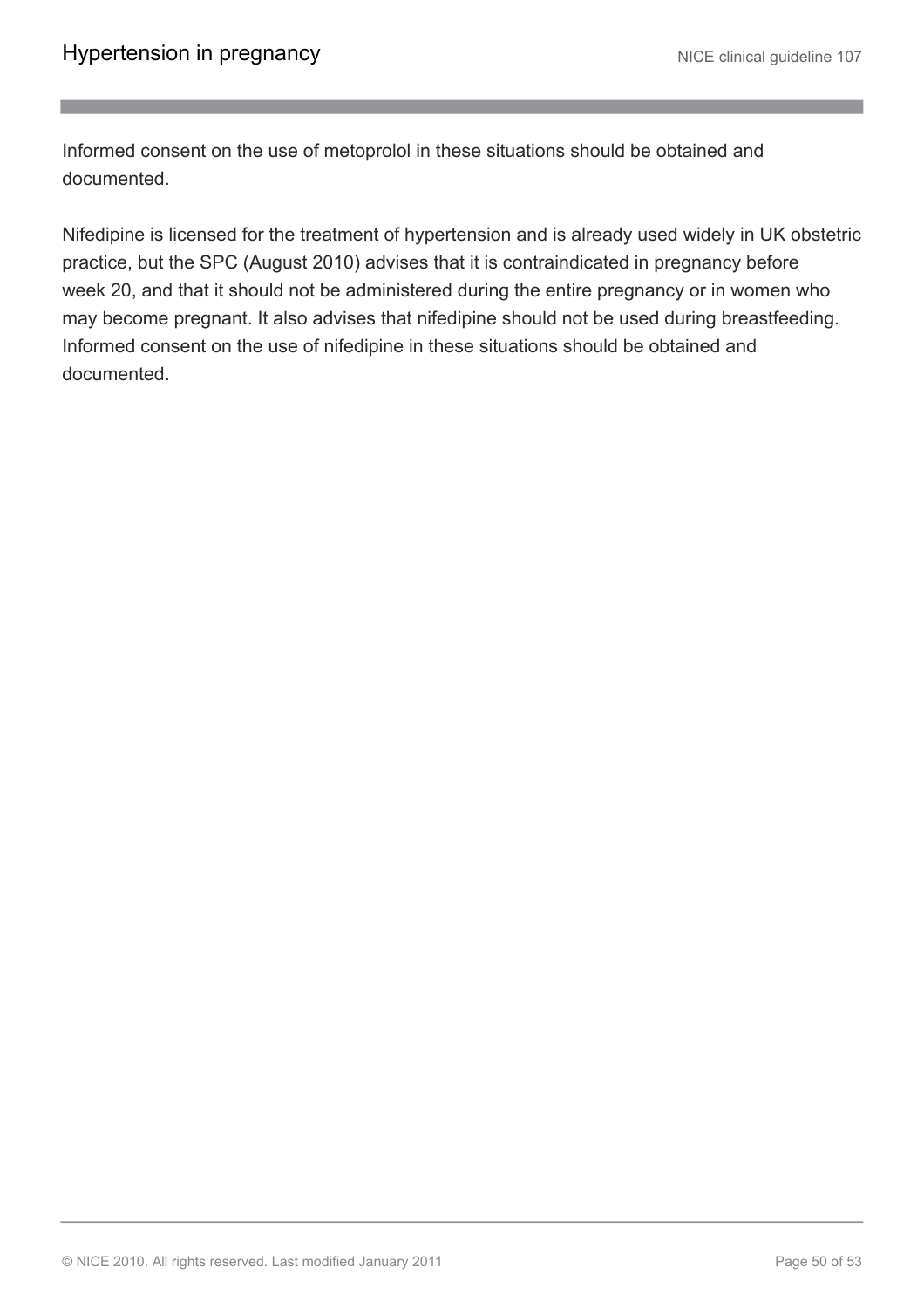### <span id="page-50-0"></span>**Changes after publication**

**October 2012:** minor maintenance

**January 2012:** minor maintenance.

#### **January 2011**

Two corrections have been made to the full version of this guideline as well as to the NICE version and the Quick Reference Guide.

In the section **Management of pregnancy with chronic hypertension** 'and' has been changed to 'or' in the following recommendation (recommendation 1.2.1.1 in the NICE version). It now reads:

*Tell women who take angiotensin-converting enzyme (ACE) inhibitors or angiotensin II receptor blockers (ARBs):*

- *that there is an increased risk of congenital abnormalities if these drugs are taken during pregnancy*
- *to discuss other antihypertensive treatment with the healthcare professional responsible for managing their hypertension, if they are planning pregnancy.*

In addition, 'chlorothiazide diuretics' has been changed to 'chlorothiazide' in recommendations 1.2.1.3 and 1.2.1.4 in the NICE guideline and throughout the full guideline. These changes have been made on pages 4 and 8 of the Quick Reference Guide. Implementation tools have also been updated.

This web version of the NICE guideline incorporates these changes.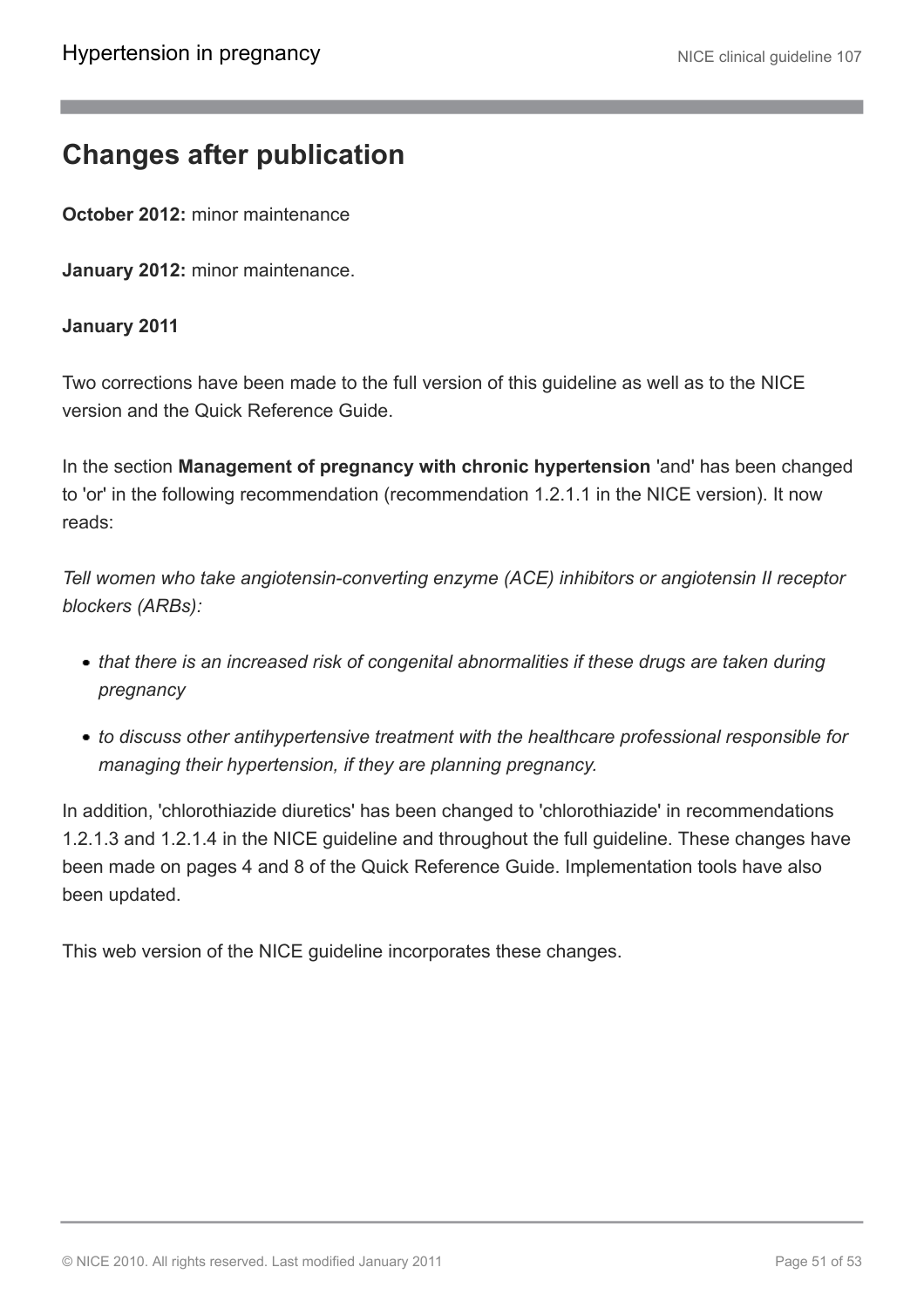# <span id="page-51-0"></span>**About this guideline**

NICE clinical guidelines are recommendations about the treatment and care of people with specific diseases and conditions in the NHS in England and Wales.

The guideline was developed by the National Collaborating Centre for Women's and Children's Health. The Collaborating Centre worked with a group of healthcare professionals (including consultants, GPs and nurses), patients and carers, and technical staff, who reviewed the evidence and drafted the recommendations. The recommendations were finalised after public consultation.

The methods and processes for developing NICE clinical guidelines are described in [The](http://www.nice.org.uk/aboutnice/howwework/developingniceclinicalguidelines/clinicalguidelinedevelopmentmethods/clinical_guideline_development_methods.jsp) [guidelines manual.](http://www.nice.org.uk/aboutnice/howwework/developingniceclinicalguidelines/clinicalguidelinedevelopmentmethods/clinical_guideline_development_methods.jsp)

We have produced [information for the public](http://publications.nice.org.uk/IFP107) explaining this guideline. Tools to help you put the guideline into practice and information about the evidence it is based on are also [available.](http://guidance.nice.org.uk/CG107)

#### **Your responsibility**

This guidance represents the view of NICE, which was arrived at after careful consideration of the evidence available. Healthcare professionals are expected to take it fully into account when exercising their clinical judgement. However, the guidance does not override the individual responsibility of healthcare professionals to make decisions appropriate to the circumstances of the individual patient, in consultation with the patient and/or guardian or carer, and informed by the summary of product characteristics of any drugs they are considering.

Implementation of this guidance is the responsibility of local commissioners and/or providers. Commissioners and providers are reminded that it is their responsibility to implement the guidance, in their local context, in light of their duties to avoid unlawful discrimination and to have regard to promoting equality of opportunity. Nothing in this guidance should be interpreted in a way that would be inconsistent with compliance with those duties.

#### **Copyright**

© National Institute for Health and Clinical Excellence 2010. All rights reserved. NICE copyright material can be downloaded for private research and study, and may be reproduced for